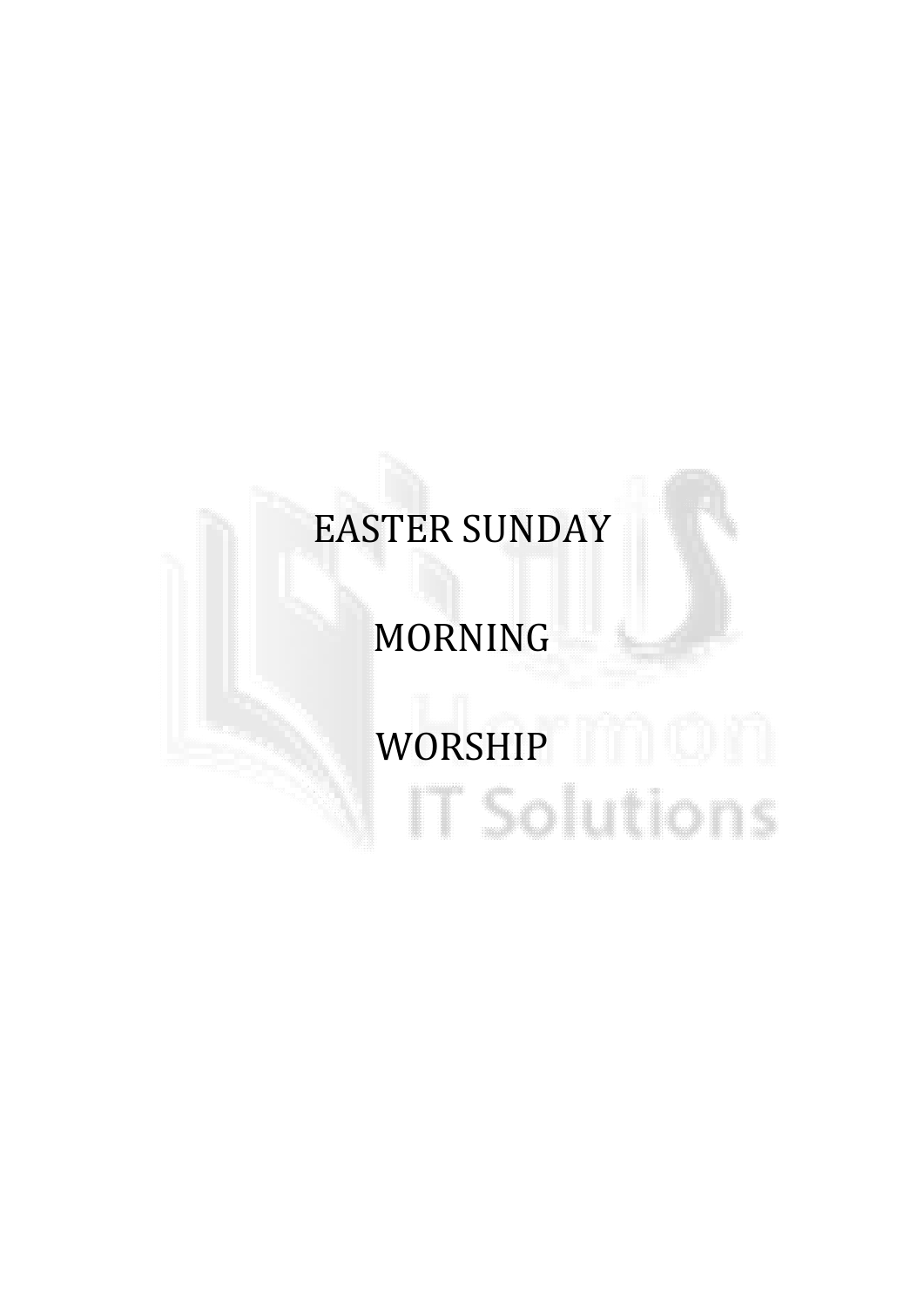# Uyirppinte Namaskaara Kramam

# Kauma (Pg.173)

- **P. Pithaavinum, Puthranum, Parishudha-Roohaaikkum sthuthi.**
- **C. Aadhimuthal ennennekkum thanne. Amen.**
- **P. Aakaashavum bhoomiyum Thante mahathwam-kondu niranjirikkunna balavaanaaya Dhaivam Thamburaan, parishudhan, parishudhan, parishudhan, unnathangalil sthuthi.**
- **C. Karthaavinte thirunaamathil vannavanum, varuvaan-irikkunnavanum vaazhthappettavan-aakunnu. Unnathangalil sthuthi.**
- **P. Dhaivame, Nee Parishudhan-aakunnu.\***
- **C. Balavaane, Nee Parishudhan-aakunnu.\***
- **P. Maranamillaathavane, Nee Parishudhan-aakunnu.\***
- **C. Njangalkku-vendi krooshikkappetta ┼ Mashiha Thamburaane, njangalodu karuna cheiyyename\***

*(\*Iprakaaram moonnu praavashyam chollenam)*

- **P. Njangalude Karthaave, njangalodu karuna cheiyyename.**
- **C. Njangalude Karthaave, krupa-thonni njangalodu karuna cheiyyename.**
- **P. Njangalude Karthaave, njangalude namaskaaravum, shushrooshayum kaikondu, njangalodu karuna cheiyyename.**
- **C. Dhaivame, Ninakku sthuthi.**
- **P. Srshtaave, Ninakku sthuthi.**
- **C. Paapikalaaya adiyaarodu krupa cheiyunna Mashiha Raajaave, Ninakku sthuthi. Baarekmaar.**

#### *(Allenkil geetham)*

- **P. Dhaivame, Nee Parishudhan. Haaleluyya\***
- **C. Balavaane, Nee Parishudhan. Kuriyelaayison\***
- **P. Mrthirahithaa, Nee Parishudhan. Haaleluyya\***
- **C. Adiyaarkkaai kroosh ┼ ettavane, anugrahichee-daname\***

*(\*Iprakaaram moonnu pravashyam chollenam)*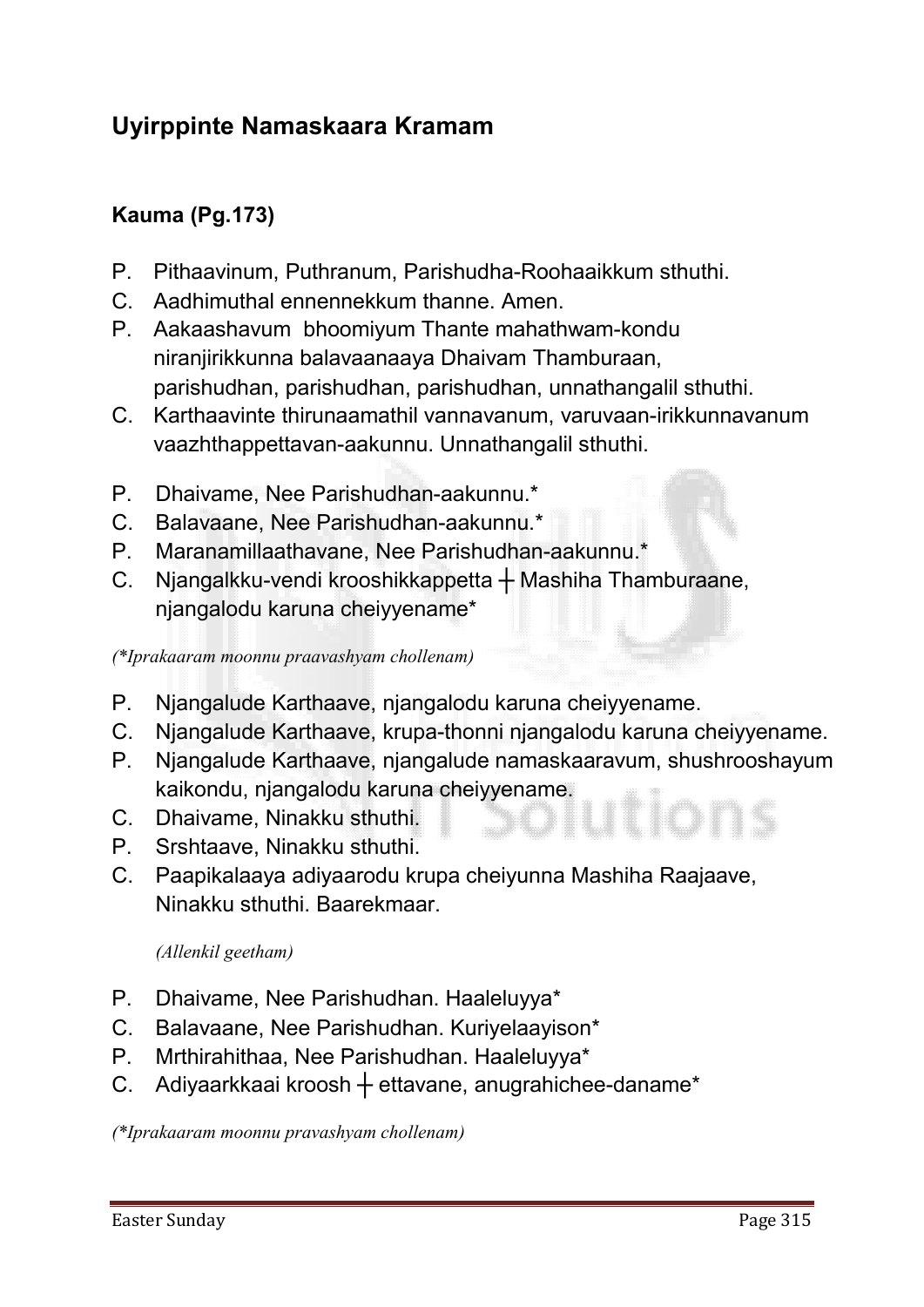# Order of Worship for Easter

# Adoration

- **P. Praise be to the Father, to the Son and to the Holy Spirit.**
- **C. As it was in the beginning, is now and forever shall be. Amen.**
- **P. Holy, holy, holy, Lord God of power and might, heaven and earth are full of Thy glory.i Praise in the highest.**
- **C. Blessed is He who has come and is to come again** in the name of the Lord.<sup>ii</sup> Praise in the highest.
- **P. Holy art Thou O God.\***
- **C. Holy art Thou Almighty Lord.\***
- **P. Holy art Thou Immortal Lord.\***
- **C. O Lord the Messiah who was crucified ┼ for us, have mercy on us.\***

 *(\*To be said three times)*

- **P. O Lord, have mercy on us.**
- **C. O Lord, have mercy on us and bless us.**
- **P. O Lord, accept our prayers and worship and have mercy on us.**
- **C. Praise be to Thee, O God.**
- **P. Praise be to Thee, O Creator.**
- **C. Praise be to Thee, O King the Messiah, who shows mercy to us sinful servants. Bless us O Lord.**

*(Or in song)* 

- **P. Holy art Thou, O God. Praise the Lord.\***
- **C. Holy art Thou, Almighty Lord. Lord, have mercy.\***
- **P. Holy art Thou, Immortal Lord. Praise the Lord.\***
- **C. O Thou who bore the cross ┼ for us servants, bless us.\***

*(\*To be said three times)*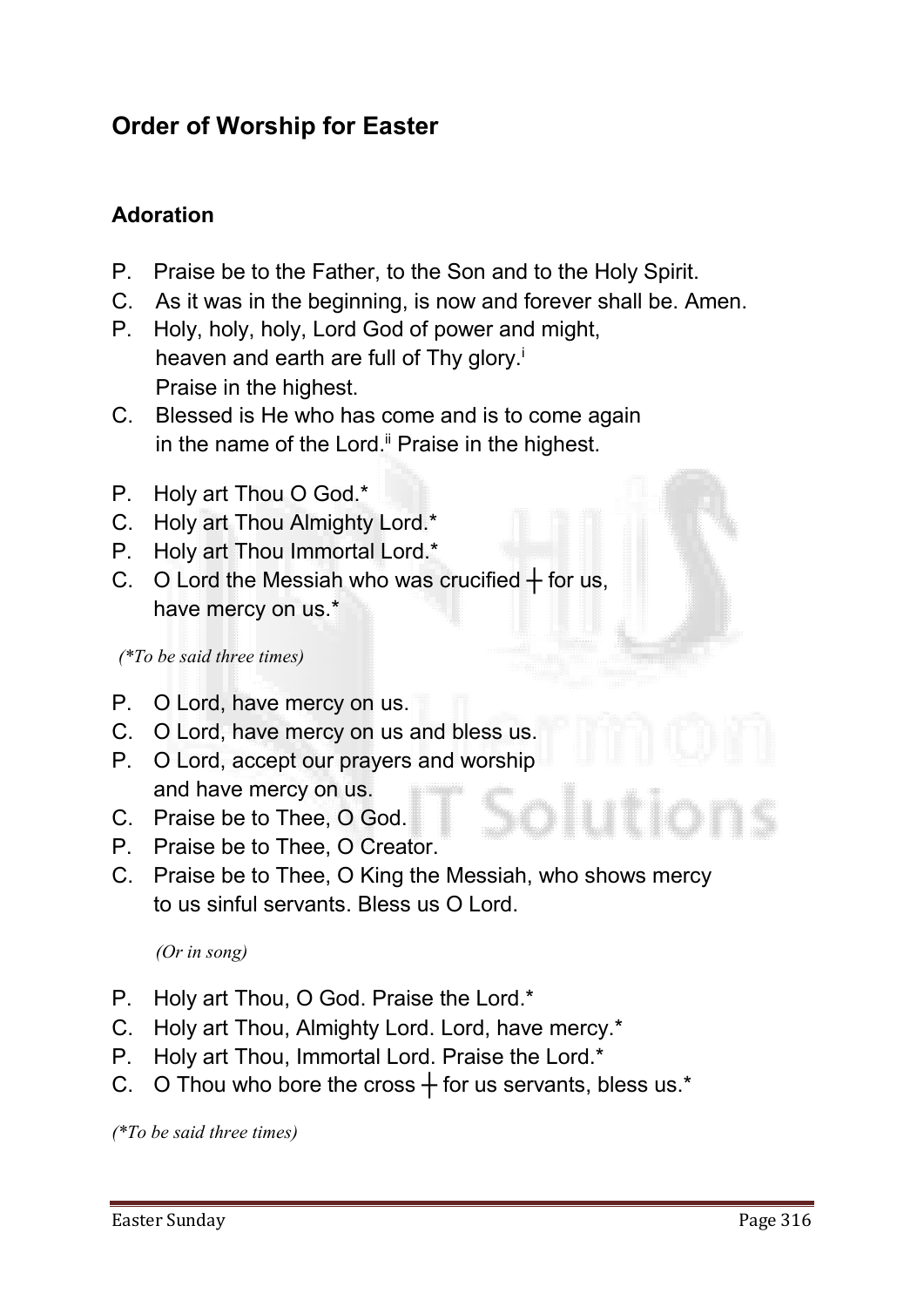- **P. Karthaave, anugrahikka. Haaleluyya.**
- **C. Dhayavaai, Nee anugrahikka. Kuriyelaayisson. Praarthana shushrooshakal-ettitt-anugrahicheedaname.**
- **P. Dhaivame, sthuthi Ninakku. Haaleluyya.**
- **C. Srshtaave, sthuthi Ninakku. Kuriyelaayison. Paapikalil kaniyum Mashiha Raajaa, sthuthi Ninakku. Baarekmaar.**

# Karthaavinte Praarthana (Pg.2)

- **P. Swargasthanaaya njangalude Pithaave,**
- **C. Ninte naamam parishudham aakkapedename. Ninte Raajyam varename; Ninte ishtam swargathile-pole, bhoomiyilum-aakaname. Njangalkku aavashyamulla aahaaram innu njangalkku tharename. Njangalude kadakkaarodu njangal kshamichirikkunnathu-pole, njangalude kadangalum, dhoshangalum, njangalodum kshamikkename. Njangale pareekshayilekku praveshippikkaathe, njangale dhushtanil ninnu rakshichu-kollename; enthukondennaal, Raajyavum, shakthiyum, mahathwavum, ennekkum Ninakkullath-aakunnu. Amen.**

#### *(Allenkil geetham)*

#### Karthaavinte Praarthana (Pg.3)

- **P. Swarlokathil-irunnarulum Dheva, njangalude Thaatha,**
- **C. Ninthiru-naamam paavanamaai, perumaarapettee-dename.**
- **P. Thaathaa Ninnude thiru Raajyam, vannee-daname eeyulakil.**
- **C. Thiruhitham ethu-pol suraloke, athu-polivideyum-aakaname.**
- **P. Vendunn-aahaaram engalkkinn-ekaname Nee Karthaave.**
- **C. Anyarod-engal kshamichathu-pol, adiyaar paapam mochikka.**
- **P. Pareekshayil-engale aakkaruthe, dhushtanil ninnozhi-vaakkuka Nee.**
- **C. Raajyam, shakthi, mahathwangal, ennum Ninakkullava. Amen.**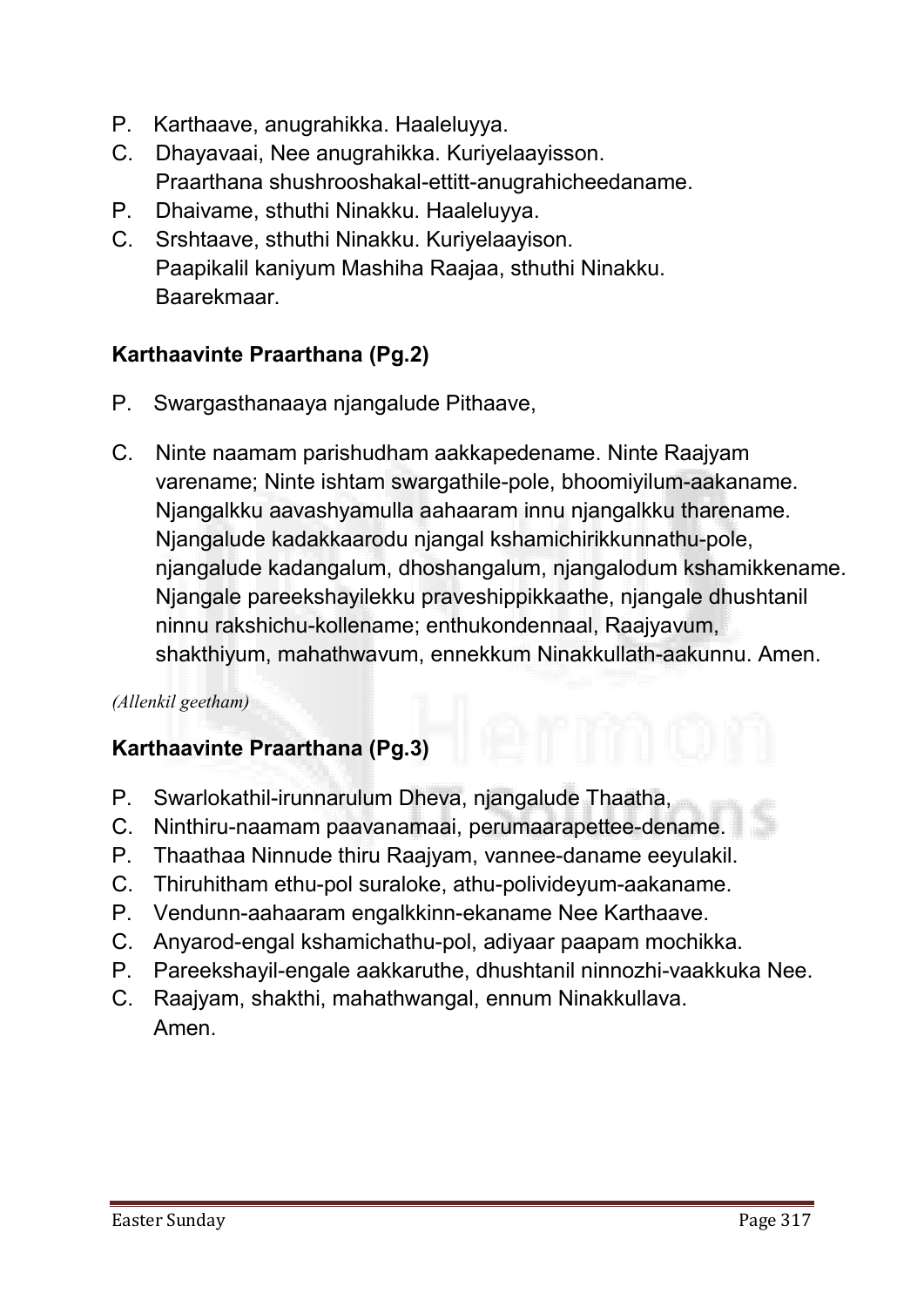- **P. O Lord, bless us. Praise the Lord.**
- **C. In Thy mercy, bless us. Lord, have mercy. Accept our prayers and worship and bless us.**
- **P. O God, praise be to Thee. Praise the Lord.**
- **C. O Creator, praise be to Thee. Lord, have mercy. Praise be to Thee O King the Messiah, who has mercy on sinners. Bless us O Lord.**

#### The Lord's Prayeriii

- **P. Our Father in heaven,**
- **C. hallowed be Thy name. Thy Kingdom come; Thy will be done on earth, as it is in heaven. Give us this day our daily bread. Forgive us our sins and offences, as we forgive those who sin against us. Lead us not into temptation and deliver us from the evil one; for Thine is the Kingdom, the power and the glory, forever and ever. Amen.**

#### *(Or in song)*

#### The Lord's Prayer

- **P. Our Father in heaven,**
- **C. Hallowed be Thy name.**
- **P. Thy Kingdom come;**
- **C. Thy will be done on earth, as it is in heaven.**
- **P. Give us this day our daily bread.**
- **C. Forgive us our sins as we forgive those who sin against us.**
- **P. Lead us not into temptation and deliver us from the evil one,**
- **C. For Thine is the Kingdom, the power and the glory, forever and ever. Amen.**

Solutions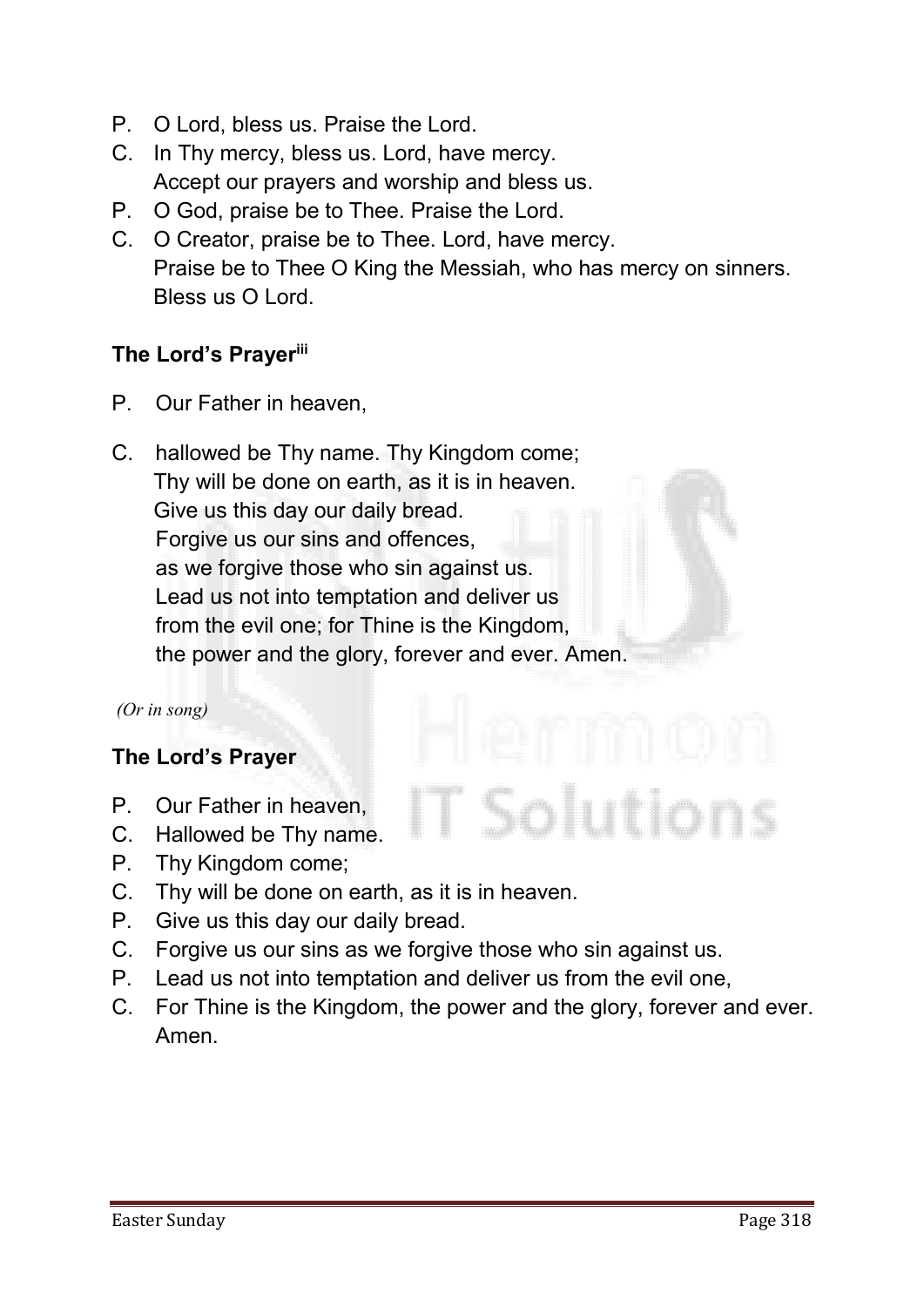# Praarambha Praarthana (Pg.4)

**P. Urakkam-illaatha unarvullavanaaya njangalude Karthaave, Ninte unarvine sthuthippaan, paapathinte gaada-nidhrayilninnu njangale unarthename.** 

**Maranam-illaatha jeevanullavane, Ninte karunaye vandhipaan, maranavum, naashavum-aakunna urakkathil-ninnu njangale jeevipikkename.** 

**Pithaavum, Puthranum, Parishudha-Roohaayum-aaya Dhaivame, swargathilum, bhoomiyilum sthuthikka-pettirikkunnavanum, vaazhtha-ppettirikkunnavanum Nee maathram-aakayaal, vishudhiyode swargathil Ninne sthuthikkunna mahathwamulla maalaakhamaarude koottangalodu-koode Ninne sthuthichu vaazhthuvaan, njangaleyum yogyatha-yullavar-aakkename.**

**C. Amen.** 

#### Sankeerthanam 136: 1-9, 23-26 (Pg.4)

- **P. Karthaavinu sthothram cheiyveen, enthennaal Avan nallavan-aakunnu.**
- **C. Avante dhaya ennekum-ullathu.**
- **P. Dhaivaadhi-Dhaivathinu sthothram cheiyveen.**
- **C. Avante dhaya ennekum-ullathu.**
- **P. Karthaadhi-Karthaavinu sthothram cheiyveen.**
- **C. Avante dhaya ennekum-ullathu.**
- **P. Ekanaayi mahaalbhuthangale pravarthikkunnavanu sthothram cheiyveen.**
- **C. Avante dhaya ennekum-ullathu.**
- **P. Njaanathode aakashangale undaakkiyavanu sthothram.**
- **C. Avante dhaya ennekum-ullathu.**
- **P. Bhoomiye vellathinmel virichavanu sthothram.**
- **C. Avante dhaya ennekum-ullathu.**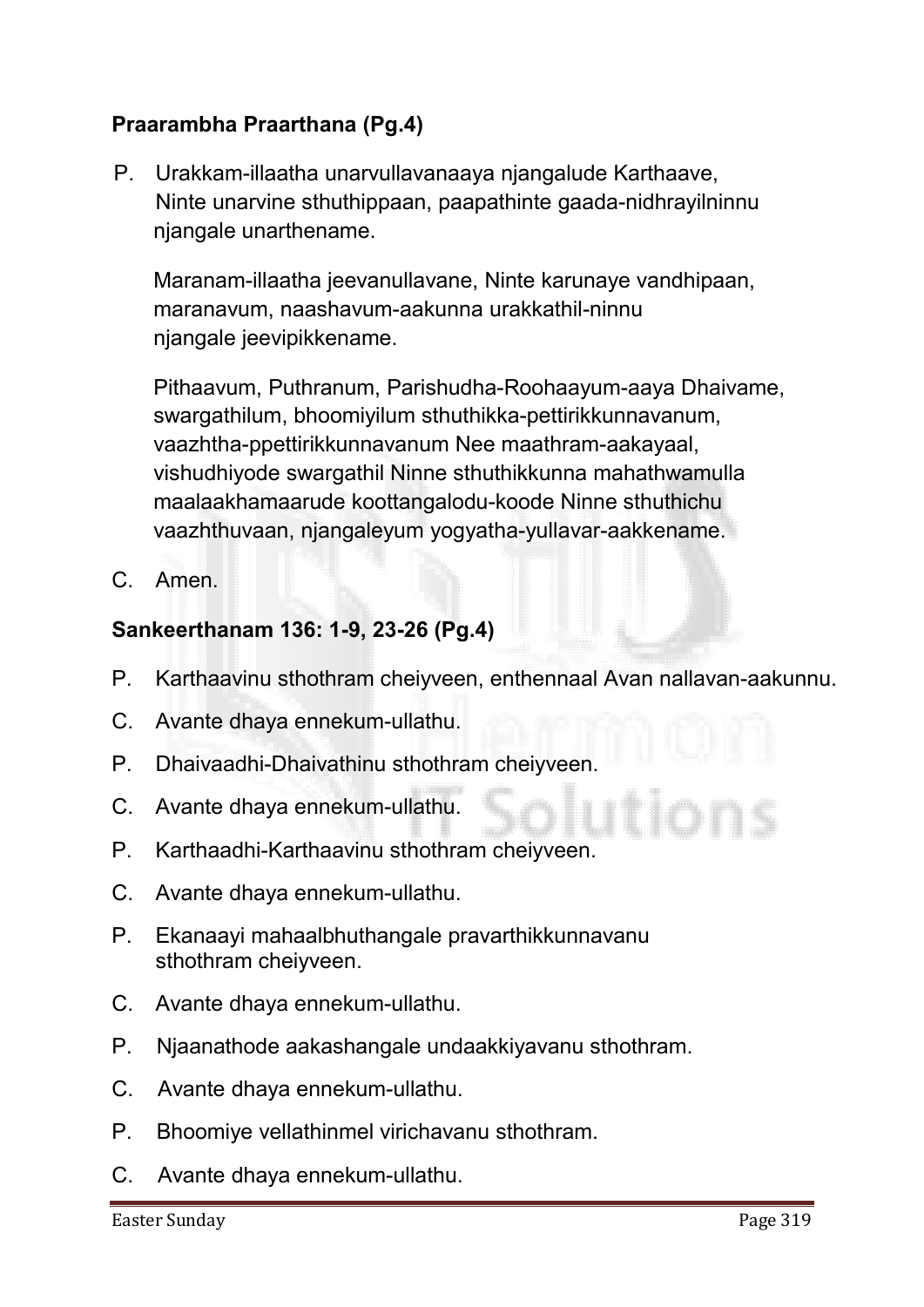# Opening Prayer

**P. O Lord our God, who neither slumbers nor sleeps,iv wake us from our deep slumber of sin, so that we may praise Your watchfulness over us.** 

**Immortal and living God, arouse us from the sleep of death and destruction, so that we may adore Your mercy.** 

**O Lord, who is the Father, the Son and the Holy Spirit, because You alone are praised and glorified in heaven and on earth, make us also worthy to praise and worship You, together with all the majestic angelic hosts who in holiness, praise You in heaven.**

**C. Amen.**

#### Psalm 136: 1-9, 23-26

- **P. Give thanks to the Lord, for He is good.1**
- **C. His mercy endures forever.**
- **P. Give thanks to the God of gods.2**
- **C. His mercy endures forever.**
- **P. Give thanks to the Lord of lords.3**
- **C. His mercy endures forever.**
- **P. Give thanks to the One, who alone, does great wonders.4**
- **C. His mercy endures forever.**
- **P. Thanks be to the One, who by His wisdom, made the heavens.5**
- **C. His mercy endures forever.**
- **P. Thanks be to the One, who spread out the earth upon the waters.6**
- **C. His mercy endures forever.**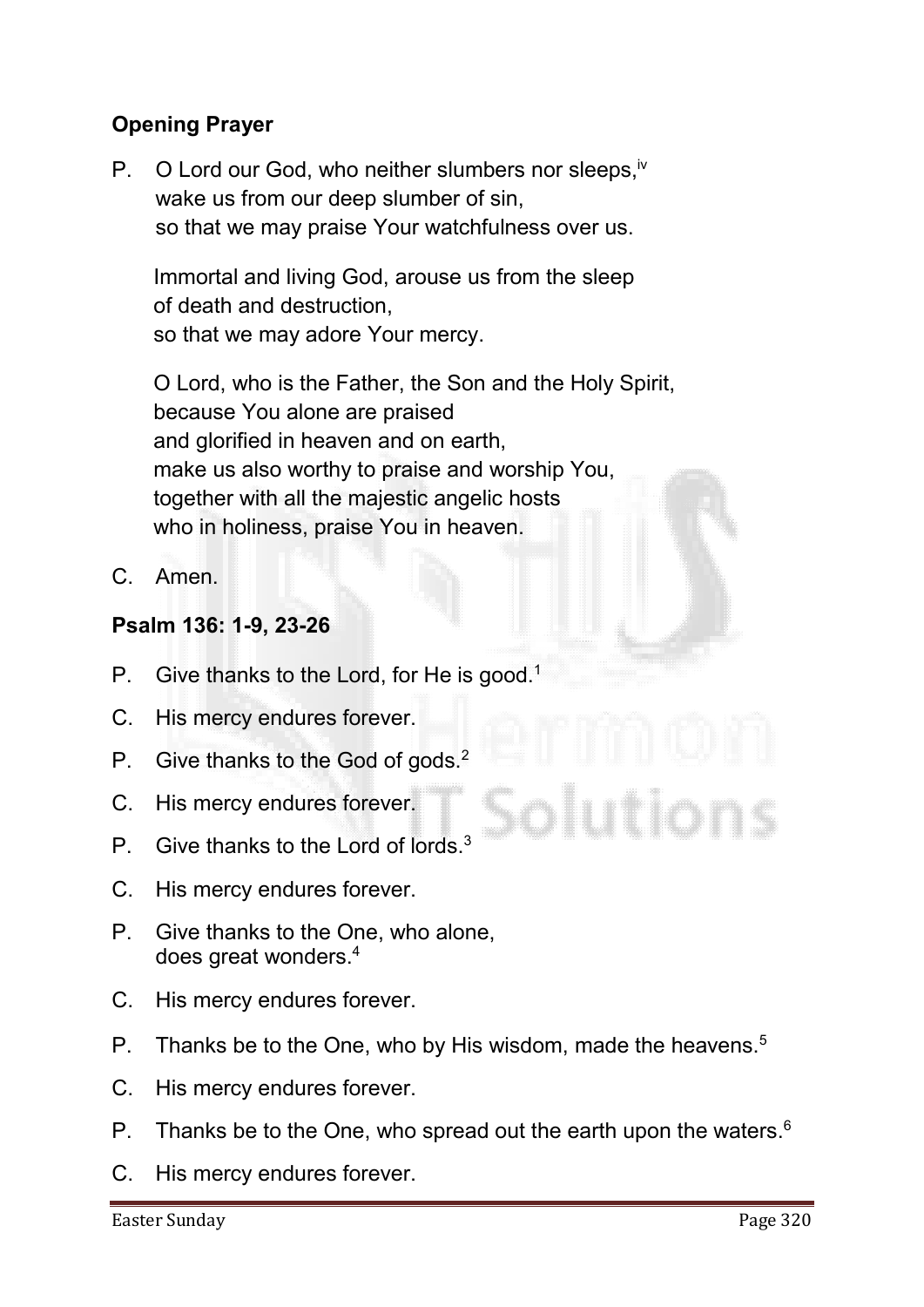- **P. Valiya velichangale undaakkiyavanu sthothram.**
- **C. Avante dhaya ennekum-ullathu.**
- **P. Pakal vaazhuvan sooryaneyum, raathri vaazhuvan chandhraneyum, nakshathrangaleyum, undaakkiyavannu sthothram cheiyveen.**
- **C. Avante dhaya ennekum-ullathu.**
- **P. Nammude thaazhchayil namme orthavanu sthothram.**
- **C. Avante dhaya ennekum-ullathu.**
- **P. Nammude vairikalude kayyil-ninnu namme viduvichavanu sthothram.**
- **C. Avante dhaya ennekum-ullathu.**
- **P. Sakala jadathinum aahaaram kodukkunnavanu sthothram.**
- **C. Avante dhaya ennekum-ullathu.**
- **P. Swargasthanaaya Dhaivathinu sthothram cheiyveen.**
- **C. Enthennaal Avante dhaya ennekum-ullathaakunnu. Dhaivame sthuthi Ninakku yogyamaakunnu. Baarekmaar.**
- **P. Pithaavinum, Puthranum, Parishudha-Roohaaikkum sthuthi.**
- **C. Aadhimuthal ennennekkum thanne. Amen.**

#### Praarthana (Pg.173)

- **P. Dhaivamaaya Karthaave, thiruvishtathaal njangalkku vendi marichu adakkappedukayum; Ninte maranathaal njangale jeevippikkukayum; kabaril ninnu jayathode uyirthezhunnelkkukayum, Ninnodu-koode njangale ezhunnelppikkukayum, uyirthezhunnelpinte prathyaasha njangalkku tharikayum cheiythuvallo. Njangalude Dhaivamaaya Mashihaaye, mahathwamulla Ninte uyirthezhunnelppinte ee perunnaalil, athyantha shobhayode njangal prakaashippaanum, swargeeya sainyangalodu orumichu vishudhiyodu Ninneyum, Pithaavineyum, Parishudha-Roohaayeyum pukazhthi sthuthippaanum, njangaleyum yogyaraakkename, hosho vab'kulas ban la'olmen.**
- **C. Amen.**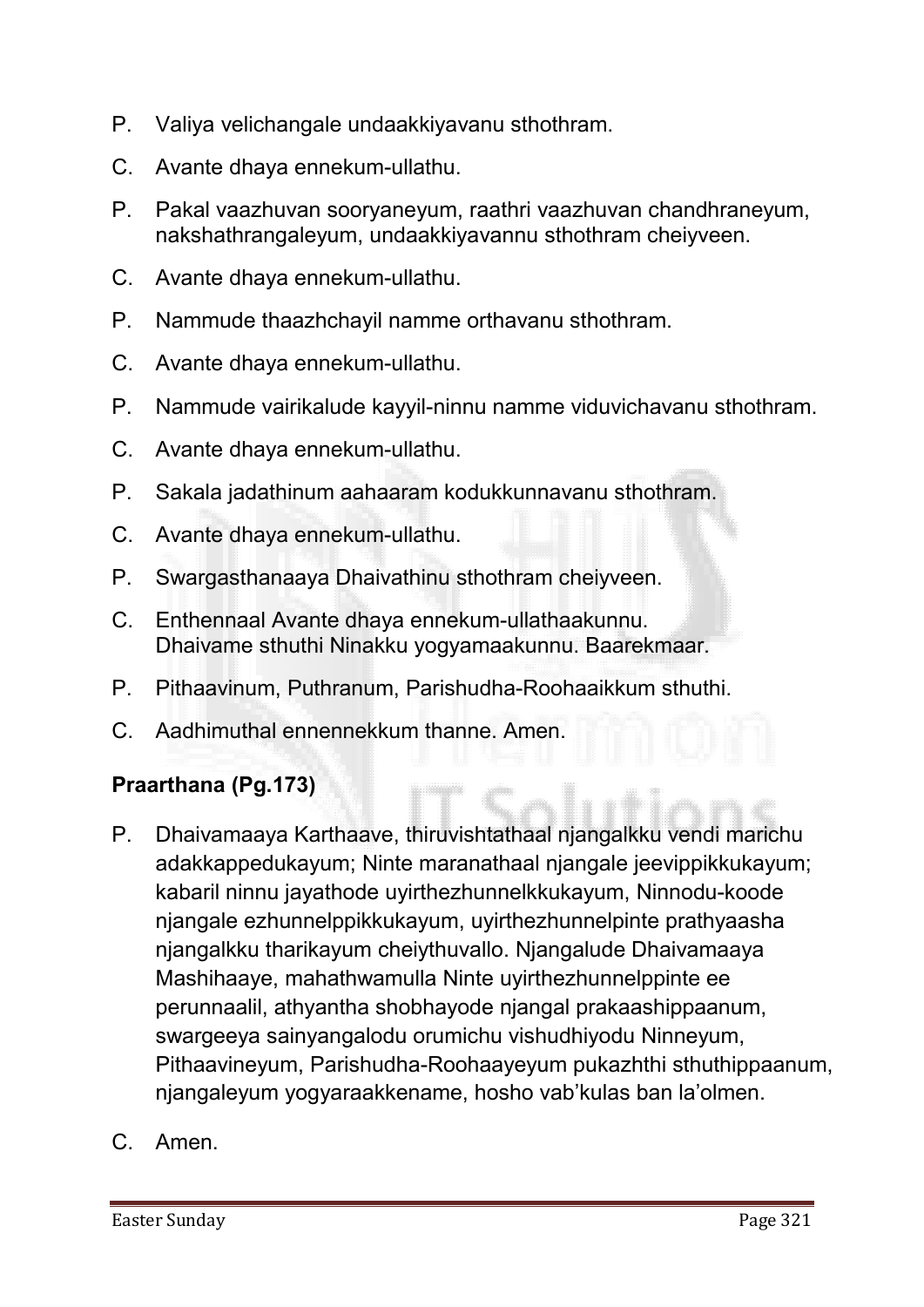- **P. Thanks be to the One, who made the great lights.7**
- **C. His mercy endures forever.**
- **P. Give thanks to the One, who created the sun to govern the day, 8 the moon and stars to govern the night.9**
- **C. His mercy endures forever.**
- **P. Thanks be to the One, who remembered us in our low estate.23**
- **C. His mercy endures forever.**
- **P. Thanks be to the One, who freed us from our enemies.24**
- **C. His mercy endures forever.**
- **P. Thanks be to the One who gives food to every creature.25**
- **C. His mercy endures forever.**
- **P. Give thanks to the God of heaven.26**
- **C. For His mercy endures forever. O God, You are worthy of praise. Bless us O Lord.**
- **P. Praise be to the Father, to the Son and to the Holy Spirit.**
- **C. As it was in the beginning, is now and forever shall be. Amen.**

#### Prayer

- **P. O Lord God, by Your holy will, You died for us and was buried; by Your death, You gave us life; by Your victorious resurrection from the grave, You lifted us up with You**  and granted us the hope of resurrection.<sup>v</sup> **Our God the Messiah, on this glorious festival of Your resurrection, make us also worthy to shine with a glorious light, and in holiness, join the heavenly hosts in praising and adoring You, the Father and the Holy Spirit, now and forever more.**
- **C. Amen.**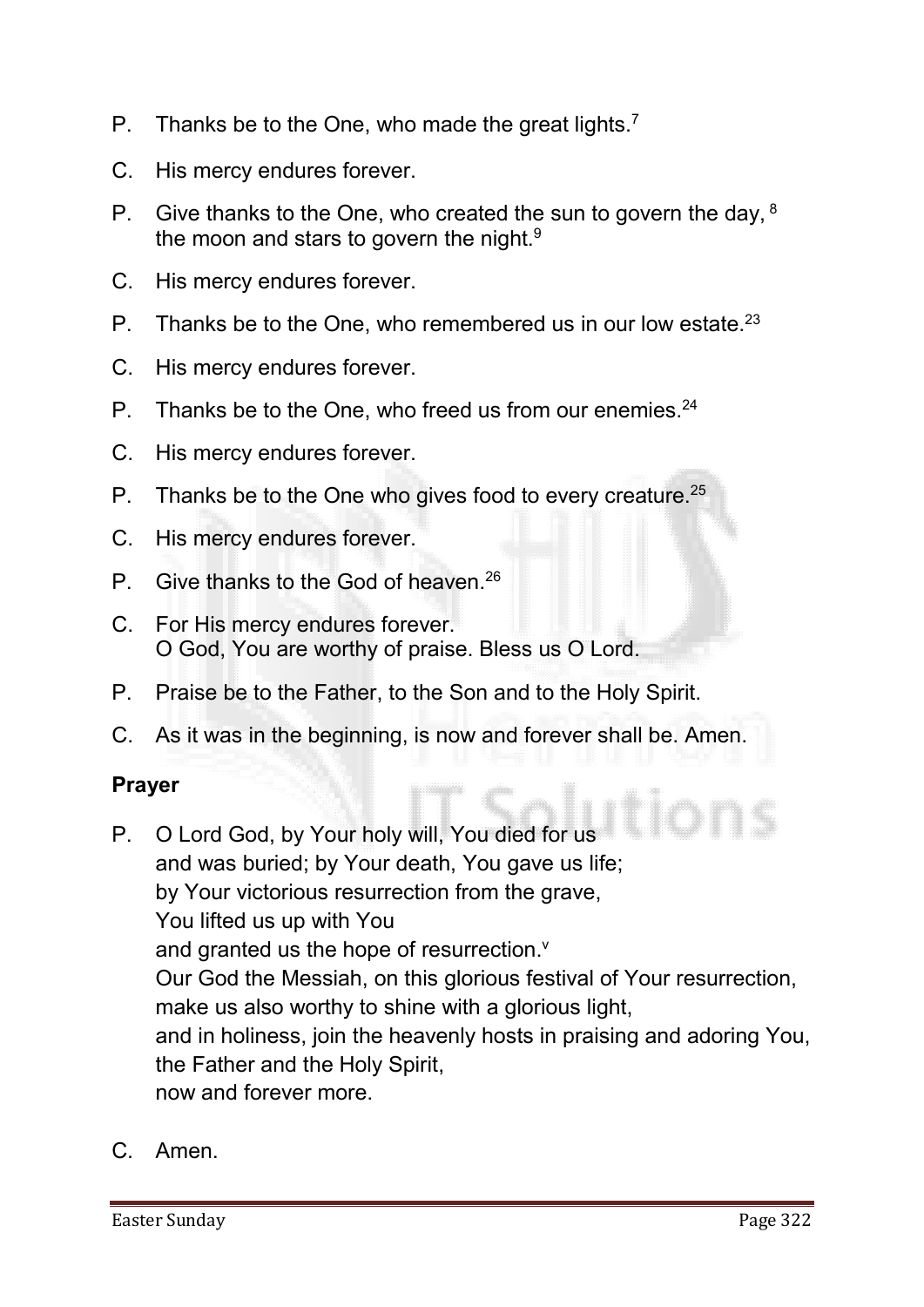# Anuthaapathinte Masumoor-Sankeerthanam 51:1-4,7,9-12,15 (Pg.6)

- **P. Dhaivame Ninte krupayin-prakaaram ennodu karuna cheiyyename; Ninte karunakalude bahuthwaprakaaram, ente paapangal maayichu kalayename.**
- **C. Ente anyaayathil-ninnu enne nannaayi kazhuki, ente paapangalil-ninnu enne vedippaakkename.**
- **P. Enthennal ente athikramangal njaan ariyunnu, ente paapangalum eppozhum ente nere irikkunu.**
- **C. Ninnodu, Ninnodu thanne njaan paapam cheiythu; Ninte thirumunbaake thinmakal njaan cheiythu.**
- **P. Ninte soppa-kondu entemel thalikkename, njaan nirmalan-aakum, athinaal enne Nee veluppikename, uracha manjinekkal njaan venmayullavan-aakum.**
- **C. Ente paapangalil-ninnu Ninte mukham thirichu, ente athikramangal okkeyum maayichu kalayename.**
- **P. Dhaivame, nirmalam-aayoru hridhayam ennil srshtikkename, Sthiram-aayullor-aathmaavine ente ullil puthukkename.**
- **C. Ninte sannidhiyil-ninnu enne thalli-kalayaruthe, Ninte Vishudha-Roohaaye ennil-ninnu eduthu-kalakayum aruthe.**
- **P. Ninte rakshayum, aanandhavum enikku thirichu tharename, mahathwamulla Ninte Roohaa enne thaangumaar-aakename.**
- **C. Karthaave, ente adharangale thurakkename, ente vaai Ninte sthuthikal paadum. Dhaivame sthuthi Ninakku yogyamaakunnu. Baarekmaar.**
- **P. Pithaavinum, Puthranum, Parishudha-Roohaaikkum sthuthi.**
- **C. Aadhimuthal ennennekkum thanne. Amen.**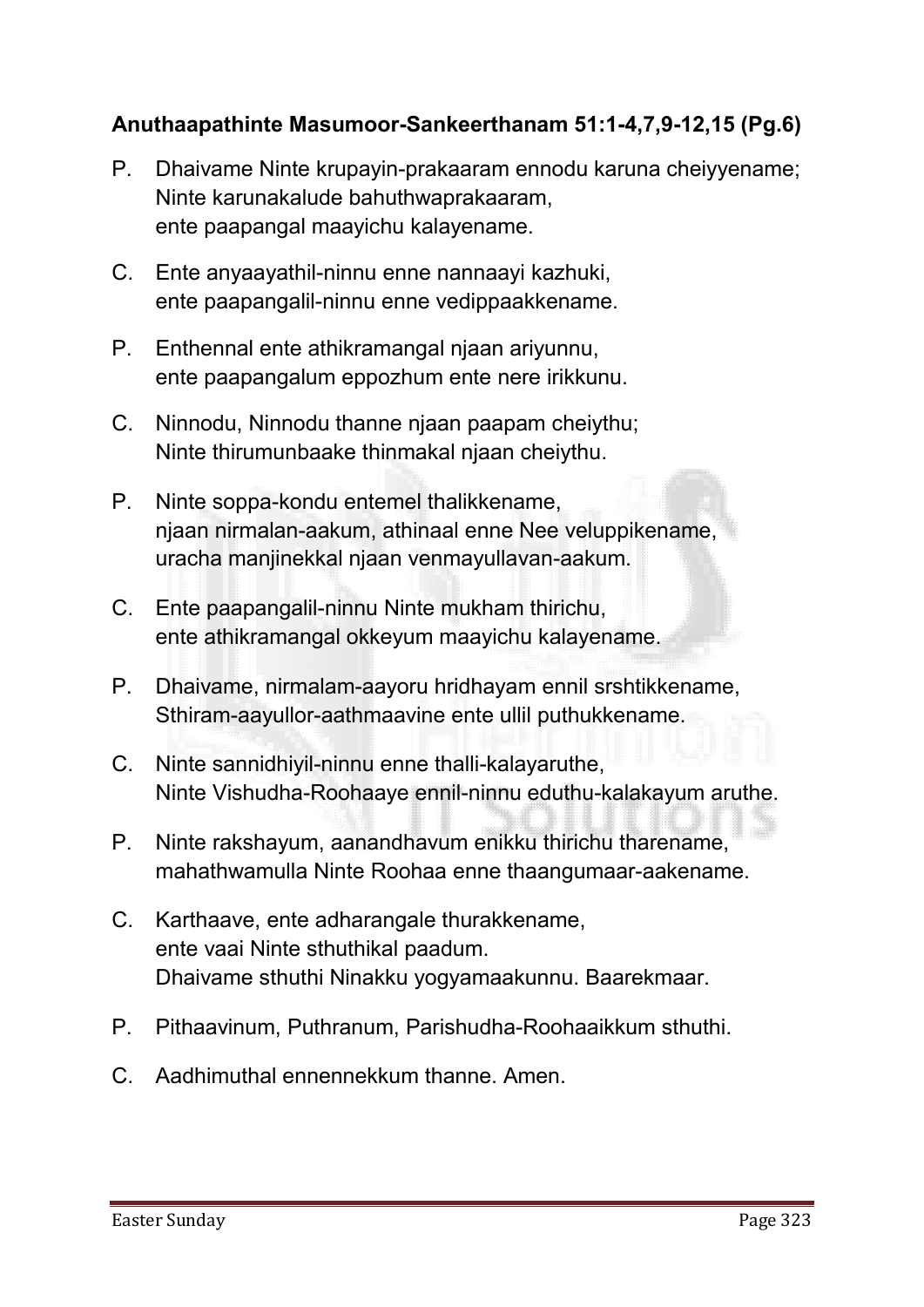#### Psalm of Confession-Psalm 51: 1-4, 7, 9-12, 15

- **P. Have mercy on me O God, according to Your graciousness; according to the multitude of Your mercies, blot out my transgressions.1**
- **C. Wash me thoroughly from my iniquity, and cleanse me from my sin.2**
- **P. For I know my transgressions, and my sin is always before me.3**
- **C. Against You, You only, have I sinned, and done what is evil in Your sight;4**
- **P. Cleanse me with hyssop, and I will be clean; wash me in it, and I will be whiter than snow.7**
- **C. Hide Your face from my sins, and blot out all my iniquity.9**
- **P. Create in me a pure heart O God, and renew a steadfast spirit within me.10**
- **C. Do not cast me away from Your presence, or take Your Holy Spirit from me.11**
- **P. Restore to me Your salvation and joy, and may Your glorious Spirit uphold me.12**
- **C. O Lord, open my lips, and my mouth will declare Your praise.15 O God, You are worthy of praise. Bless us O Lord.**
- **P. Praise be to the Father, to the Son and to the Holy Spirit.**
- **C. As it was in the beginning, is now and forever shall be. Amen.**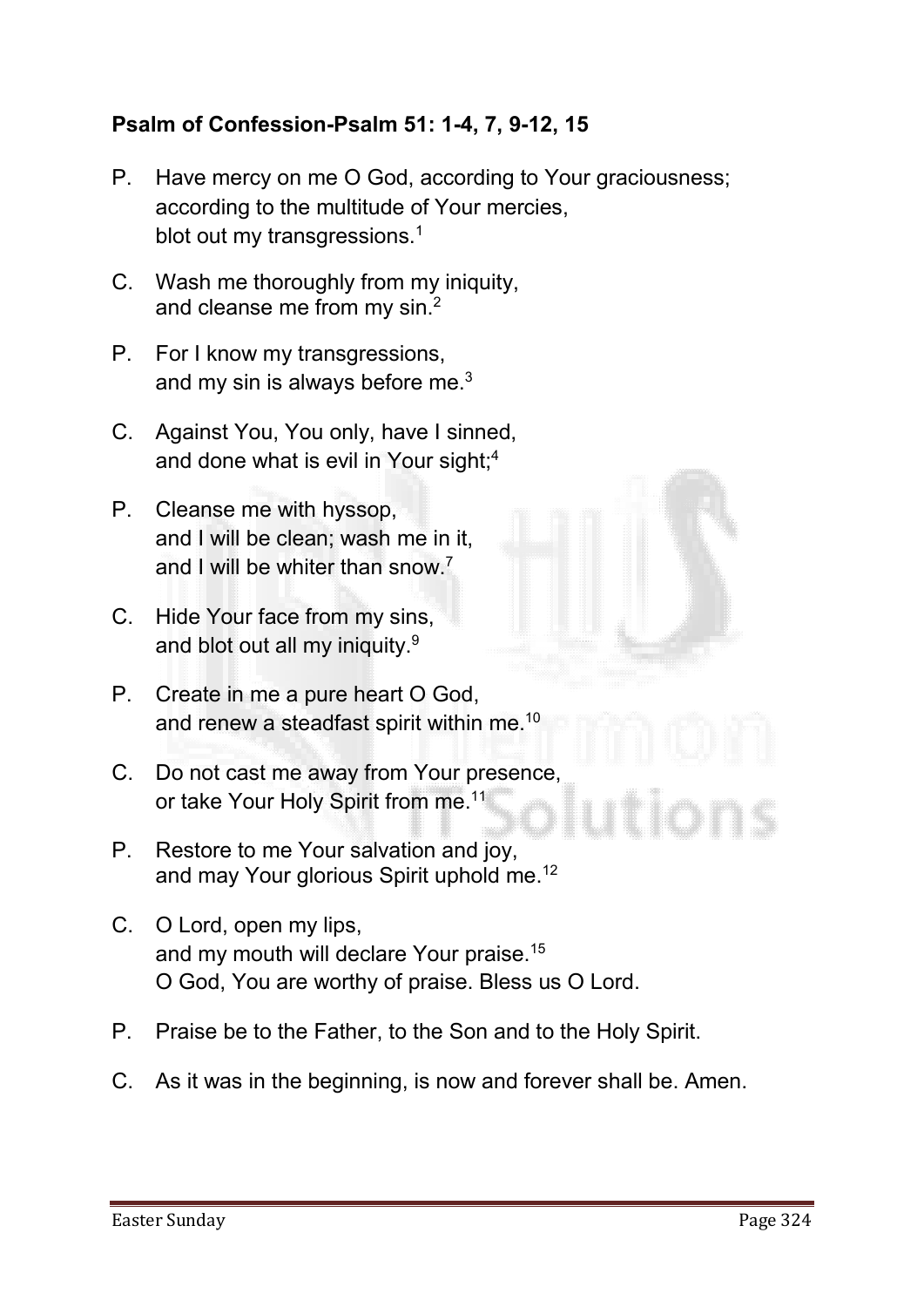# Apeksha (Pg.174)

- **P. Thante uyirthezhunnel-ppinaal, swargatheyum, bhoomiyeyum santhoshippikkayum, thiru Sabhaye aanandhippikkayum cheiytha Mashiha Thamburaane,**
- **C. njangale anugrahikkaname.**
- **P. Thante uyirthezhunnel-ppinaal, Yahoodhanmaare lajjippikkayum, Thannil vishwasicha jaathikale santhoshippikkukayum cheiytha Mashiha Thamburaane,**
- **C. njangale anugrahikkaname.**
- **P. Dhukhichirikkunna Thante shishyanmaare uyirthezhunnel-ppinaal santhoshippikkayum, melullavarudeyum, thaazhayullavarudeyum idayil samaadhaanam vithaikkukayum cheiytha Mashiha Thamburaane,**
- **C. njangale anugrahikkaname.**
- **P. Thirumeniyil sugandham pooshuvaan purappettu vanna sthreekalude hridhayangale punarudhaanam moolam santhoshippicha Mashiha Thamburaane,**
- **C. njangale anugrahikkaname.**
- **P. Avarude Guru marichavarude idayil ninnu uyirthezhunnettu ennum, Avan avarkku munpe Galeelayilekku pokumennum, shishyanmaare ariyippan sthreekalodu arulicheiytha Mashiha Thamburaane,**
- **C. njangale anugrahikkaname.**
- **P. Thante uyirthezhunnel-ppinaal namme ezhunnelppikkukayum, Thannodu-koode swargathilekku namme karettukayum cheiytha vaazhthappetta Dhaivame,**
- **C. njangale anugrahikkaname.**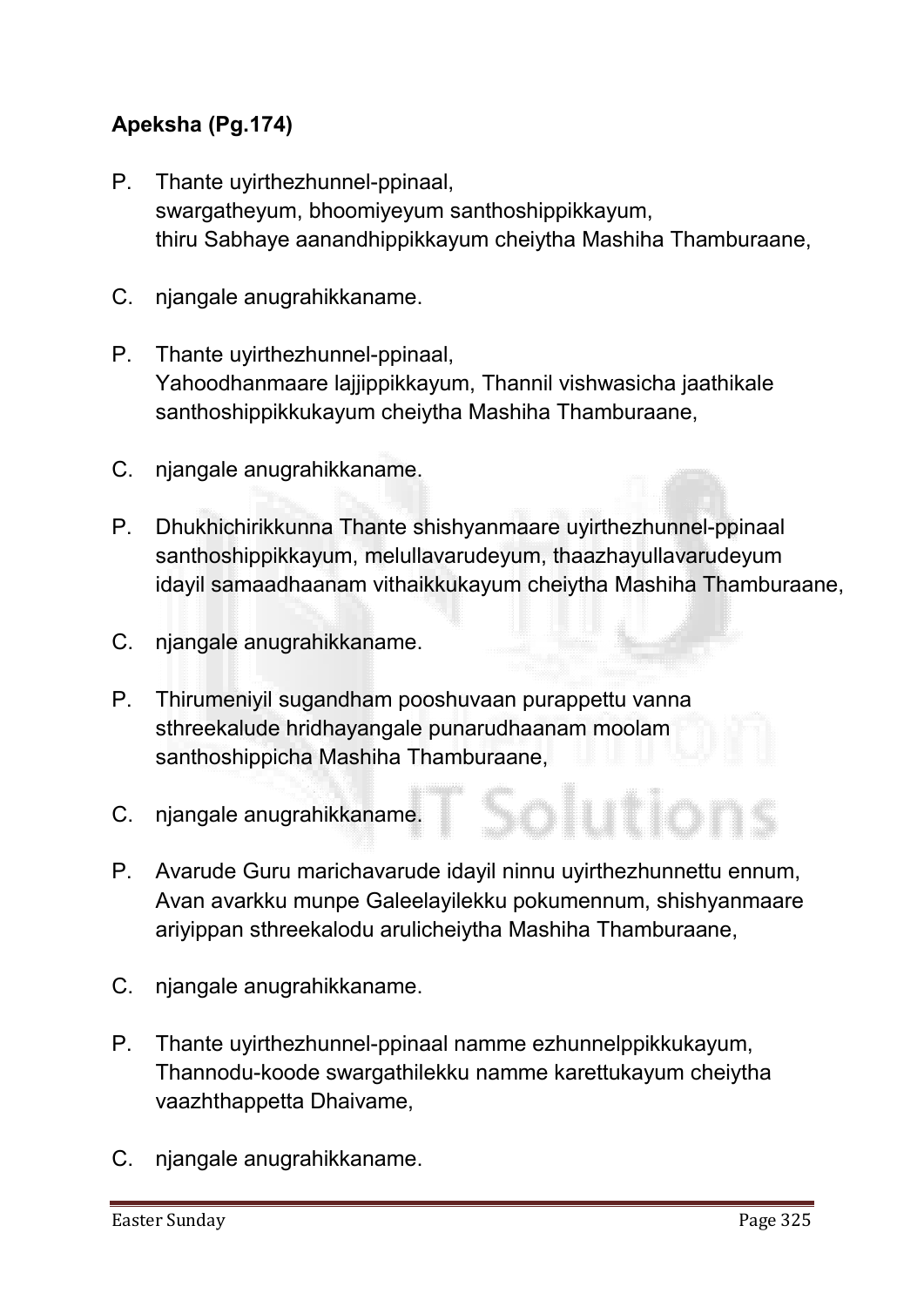# **Supplication**

- **P. O Lord the Messiah, who by Your resurrection, enabled heaven and earth to be joyful, and Your holy Church to rejoice,**
- **C. bless us.**
- **P. O Lord the Messiah, who by Your resurrection, brought shame to the Jews and joy to the nations that believed in You,**
- **C. bless us.**
- **P. O Lord the Messiah, who by Your resurrection brought joy to Your grieving disciples, and spread peace among those who live in heaven and on earth,**
- **C. bless us.**
- **P. O Lord the Messiah, who by Your resurrection brought joy to the hearts of the women who came prepared to pour perfume on Your holy body, vi**
- **C. bless us.**
- **P. O Lord the Messiah, who instructed the women to tell the disciples that their Teacher has risen from among the dead and that He would** be going ahead of them to Gallilee, vil
- **C. bless us.**
- **P. O blessed God, who by Your resurrection, raised us and allowed us to enter heaven with You,**
- **C. bless us.**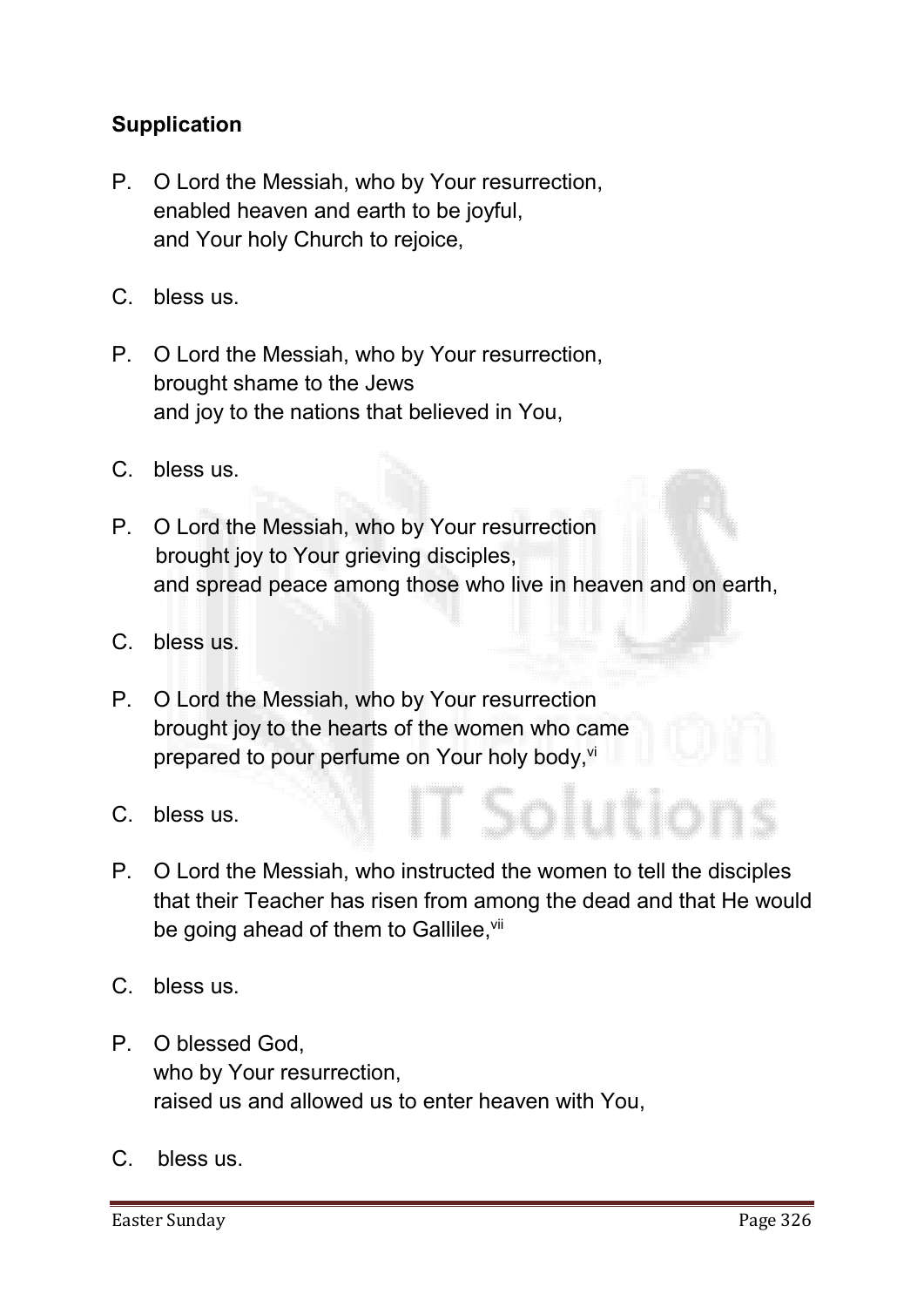- **P. Thante uyirthezhunnel-ppinte mahathwamulla ee perunnaalil namme santhoshippicha Pithaavum, Puthranum, Parishudha-Roohaayumaaya Dhaivame,**
- **C. njangale anugrahikkaname.**

#### Mar Baalaa-yude Apeksha (Pg.8)

**P. Paapikalodu karuna ullavanaaya Dhaivame, Ninte nyaayavidhiyil njangalude-mel karuna choriyename. Ninte bhaktha-vaalsalyathinte aadhikyam-nimitham, njangalude kuttangal kshamikkename.**

**Karuna-yullavane, njerungi-irikkunnavaraaya njangal Ninte vaathilil muttunnu. Ninte anugrahathaal, njangalude yaachanakal nalkename.** 

**Kuttam cheiythupoyavar thirinju sankadathode praarthichaal, anugrahangal nalkunnavan Neeyaakakondu, karunaa-poornnanaaya Yeshu Mashihaaye, njangalkum anugrahangalude vaathil thurannu-tharaname.**

**Swargasthanaaya Pithaave, Ninnodu njangal praarthikkunnu; Njangalude shushroosha kaikkondu, njangalude-mel anugraham choriyename.**

**"Vilippin Njaan utharam parayumennum; muttuvin Njaan thurakkumennum; chodhippin Njaan tharumennum," aruli-cheiythavanu sthuthi.** 

**C. Melullavarude Udayavanum, thaazhe ullavarude sharanavum aaya Karthaave, njangalude shushroosha kaikkondu, njangalude-mel anugraham choriyename. Amen.**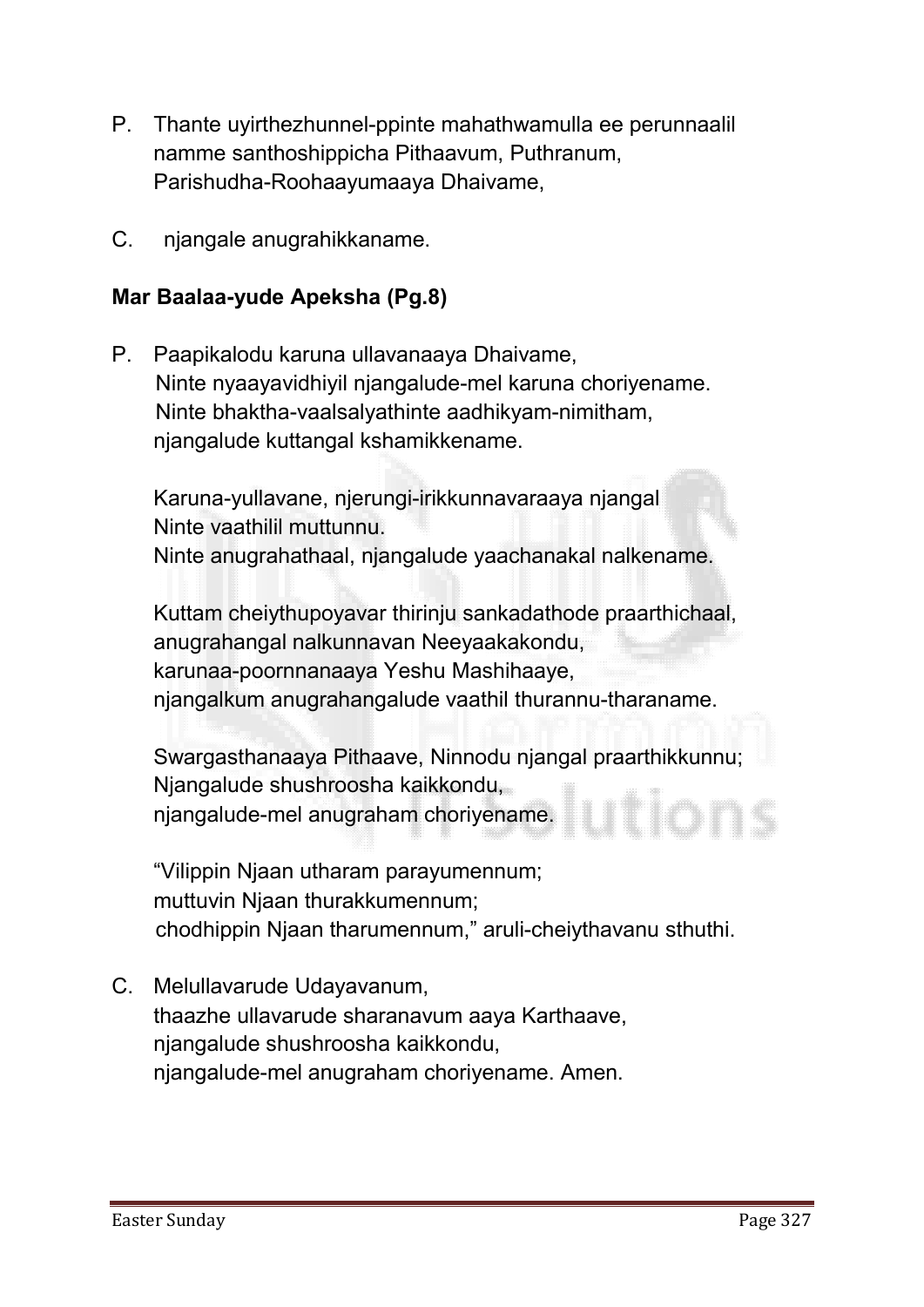- **P. O God; the Father, Son and Holy Spirit, who has made us rejoice on this glorious day of Your resurrection,**
- **C. bless us.**

#### St. Bala's Supplication

**P. O God, who is merciful to sinners, on the day of Your judgment, shower us with mercy. In the abundance of Your love, forgive our sins.**

**O Lord of mercy, we who are oppressed, knock at Your door. With Your blessings, grant our petitions.**

**Because You grant blessings on sinners who turn to You and pray with true repentance, O Jesus the Messiah, who is the epitome of mercy, open the door of blessings to us as well.**

**Heavenly Father, we pray to You; accept our worship, and shower Your blessings on us.**

**Praise be to the One who said, "Call, and I will answer; knock, and I will open; ask, and I will give." viii**

**C. O Lord, the Master of those who live in heaven, and the refuge to those who live on earth, accept our worship, and shower Your blessings on us. Amen.**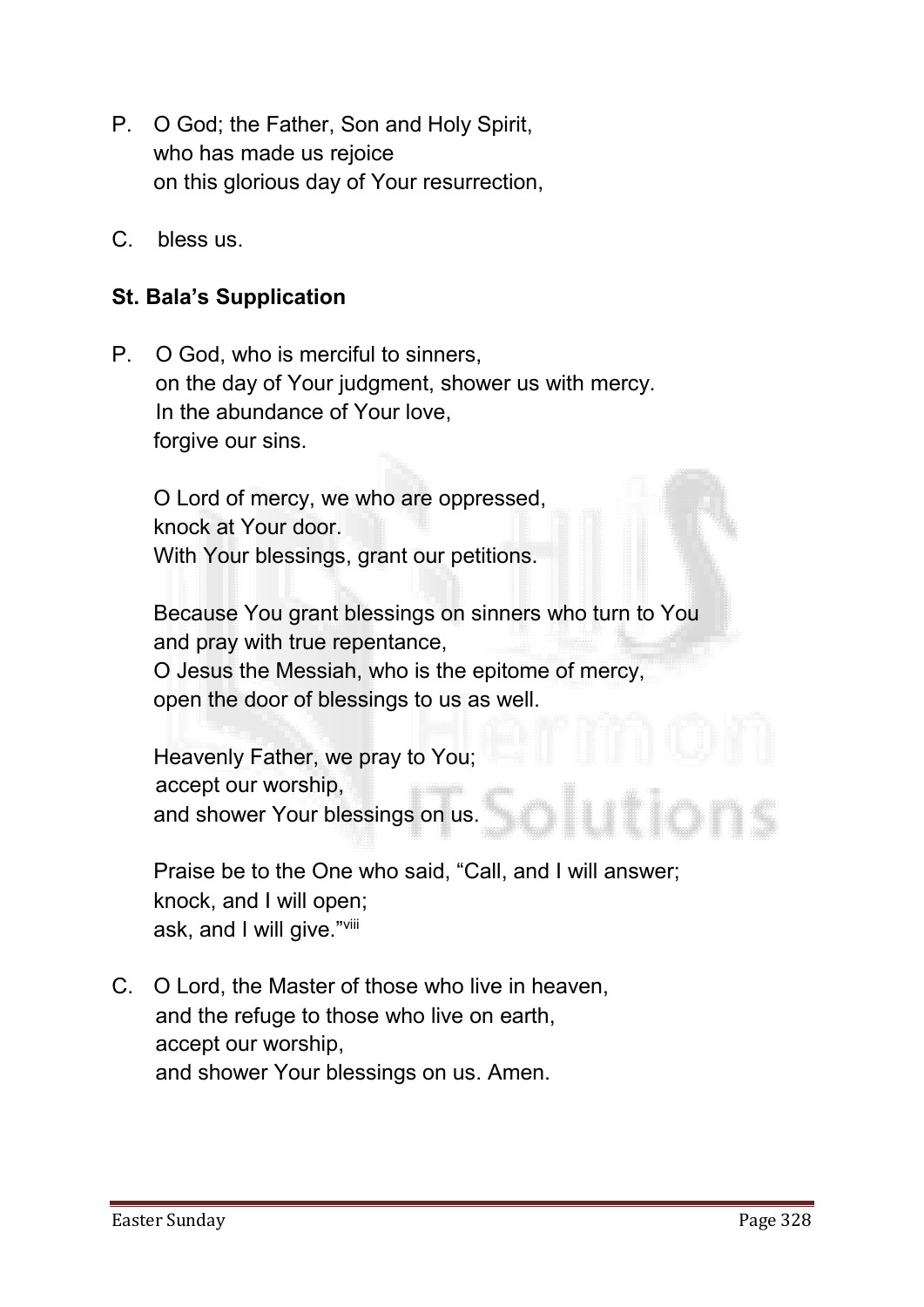- **P. Haaleluyya, Haaleluyya, Haaleluyya.**
- **C. Dhaivame, Ninakku sthuthi.**

# Apeksha (Pg.9)

**P. Karthaavinu sthothram cheiyyunnathum, Athyunnathan-aayullove, Ninte naamathinu paadunnathum, raavile Ninte krupayum, raathrithorum Ninte vishwasthathayum ariyikkunnathum nallathaakunnu.** 

**Karthaave, raavile njangalude shabdham kelkkename; raavile njangal orungi Ninakku kaanappedum. Karthaave, Ninte janathodu karuna cheiyyename.** 

**Karthaave, njangalude ellaavarudeyum paapangale pariharichu, kshamikkename. Parishudhan-aayullove, Ninte valankai njangalude mel aavasippikkename. Thirunaamam nimitham, njangalude paapa rogangalil-ninnu njangale soukhyam aakkukayum cheiyyename.**

**C. Amen.**

#### Onnaam Paadam: Yeshayyaavu 60

#### Praarthana (Pg.175)

- **P. Dhaivamaaya Karthaave, salpravarthikal aakunna bhangiyulla vasthrangalodum, kuttamatta nadapadikal aakunna mahathwamulla alankaarangalodum-koodi, sthothrapoorvam thiru sannidhiyil aduthu varuvaan njangalkku krupa nalkename. Shishyanmaare-pole, Ninte samaadhaanathil njangal santhoshich-aanandhikkukayum, Ninneyum, Pithaavineyum, Vishudha-Roohaayeyum, sthuthichu vandhikkukkayum cheiyyuvaan njangale yogyaraakkaname, hosho vab'kulas ban la'olmen.**
- **C. Amen.**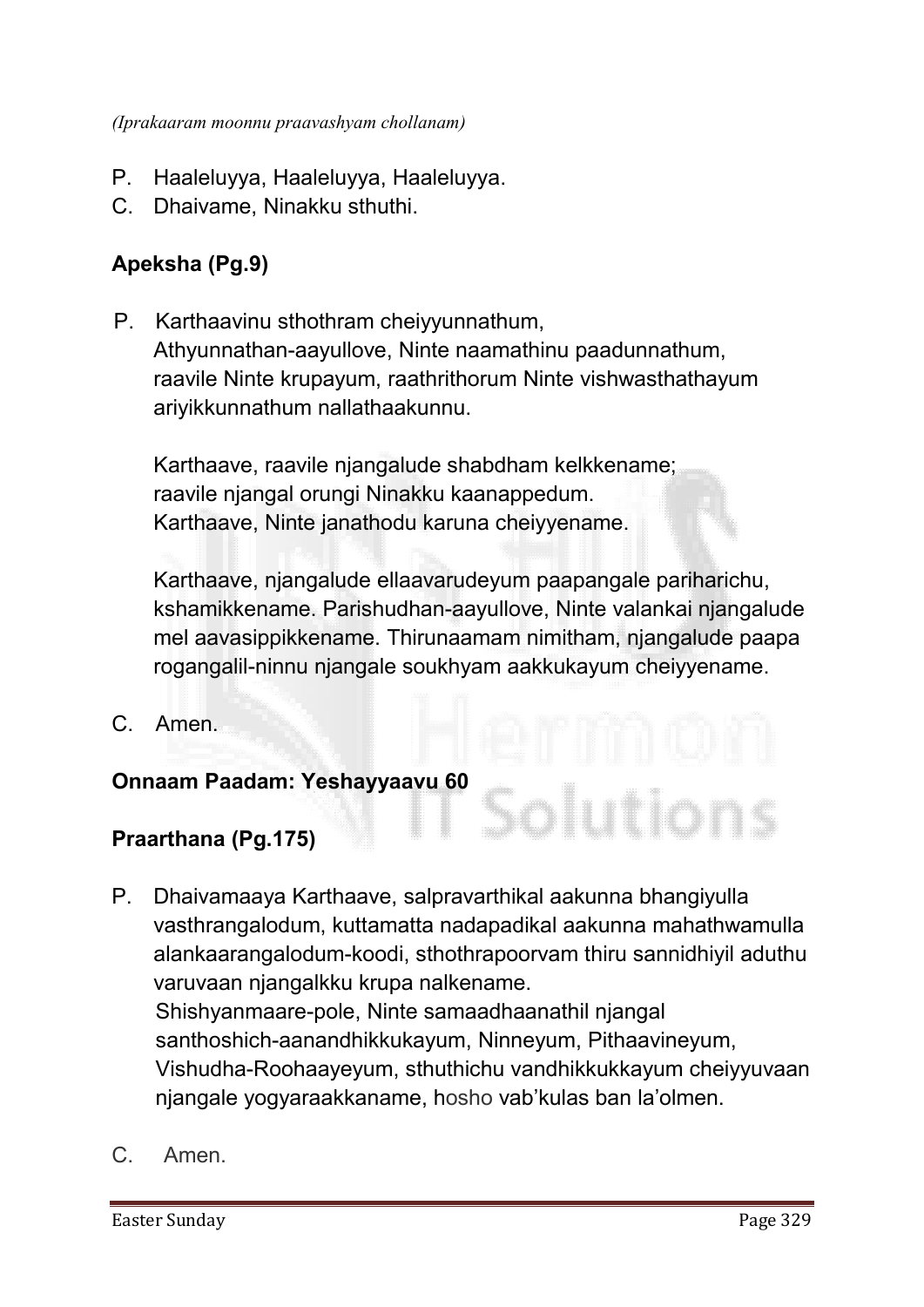*(To be said three times)*

- **P. Praise the Lord, Praise the Lord, Praise the Lord.**
- **C. O God, praise be to You.**

#### Supplication

**P. It is good to thank the Lord; to sing praises to Your name, O Most High One, to sing of Your mercies in the morning and to proclaim Your faithfulness in the evening.**

**O Lord, listen to our voice in the morning; in the morning, we will come prepared to be in Your presence. O Lord, have mercy on Your people.** 

T Solutions

**O Lord, absolve and forgive us all, our sins. O holy One, stretch forth Your right hand upon us. In Your holy name, heal us also from the diseases of sin.**

**C. Amen.**

#### First Lesson: Isaiah 60

#### Prayer

- **P. O Lord God, grant us grace to approach Your holy presence in thankfulness, beautifully adorned with righteous deeds and gloriously decked with blameless living. Make us worthy to praise and worship You, the Father and the Holy Spirit and to joyfully rejoice in Your peace, just like the disciples, now and forever more.**
- **C. Amen.**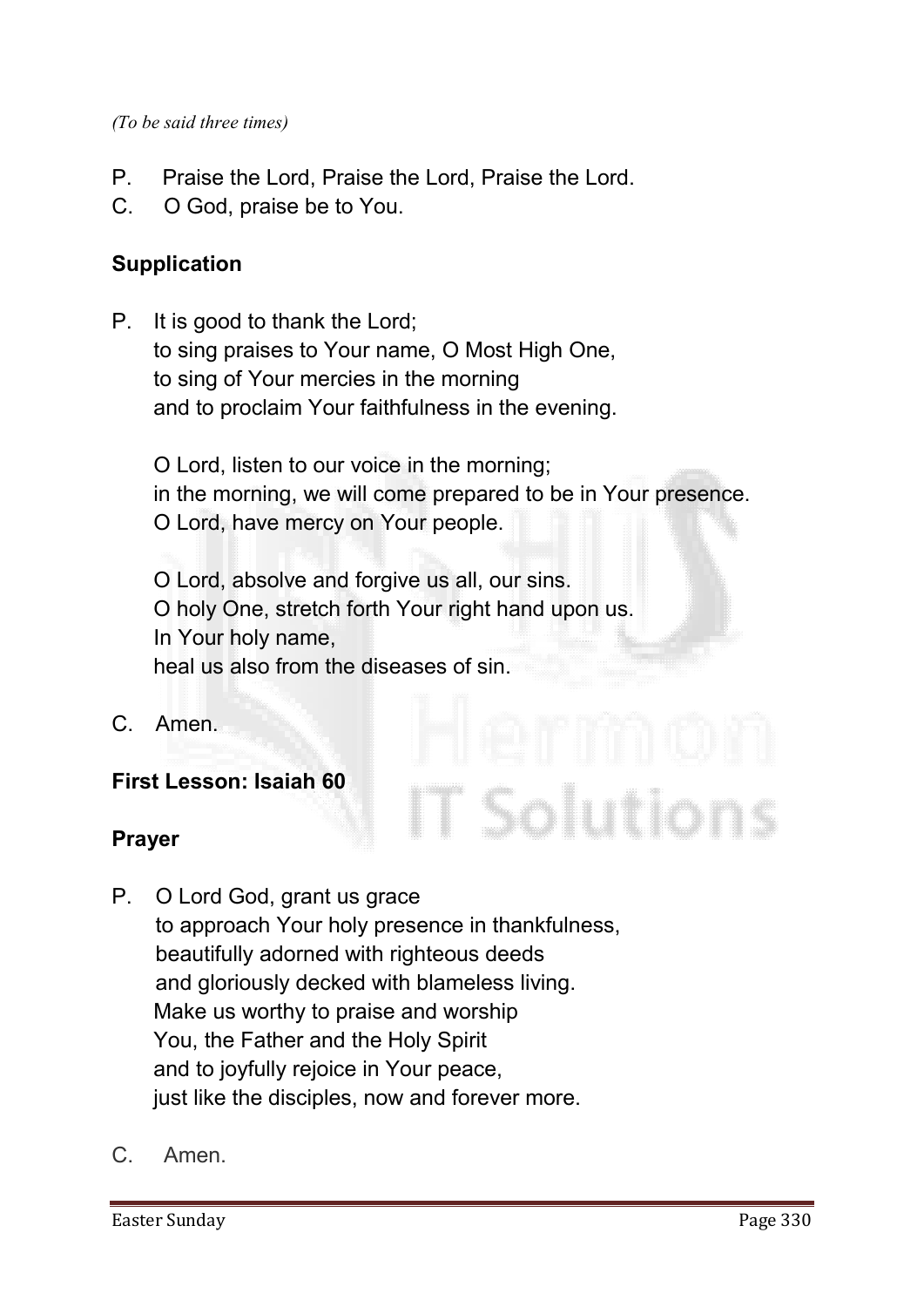# Kanyaka Mariyaaminte Paatte (Pg.10)

- **P. Ente dhehi Karthaavine pukazhthunnu, Ente aathmaavu ente Rakshithaavaaya Dhaivathil santhoshichu.**
- **C. Enthennal Avan Thante dhaasiyude thaazhchaye kadaakshichirikkunnuvallo; kandaalum innu muthal, sakala thala murakalum enne bhaagyavathi ennu vaazhthum.**
- **P. Enthennaal shakthanaayavan valiya kaaryangal enkal pravarthichu, Avante Naamam parishudhavum-aakunnu.**
- **C. Avane bhayappedunnavarkku, Avante karuna thalamurakalkkum, gothrangalkkum undaakunnu.**
- **P. Avan Thante bhujam-kondu jayam undaakki; hridhaya-vichaarathil ahankaarikal-aayavare chitharichu.**
- **C. Avan balavaan-maare simhaasanangalil-ninnu marichittu, thaanavare uyarthi.**
- **P. Avan vishappullavare nanmakal-kondu samboornaraakki, dhanavaanmaare veruthe ayachu.**
- **C. Avan Thante dhaasanaaya Yisraayeline sahaayikkukayum, thaan Abrahaaminodum, avante santhathiyodumaai, nammude pithaakkanmaarodu arulicheiytha prakaaram, ennekkum Thante karuna orkkukayum cheiythu. Baarekmaar.**
- **P. Pithaavinum, Puthranum, Parishudha-Roohaaikkum sthuthi.**
- **C. Aadhimuthal ennennekkum thanne. Amen.**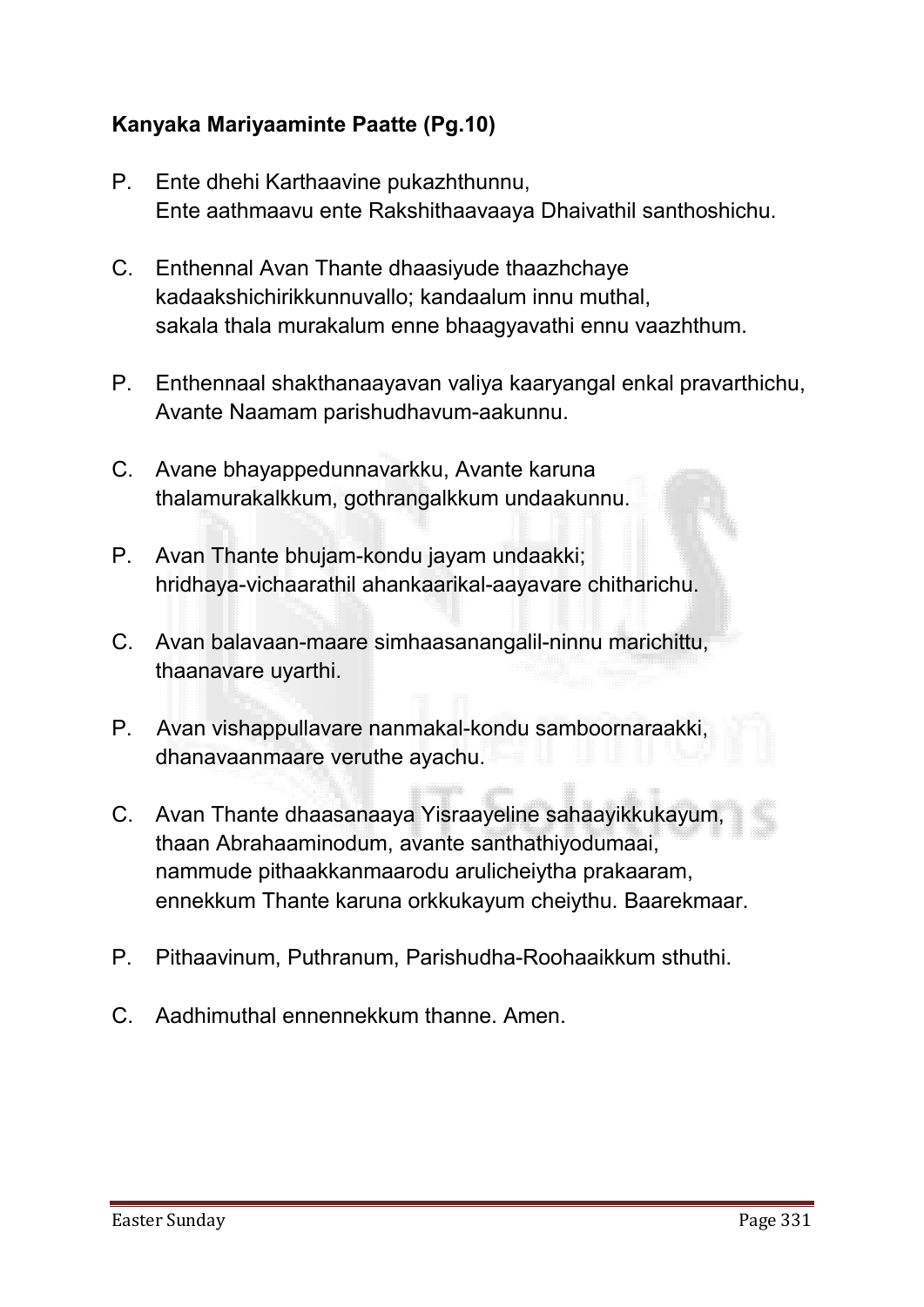#### The Song of Virgin Mary: The Magnificatix

- **P. My soul magnifies the Lord, and my spirit rejoices in God my Saviour.**
- **C. For He has regarded the low estate of His handmaiden; henceforth, all generations will call me blessed.**
- **P. He who is mighty has done great things for me, and holy is His Name.**
- **C. His mercy is on those who fear Him from generation to generation.**
- **P. He has shown strength with His arm; He has scattered the proud in the imagination of their hearts.**
- **C. He has put down the mighty from their thrones, and exalted those of low degree.**
- **P. He has filled the hungry with good things, and the rich He has sent empty away.**
- **C. He has helped His servant Israel as He spoke to our ancestors, to Abraham and to his posterity forever. Bless us O Lord.**
- **P. Praise be to the Father, to the Son and to the Holy Spirit.**
- **C. As it was in the beginning, is now and forever shall be. Amen.**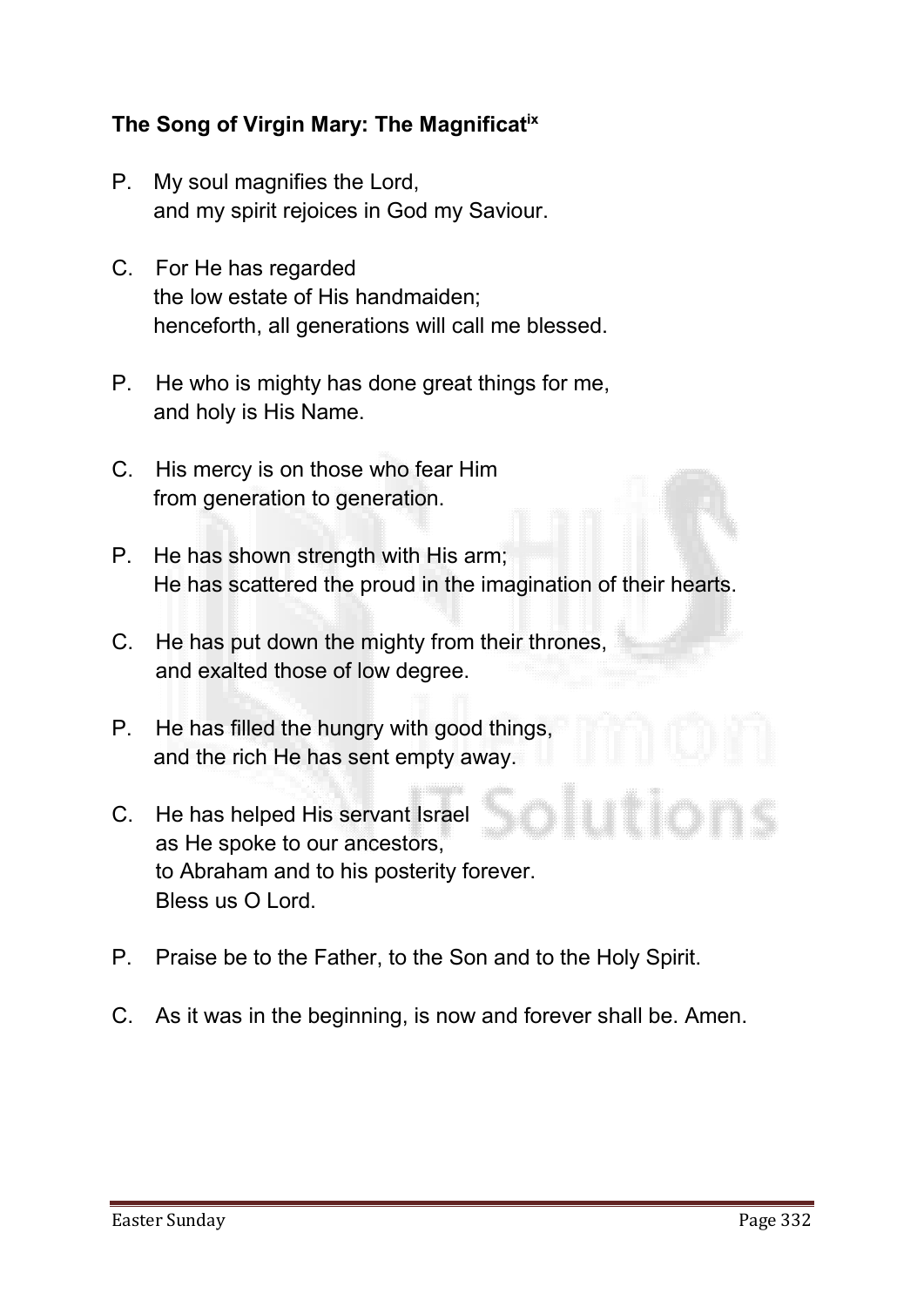# Ekba (Pg.11)

- **P. Saaraamshathil ekamaayirikkunna shakthiyum; Pithaavum, Puthranum, Parishudha-Roohaayum-enna moonnu aalathangal ullavanumaayi, sathyeka Dhaivamaayullove, Ninne njangal sthuthikkunnu.**
- **C. Amen.**

#### Sankeerthanam 2 (Pg.176)

- **P. Jaathikal kalahikkunnathum, vamshangal vyarthamaayathu niroopikkunathum enthu?**
- **C. Karthaavinum, Avante Abhishikthanum virodhamaayi bhoomiyile raajaakkanmaar ezhunnelkkukkayum, adhipathikal thammil aalochikkayum cheiyyunnathu;**
- **P. "Naam avarude kettukale pottichu, avarude kayarukale erinju kalaka."**
- **C. Swargathil vasikkunn-avan chirikkunnu. Karthaavu avare parihasikkunnu.**
- **P. Annu Avan kopathode avarodu arulicheyyum, krodhathode avare bhramippikkum;**
- **C. "Ente vishudha parvathamaaya Seeyonil Njaan Ente Raajaavine vaazhichirikkunnu."**
- **P. Njaan oru nirnayam prasthaavikkunnu: Karthaavu ennodu arulicheiythathu, "Nee Ente Puthran; innu Njaan Ninne janippichirikkunnu.**
- **C. Ennodu chodhichu kolka, Njaan Ninakku jaathikale avakaashamaayum, bhoomiyude attangale kaivashamaayum tharum.**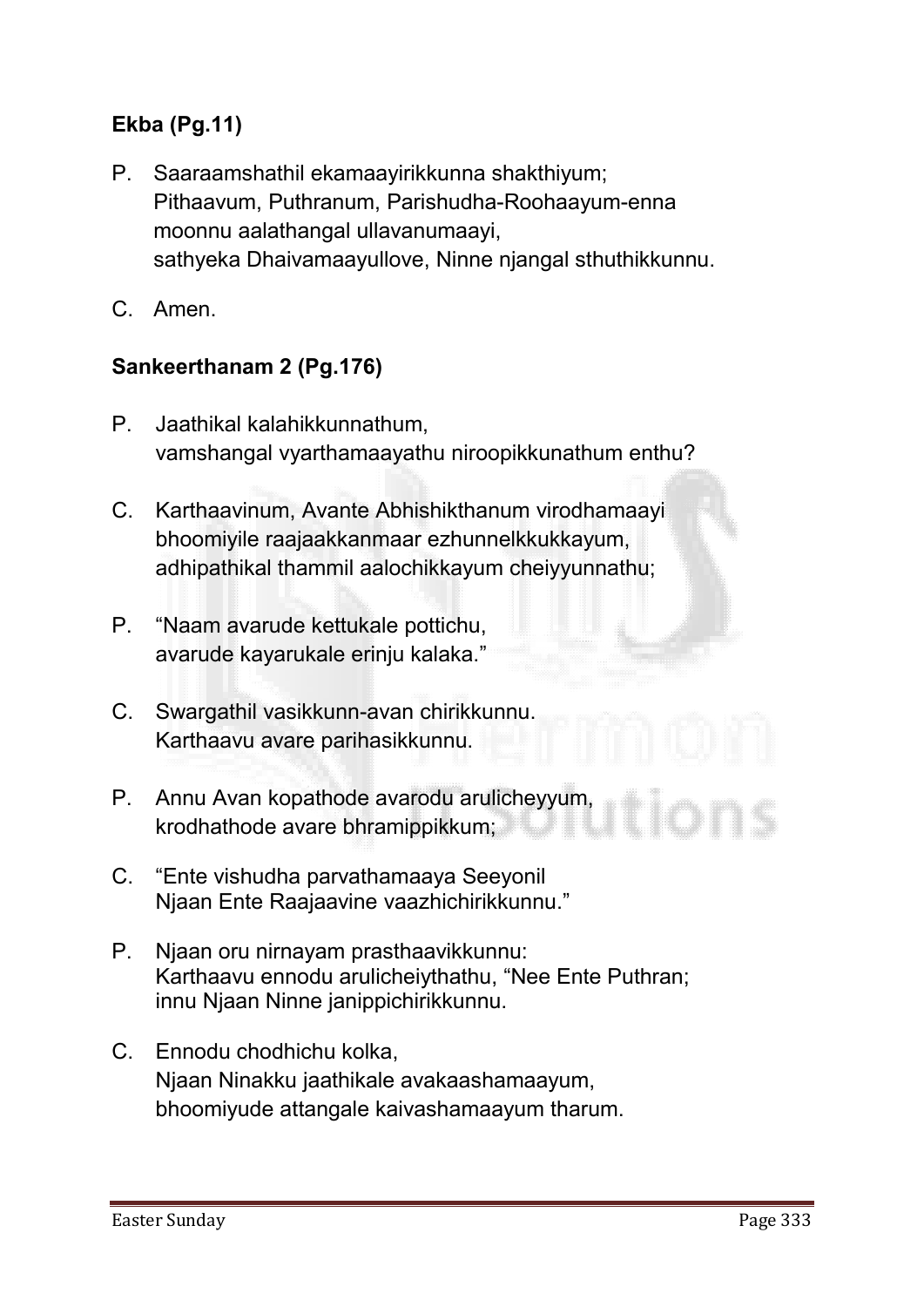# Anthem

- **P. We praise You, the one true God; one in essence and power, though known in three Persons: Father, Son and Holy Spirit.**
- **C. Amen.**

#### Psalm 2

- **P. Why do the nations rage and people plot in vain?**
- **C. The kings of the earth rise up and the rulers counseled together against the Lord and against His Anointed;**
- **P. "Let us break their bands and throw off their cords."**
- **C. The One enthroned in heaven laughs; the Lord scoffs at them.**
- **P. Then He rebukes them in His anger, and terrifies them in His wrath;**
- **C. "I have installed My King on Zion, My holy mountain."**
- **P. I will proclaim the decree: The Lord has said to me, "You are My Son; today I have begotten You.**
- **C. Ask Me, and I will make the nations Your inheritance, the ends of the earth Your possession.**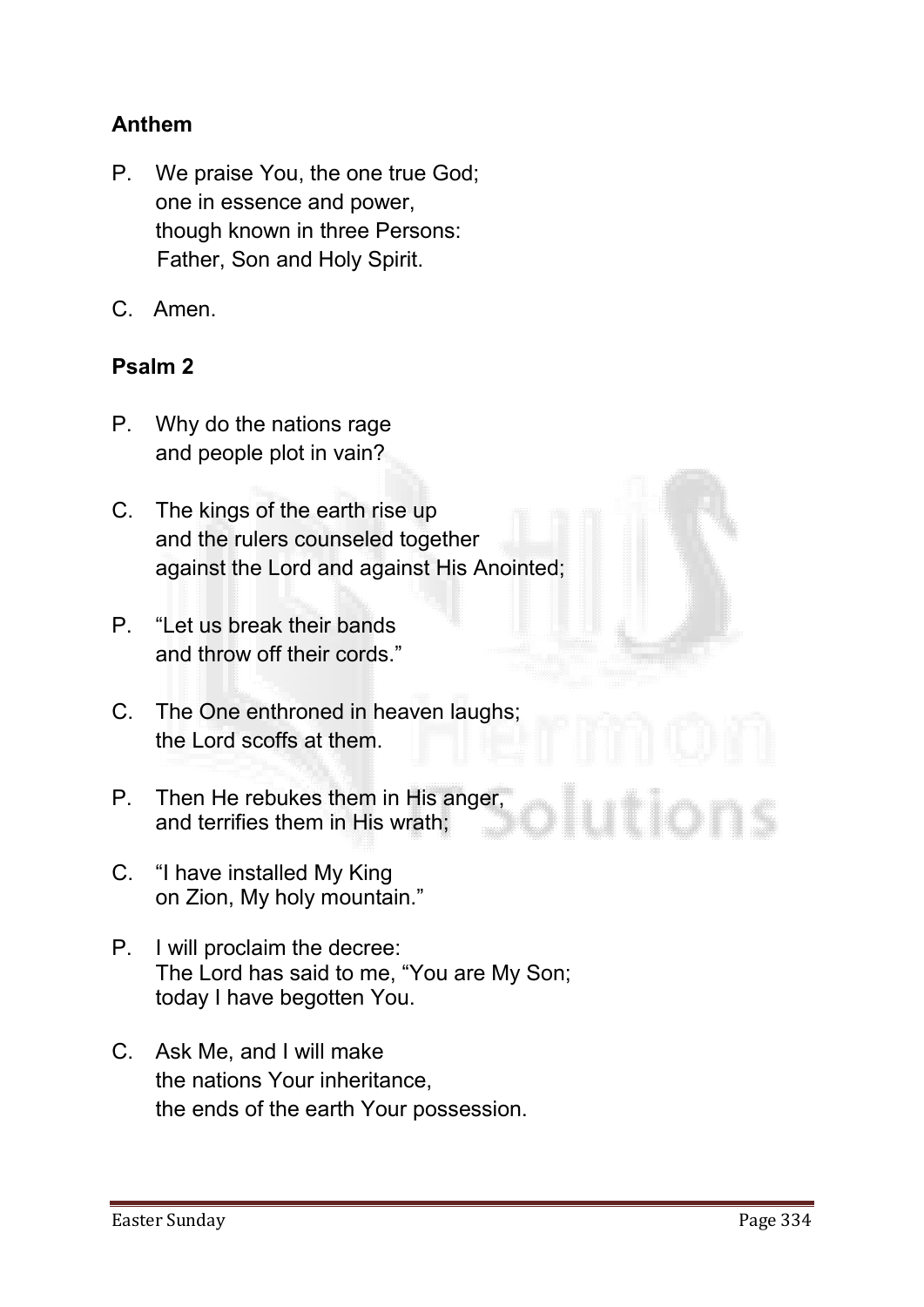- **P. Irumbu kolkondu Nee avare thakarkkum; kushavante paathram-pole avare udaykkum."**
- **C. Aakayaal raajaakkanmaare, bhudhi padippin, bhoomiyile nyaayaadhipanmaare, upadhesham kaikolveen.**
- **P. Bhayathode Karthaavine sevippin, virayalode ghoshichullasippin.**
- **C. Avan kopichittu ningal vazhiyil vachu nashikkaathirippaan, Puthrane chumbippin, Avante kopam kshanathil jwalikkum. Avane sharanam praapikkunna-varokkeyum bhaagyavaanmaar. Dhaivame sthuthi Ninakku yogyamaakunnu. Baarekmaar.**
- **P. Pithaavinum, Puthranum, Parishudha-Roohaaikkum sthuthi.**
- **C. Aadhimuthal ennennekkum thanne. Amen.**

#### Sankeerthanam 16:8-11 (Pg.177)

- **P. Njaan eppozhum Karthaavine ente munpil vachirikkunnu. Avan ente valathu bhaagathullathu kondu, njaan kulungippokayilla.**
- **C. Athukondu ente hridhayam santhoshichu ente manassu aanandhikkunnu. Ente jadhamvum nirbhayamaayi vasikkum.**
- **P. Nee ente praanane paathaalathil vidukayilla, Ninte Parishudhane dhravathvam kaanmaan sammathikkukayumilla.**
- **C. Jeevante vazhi Nee enikku kaanichu tharum; Ninte sannidhiyil santhosha paripoornathayum, Ninte valathubhaagathu, ennum pramodhangalum unde. Dhaivame sthuthi Ninakku yogyamaakunnu. Baarekmaar.**
- **P. Pithaavinum, Puthranum, Parishudha-Roohaaikkum sthuthi.**
- **C. Aadhimuthal ennennekkum thanne. Amen.**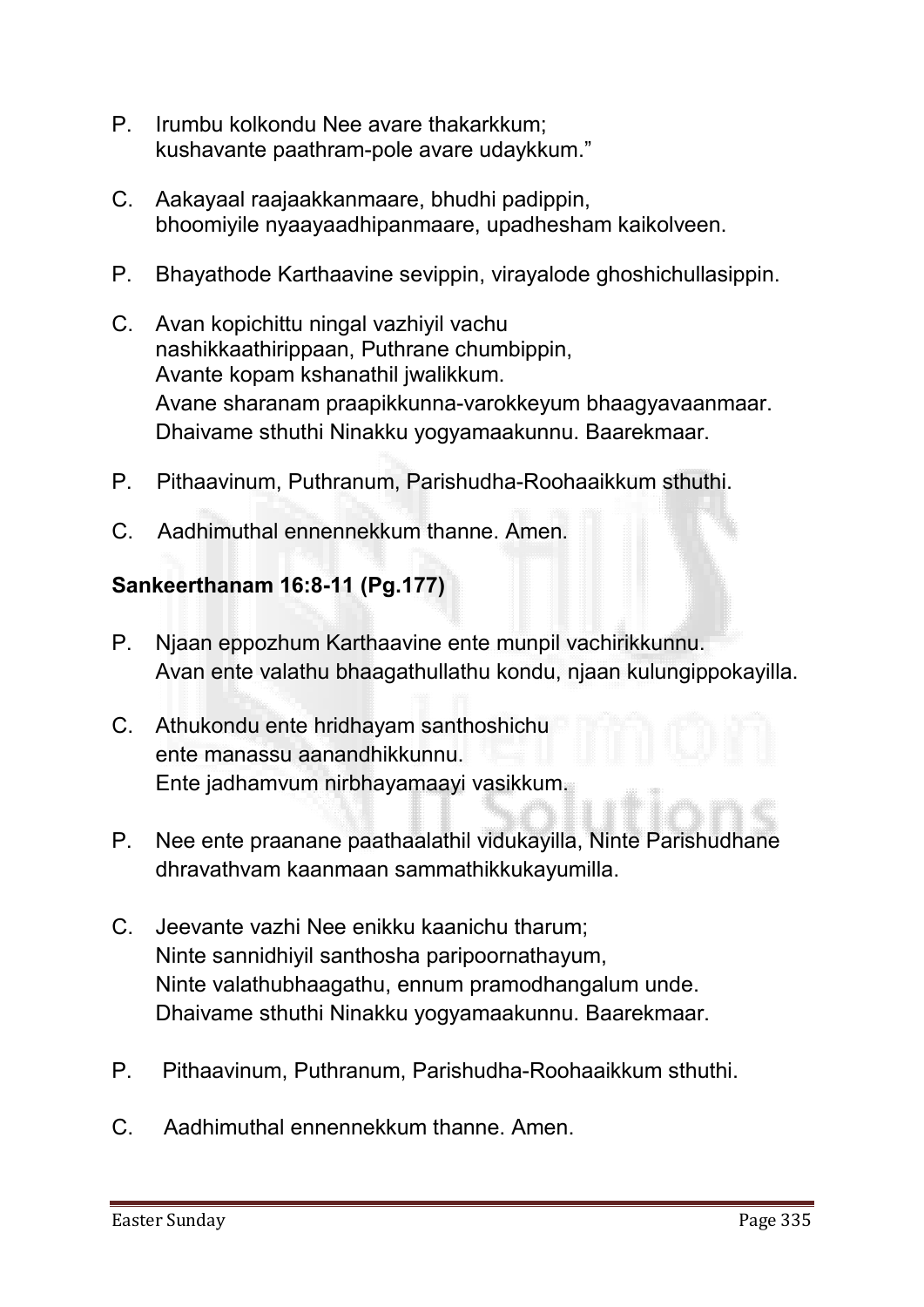- **P. You will break them with a rod of iron; You will shatter them like a potter's vessel."**
- **C. Therefore, you kings, learn to be wise; O you judges of the earth, receive instruction.**
- **P. Serve the Lord with fear and rejoice with trembling.**
- **C. Kiss His Son, lest He becomes angry, and You are destroyed along the way, for His wrath can flare up in a moment. Blessed are all who take refuge in Him. O God, You are worthy of praise. Bless us O Lord.**
- **P. Praise be to the Father, the Son and the Holy Spirit.**
- **C. As it was in the beginning, is now and forever shall be. Amen.**

#### Psalm 16: 8-11

- **P. I have set the Lord always in front of me. Because He is at my right hand, I will not be shaken.**
- **C. Therefore my heart is glad and my soul rejoices; my body also will rest securely,**
- **P. because You will not abandon me to the grave, nor will You let Your holy One see destruction.**
- **C. You will make known to me the path of life; in Your presence, there will be fullness of joy, at Your right hand, there are also pleasures forever. O God, You are worthy of praise. Bless us O Lord.**
- **P. Praise be to the Father, the Son and the Holy Spirit.**
- **C. As it was in the beginning, is now and forever shall be. Amen.**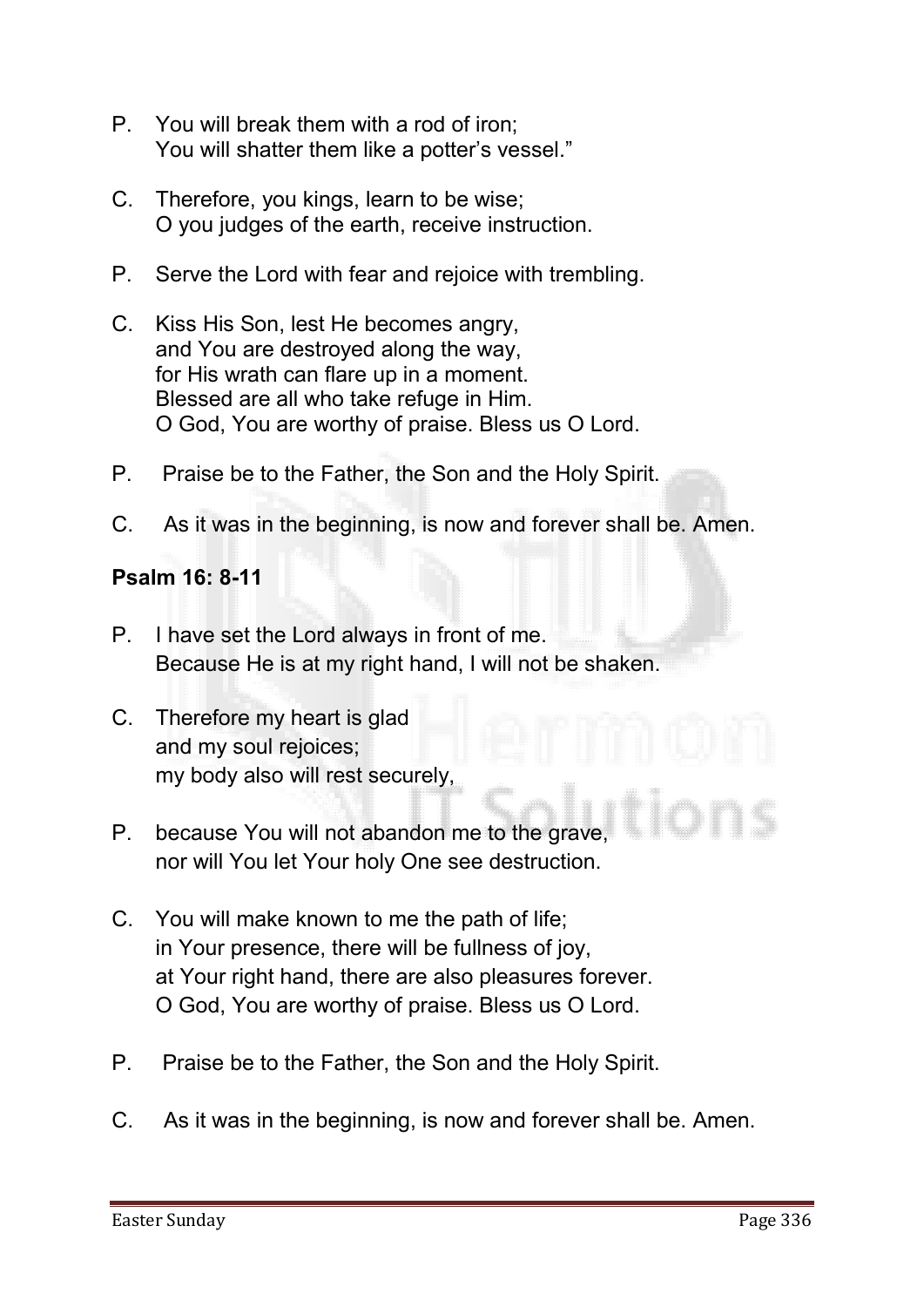# Thrithwathinu Sthuthi (Pg.13)

- **P. Thrithwathinu sthuthi, Thrithwathinu sthuthi. Sthuthikkappettathum swayam-bhoovaayathum, aadhiyum, anthavumillaathathumaaya Thrithwathe, njangalum sthuthikkunnu.**
- **C. Dhaivame, ellaa neravum, sthuthi Ninakku yogyamaakunnu. Amen.**

#### Maalaakhamaarude Sthuthi

- **P. Athyunnathangalil swargeeya maalaakhamaar sthuthikkunnathu-pole, balaheenarum, paapikalumaaya njangalum sthuthikkunnu.**
- **C. Ella kaalavum, ella samayavum, unnathangalil Dhaivathinu sthuthiyum, bhoomiyil samaadhaanavum, nirappum, manushyarkku nalla prathyaashayum undaayirikkatte.**

**Sarva-shakthiyulla Pithaavaayi, swargeeya Rajaavaayi, srshtaavaya Karthaave, Ninne njangal sthuthikkayum, vaazhthukayum, vandhikkayum, sthuthiyude shabdham Ninakku njangal arpikkukayum, Ninte mahathwathin shreshtatha-nimitham Ninakku njangal sthothram cheiyyukayum cheiyyunnu.** 

**Vishudha-Roohaayodu-koode, Yeshu Mashiha-aaya eka Puthranaaya Dhaivame, Pithaavinte Puthranum, Vachanavum, lokathinte paapathe chumann-ozhikkunna Dhaiva Kunjaadum-aaya Karthaave, njangalodu karuna cheiyyename.** 

**Lokathinte paapathe neekki-kalayunnavane, Ninte chevi chaayichu njangalude apeksha kaikollaname. Ninte Pithaavinte valathubhaagathu mahathwathod-irikkunn-avane, dhaya thonni njangale anugrahikkename.** 

**Enthennaal Nee maathram parishudhan-aakunnu, Pithaavaaya Dhaivathinte mahathwathinu, Vishudha-Roohaayodu-koode, Yeshu Mashiha-aaya Nee maathram Karthaavum-aakunnu.**

**Amen.**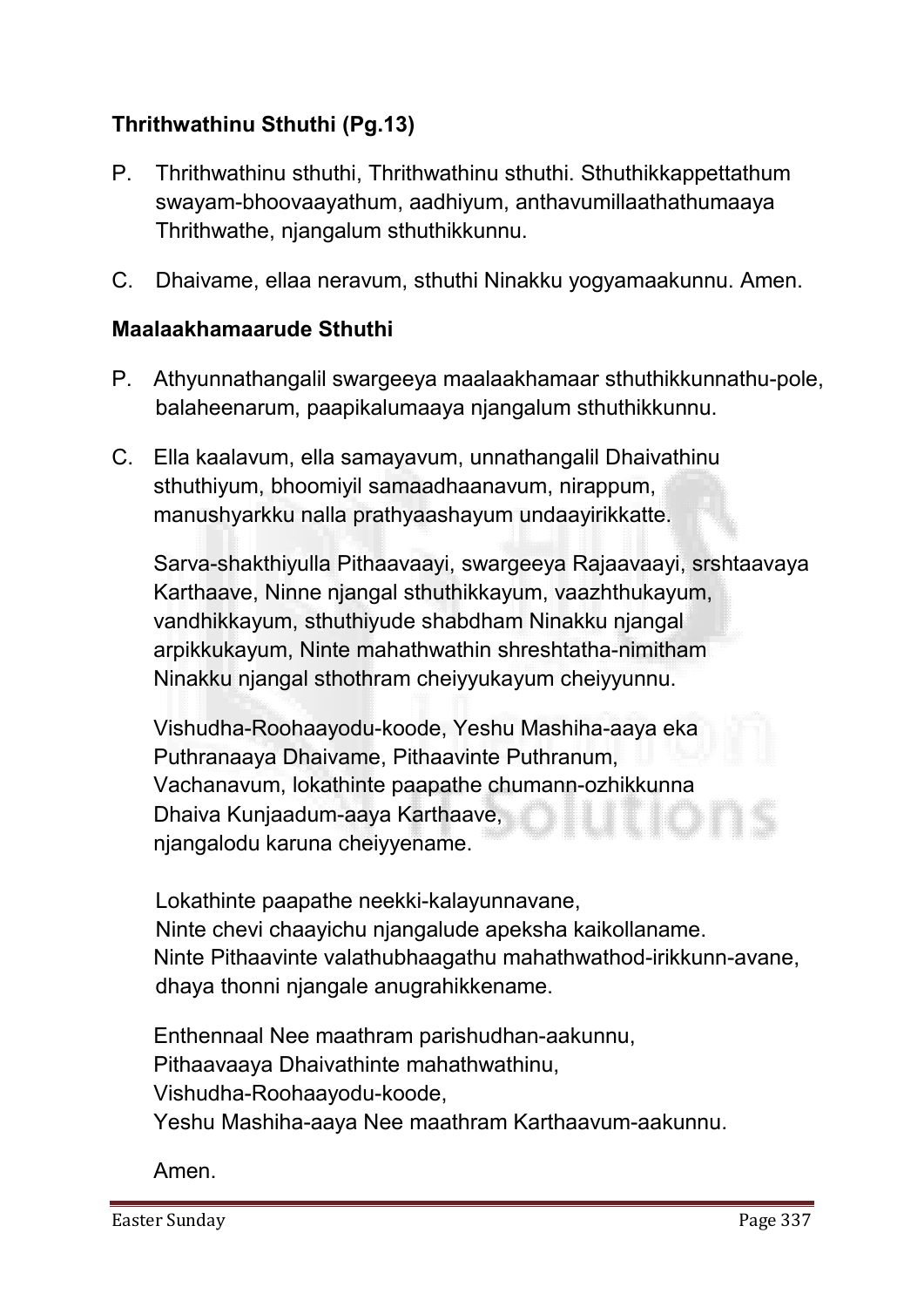## Praise to the Trinity

- **P. Praise be to the Triune God. Praise be to the Triune God. We praise the adorable, the uncreated and self existent, the eternal and Triune God.**
- **C. O God, at all times, You are worthy of praise. Amen.**

#### Praise of the Angels

- **P.** Just as the heavenly angels praise You in the highest,<sup>x</sup> **we who are weak and sinful, also praise You.**
- **C. At all times and in all seasons, may praise be to God in the highest, peace and goodwill reign on earth** and humanity experience righteous hope.<sup>xi</sup>

**Almighty Father, heavenly King, Lord the Creator, we praise You, glorify You, worship You, raise our voices of praise to You and also give thanks to You because of the greatness of Your majesty.**

 **With the Holy Spirit, O Jesus Christ, the only Son of God, who is the only Son of the Father, the Word, O Lord who is the Lamb of God**  who took away the sins of the world, xii **have mercy on us.**

**You, who took away the sins of the world, incline Your ear towards us and receive our supplications.** You, who sit at the right hand of the Father in majesty, xili **have mercy on us and bless us.**

**For You alone are the holy One, You alone are the Lord; for the majesty of, God the Father, Jesus Christ and the Holy Spirit.**

**Amen.**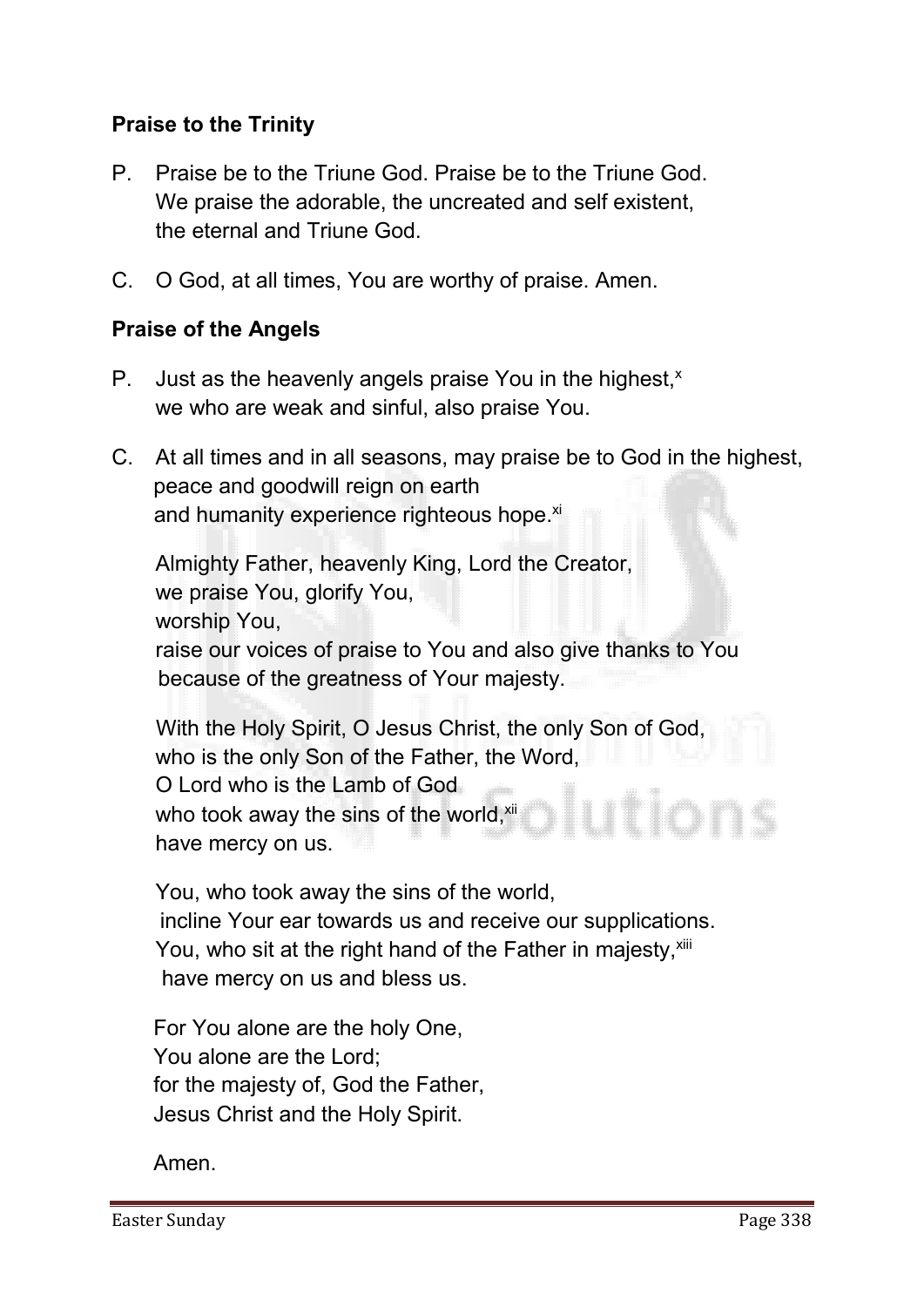#### Kukkaaya

#### Maalaakhamaarude Sthuthi (Pg.14)

- **1. Paapikalum balaheenarumaam adiyaa-ri-thaa, melppettavaraam doothare-pol, sthuthi cheiythee-dunnu. Ellaaipozhum, unnathanaam Dheva. Ellaa naalum, sthuthi Ninakk-undaaka. Bhoovil samaadhaanam-inakkam marthyarkkellaam. Prathyaashayum undaai varatte – ennekkum Dhaivame. Haaleluyya – oo – Haaleluyya**
- **2. Sarveshwaranaam Udayone – mahathwa Dhaivame, paapikal-aamadiyaar Ninne – sthuthi cheiy-theedunnu. Vaazhtheedunnu, vandhanam cheiyyunnu. Sthuthiyude shabdham, paadi ettunnu. Swarlokathin-adhipathiye – Appa Srshtaave, Ninthiru naamathinu sthothram ennekkum Dhaivame. Haaleluyya – oo – Haaleluyya**
- **3. Vishudthaathma-avodum-koode Kristheshu Naadhane, baavaayude eka-Suthanaam – Dhevaadhi Dhaivame. Dhaiva Suthane, Vachana-swa-roopaa, lokarin paapam vahichoru Kunjaade, kanmashamellam ozhichone, thiru chevi chaayichu, adiyaarude praarthanayekett-anugrahikka Dhaivame. Haaleluyya – oo – Haaleluyya**
- **4. Thiru Janakanude valabhaagath-amarum mahimaasanaa, dhayavodu dharshichadiyaare – anugrahicheedename. Ennannekkum, Nee maathram vishudhan. Ennannekkum, Nee maathram Naadhan.**

**Vishudhaathmaavodum-koode, Pithru Naamathinu**

**mahimayundaakatte Dhevaa – ennekkum. Amen.**

**Haaleluyya – oo – Haaleluyya**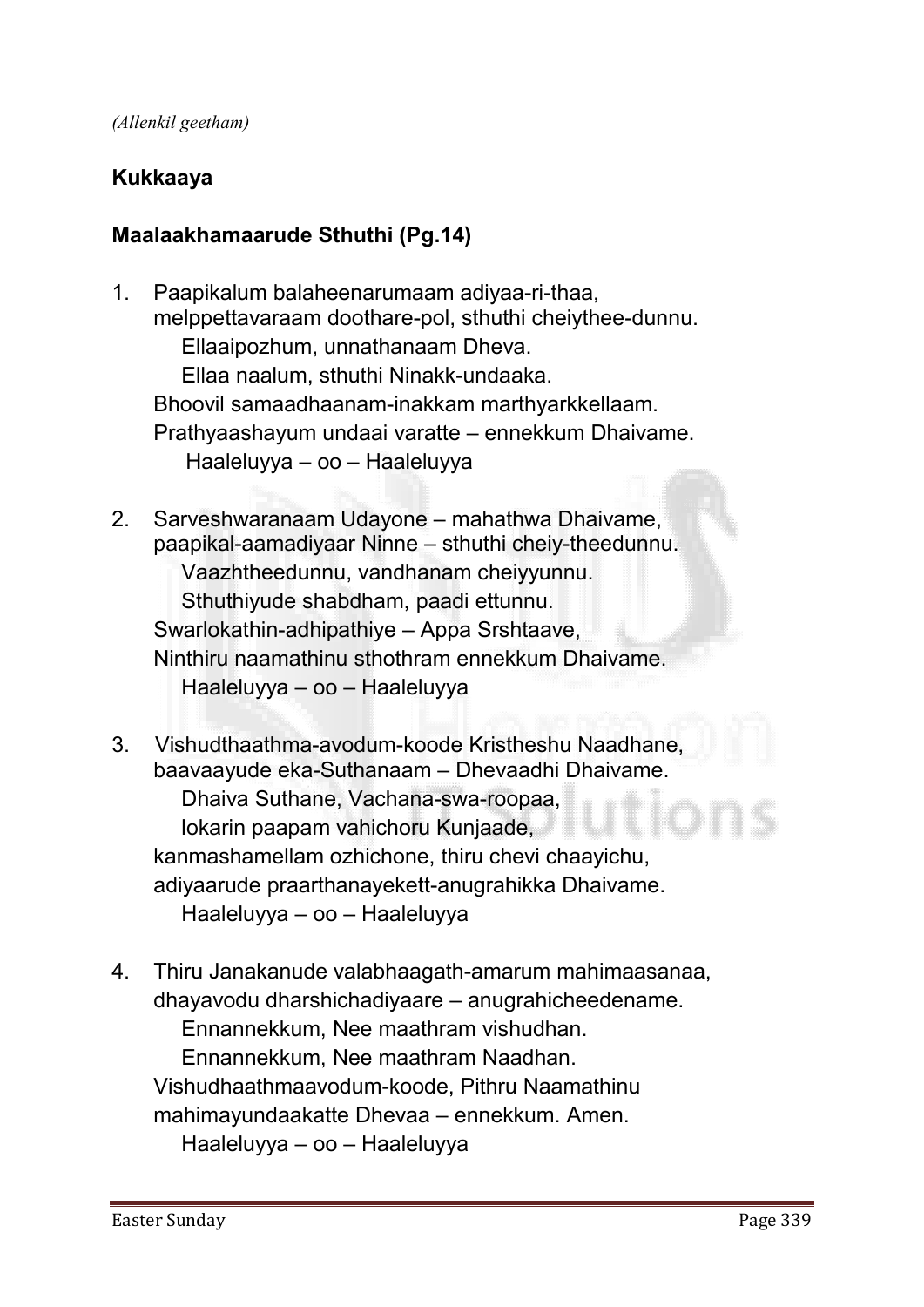*(Or in song)*

# Chant

#### Praise of the Angels

- **1. Here we are, though weak and sinful, praising You, like the heavenly angels. At all times O God, You are great. In all seasons, may You be praised. May peace and goodwill reign on earth on all humanity. May we also always experience righteous hope, O God. Haaleluyyah – O – Haaleluyyah**
- **2. Almighty Lord, O glorious God, we Your sinful servants praise You. We worship You, we glorify You. We sing and raise our voices of praise. O Father, the Creator and Ruler of heaven, thanks be to Your holy name forever, O God. Haaleluyyah – O – Haaleluyyah**
- **3. With the Holy Spirit, O Lord Jesus Christ, the only Son of the Father, God of gods. O Son of God, image of the Word, the Lamb who bore the sins of the world, xiv and who completely cleansed us, incline Your divine ears, and hear the prayer of Your servants and bless us O God. Haaleluyyah – O – Haaleluyyah**
- **4. You, who sit at the right hand of the holy Father in glory, look with mercy on Your servants and bless us.**

**Only You are holy forever.**

**Only You are Lord forever.**

**Together with the Holy Spirit, may the Father's name,** 

**be glorified forever O God. Amen.**

**Haaleluyyah – O – Haaleluyyah**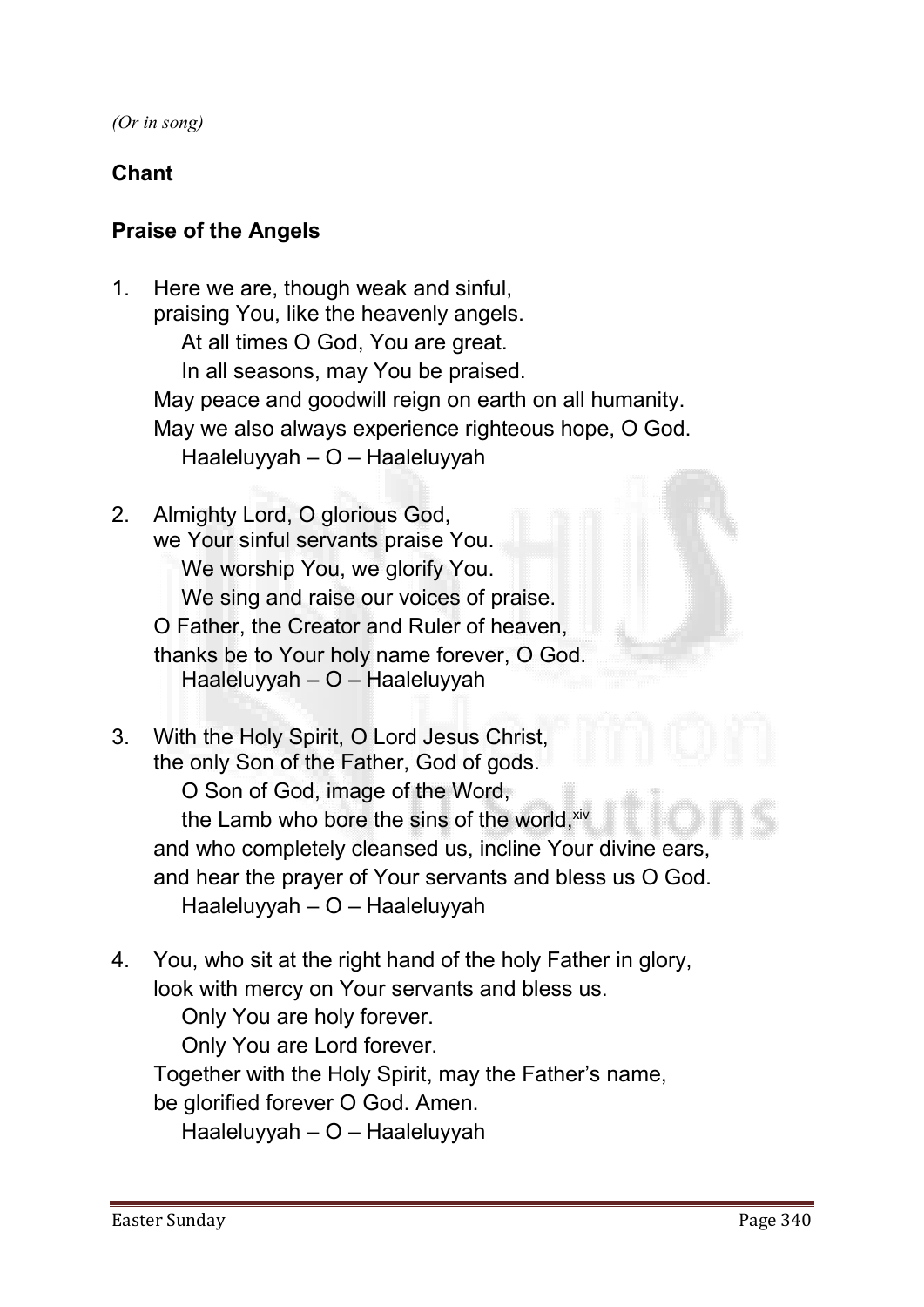# Apeksha (Pg.16)

- **P. Njangalude Karthaavaaya Yeshu Mashihaaye, Ninte anugrahangalude vaathil njangalude nere adachu-kalayaruthe.**
- **C. Karthaave, njangal paapikalaakunnu ennu njangal ettu parayunnu. Njangale anugrahikkename.**
- **P. Karthaave, Ninte maranathaal njangalude maranam maanju pokuvan, Ninte sneham Ninne Ninte sthalathuninnu njangalude adukkalekku irakki konduvannu.**
- **C. Karthaave, njangalude-mel anugraham choriyename. Amen.**

#### Randaam Paadam: 1 Corinthiar 15:1-17

#### Praarthana (Pg.178)

**P. Njangalude Mashiha Thamburaane, Ninte punarudhaanathil njangal santhoshich-ullasichu aanandhikkunnu. Ninte nirappum, samaadhaanavum, njangalil vaazhumaaraakaname.** 

**Ninte snehavum, preethiyum, njangalil vasippikkaname. Ninte krooshaarohanathe njangal vandhippaanum, Ninte punarudhaanathe ettuparavaanum, njangalkku krupa nalkaname.** 

**Njangalude Karthaavum, ennekkum njangalude Dhaivavume, Ninte Karthruthwathe sthuthippaan, njangale Ninte Raajyathil aanandhippikkayum cheiyyumaar-aakaname, hosho vab'kulas ban la'olmen.**

**C. Amen.**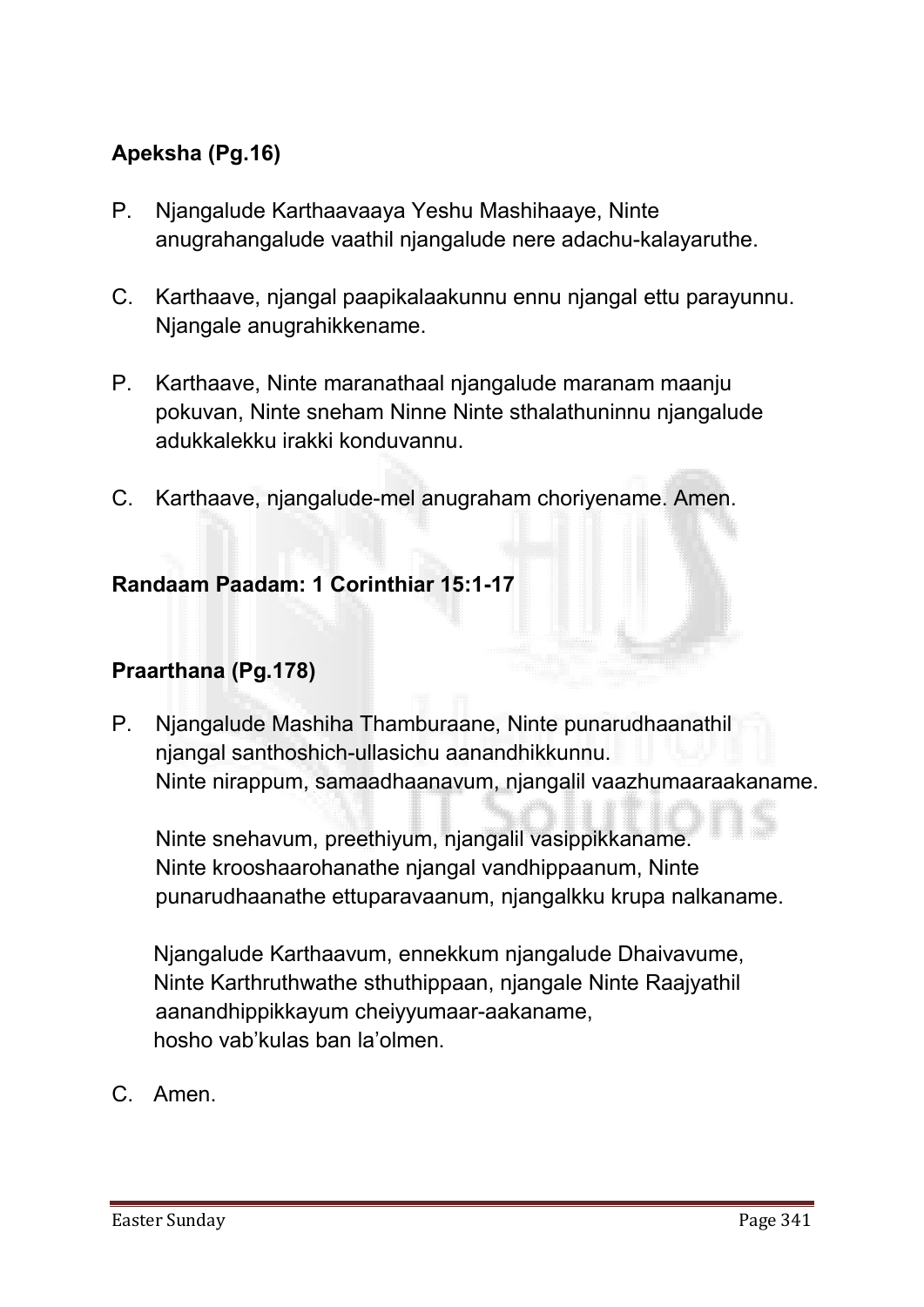#### **Supplication**

- **P. Our Lord Jesus Christ, do not shut the door of Your blessings against us.**
- **C. O Lord, we confess that we are sinners. Bless us.**
- **P. O Lord, Your love brought You down to us from Your abode, so that our death may be averted by Your death.**
- **C. O Lord, shower Your blessings on us. Amen.**

#### Second Lesson: 1 Corinthians 15:1-17

#### Prayer

**P. O Lord our Messiah, we joyfully rejoice and celebrate Your resurrection. May Your reconciliation and peace reign among us.**

**May Your love and favour dwell among us. Grant us grace to worship Your death on the cross and confess Your resurrection.**

**O Lord, our eternal God, grant us joy in Your Kingdom to praise Your Lordship, now and forever more.**

**C. Amen.**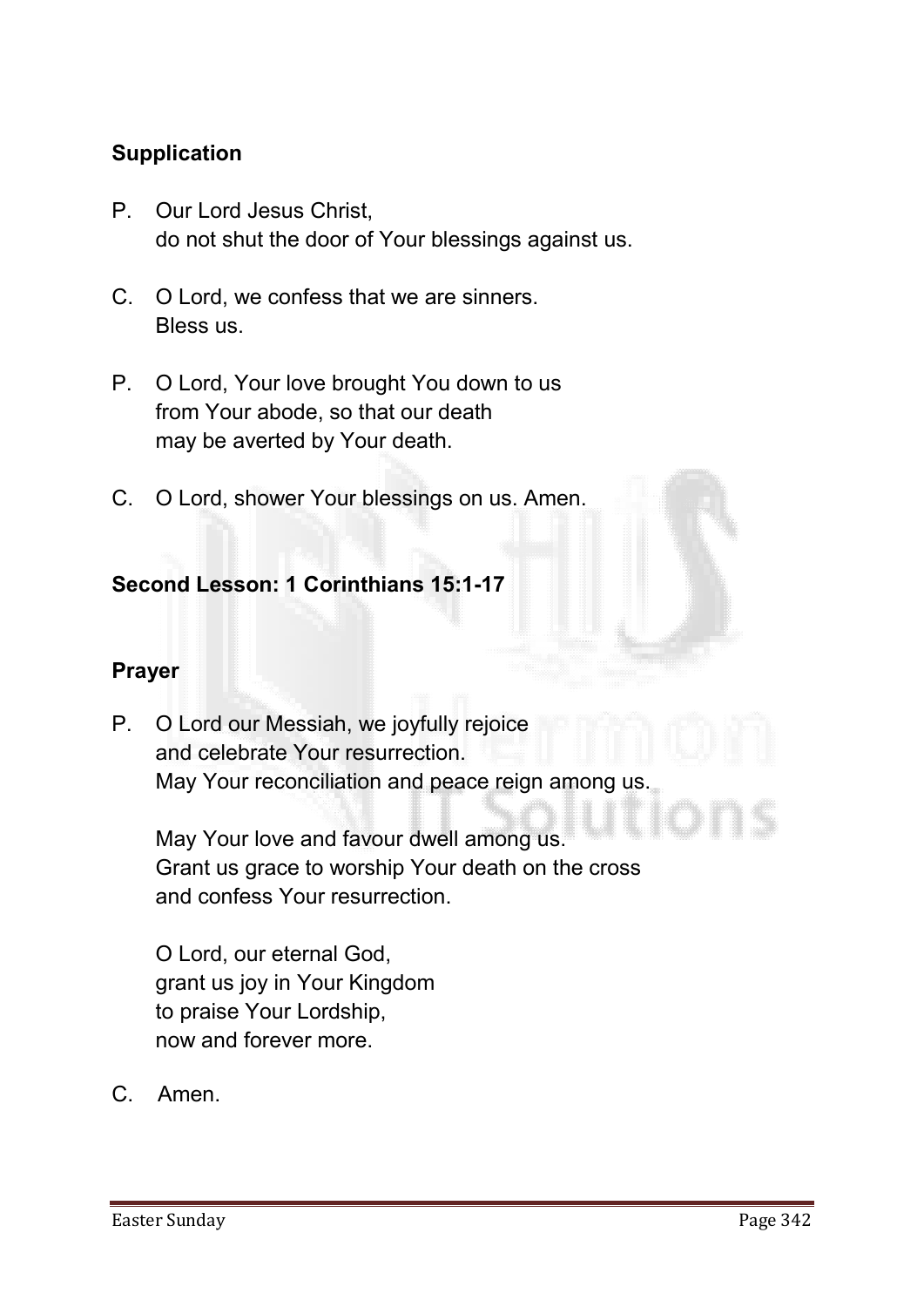# Eniyaana (Pg.178)

- **P. Dhaivam-aaya Mashiha manassode maranam aaswadhikkukayum, Thante maranathaal, vigraha-araadhanayil-ninnum nammude vargathe rakshikkukayum cheiythu.**
- **C. Sakala jaathikalume, varuveen, naam muttukuthi Avane vandhikkanam.**
- **P. Thante uyirth-ezhunnelppinaal bhoovaasikale santhoshippicha mahathwavaan-aaya Puthran, sathya prakaasham-aayi udhichathu kondu, bhoothalam sandhoshichu.**
- **C. Sakala jaathikalume, varuveen, naam muttukuthi Avane vandhikkanam.**
- **P. Eka Jaathante kabarinu chuttum ninnirunna unnathathile eerenmaar, Karthaavu kabaril ninnu uyirthezhunnettu ennulla santhosha vaartha sthreekale ariyichu.**
- **C. Sakala jaathikalume, varuveen, naam muttukuthi Avane vandhikkanam.**
- **P. Kabaril-ninnu uyirth-ezhunnelkkayum, lokathe veendedukkayum cheiytha Mashihaaye, urakkathil ninnu naam unarnnezhunnettu vandhikkanam.**
- **C. Sakala jaathikalume, varuveen, naam muttukuthi Avane vandhikkanam**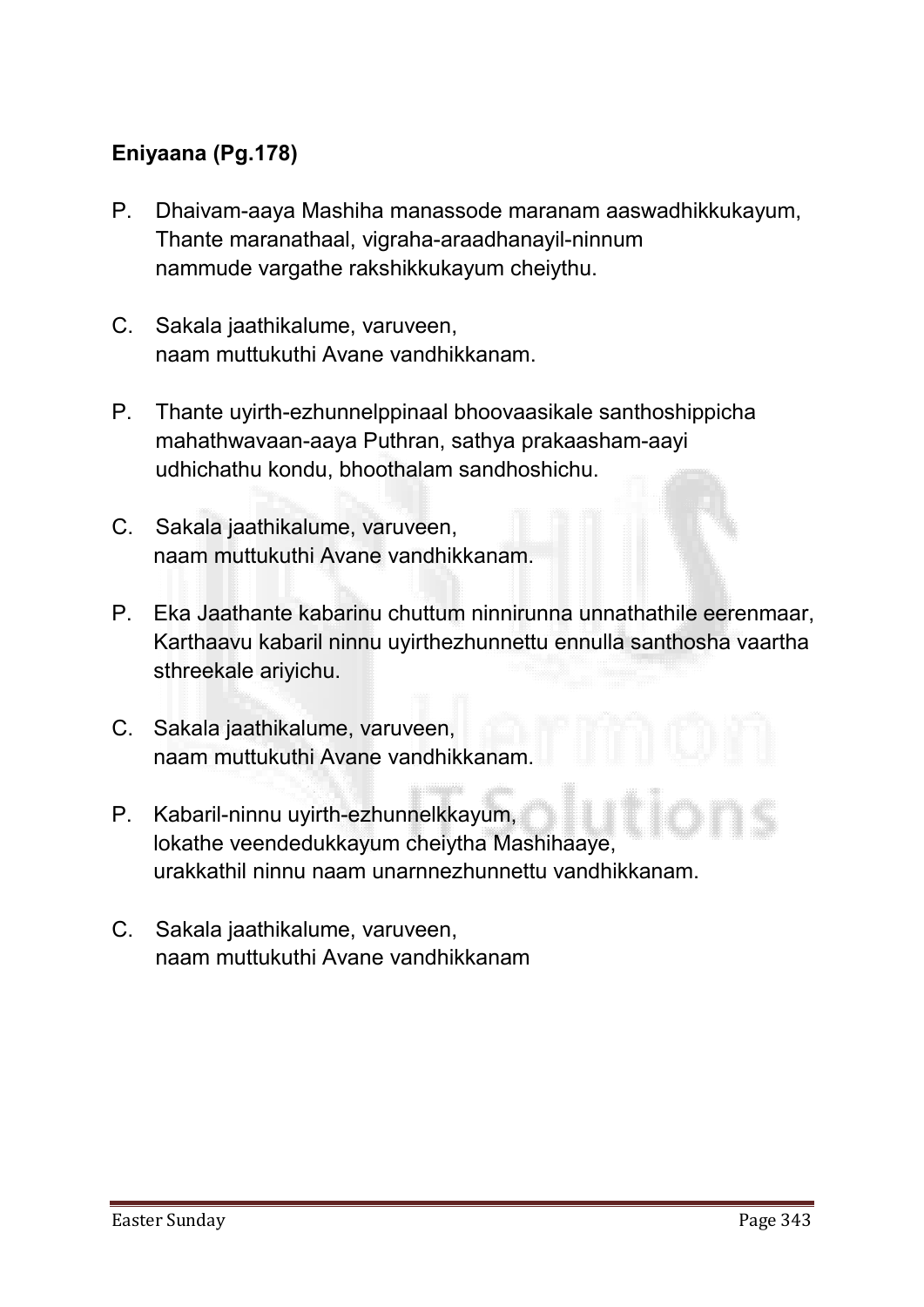#### Responsory

- **P. God the Messiah willingly tasted death, and by His death, saved our human race from idolatry.**
- **C. Come, all you nations, let us fall on our knees and worship Him.**
- **P. The world rejoiced because the glorious Son who brought joy to humanity by His resurrection, rose and shone like a pure light.**
- **C. Come, all you nations, let us fall on our knees and worship Him.**
- **P. The heavenly beings who stood around the tomb of the only begotten Son, told the women the good news**  that the Lord had risen from the grave.<sup>xv</sup>
- **C. Come, all you nations, let us fall on our knees and worship Him.**
- **P. Let us wake up from our slumber and worship the Messiah who rose from the tomb and redeemed the world.**
- **C. Come, all you nations, let us fall on our knees and worship Him.**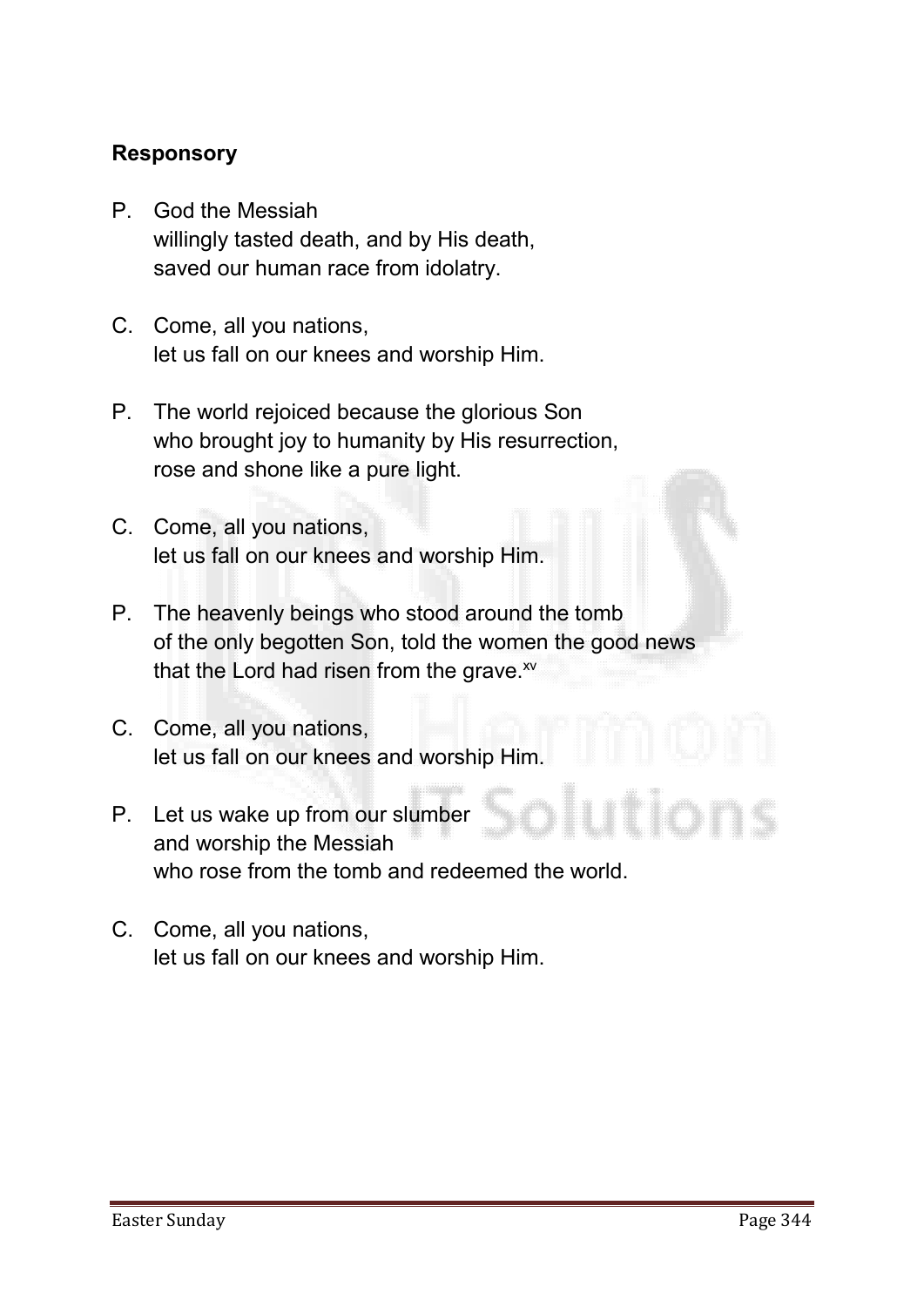# Promeon (Pg.179)

- **P. Naam ellaavarum praarthichu, Karthaavinodu anugrahangalum, karunayum yaachikkanam.**
- **C. Anugrahikunnavanaaya Karthaave, njangale anugrahichu, njangale sahaayikename.**
- **P. Sthuthiyum, sthothravum, thejasum, pukazhchayum, maanju pokaatha nalla mahimayum, nirantharam karettuvaan, njangal yogyathayullavar aayitheerename.**

**Shareera prakaaram marichu, maranamulla nammude vargathe jeevippicha, jeevanullavanum, jeeva-dhaathaavum, marichavarude idayil nidhra kondavanum, nidhra praapikkunnavare unarthi ezhunnelppikkukayum, kadinamaaya maranathinte urappulla bhandaarathe kavarcha cheiyyukayum, manushya vargathe adimappeduthiyirunna mallanaayavane bandhichu, avante apahrthathe veendedukkayum cheiytha lokaika yodhaavum, marichavaril ninnulla kadinjoolaayi nashamillaaimayilekku uyirthezhunnelkkukayum, Thante punarudhaanathaal Aadhaamineyum, avante santhaanangaleyum, naashathil ninnu udharikkukayum cheiytha uyirppum, jeevanumaaya Mashiha Thamburaanu, uyirthezhunnelppinte perunnaal aaghoshikkunna ee dhivasathilum, nammude aayushkaalam muzhuvanum, sthuthiyum, vandhanavum, bahumaanavum, yogyamaayirikkunnu, hosho vab'kulas ban la'olmen.**

**C. Amen.**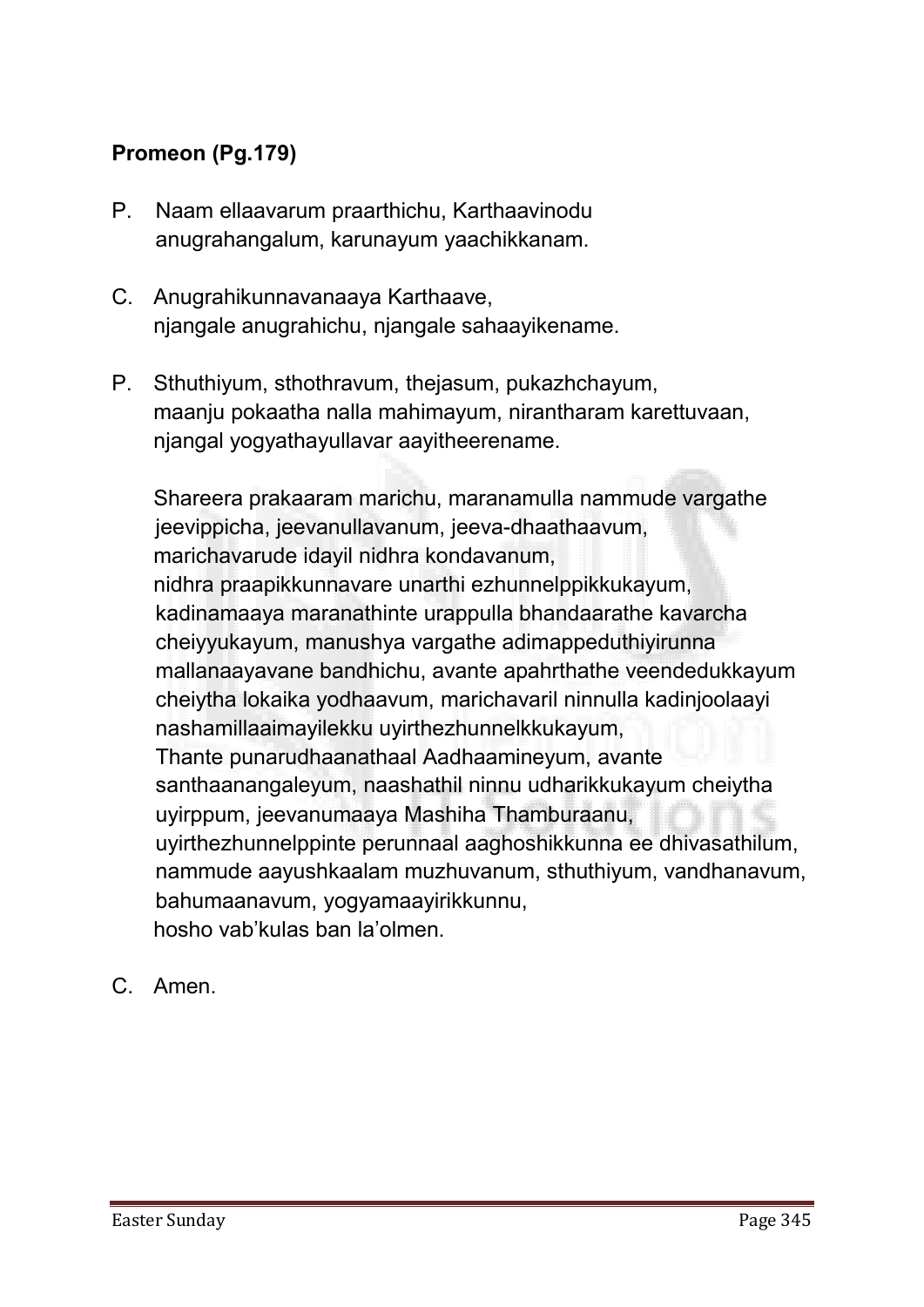#### Preface

- **P. Let us all pray and plead to the Lord for His blessings and mercies.**
- **C. Lord of all blessings, bless us and help us.**
- **P. May we become worthy to continuously offer You praise, thanksgiving, glory, adoration and everlasting majesty.**

**O living Father and source of life, who gave life to our dying race by enduring a physical death, who lay among the dead and who enabled the dead to wake up and rise, who took spoil of the strong chambers of agonising death and redeemed the human race by defeating the mighty evil one who had enslaved them, who is the one and only warrior, the firstborn among the dead who resurrected into incorruptibility, the resurrected and living Lord the Messiah, who by Your resurrection saved Adam and his descendents from destruction, on this day when we celebrate the festival of Your resurrection, and all the days of our lives, You are worthy of praise, worship and honour, now and forever more.**

**C. Amen.**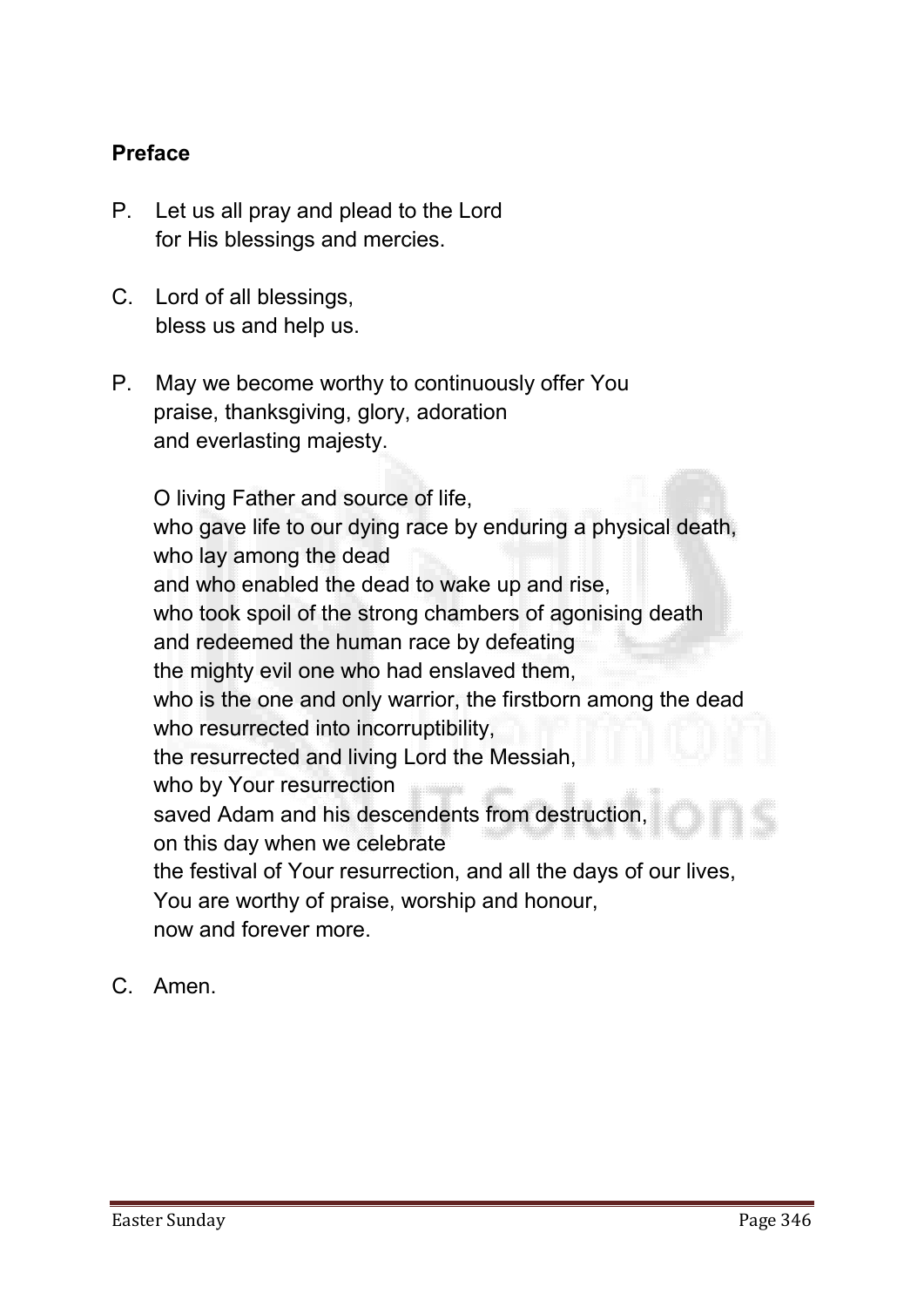# Sedhara (Pg.180)

**P. Prakrithya jeevan-ullavanum, jeevippikkunnavanum-aayirikke, paapathil ninnu njangale rakshippaan, sneham moolam kurishu maranam sahikkukayum, paathaala kaara-gruhathil ninnu njangale purathu kondu varuvaan swamanasaa shavakallarayil kidakkukayum, maranathaal nashicha njangale, thrikkan paarthu jeevippippaan, marichavarude idayilekku thaanirangi chellukayum cheiytha njangalude Mashiha Thamburaane, njangalodulla Ninte ella krupa-kalkkumaayi, Ninte uyirth-ezhunnelppinte ee dhivasathil, Ninne njangal vandhichu, sthuthikkunnu.** 

**Enthukondennaal Karthaave, Nee njangalkku vendi marikkukayum, moonnu dhivasam bhoogarbhathil vasikkukayum, kroora-naaya maranathe kollukayum, paathaalathe kolla cheiythu, adimakale veendeduthu swathanthrar-aakkukayum cheiythu.** 

**Nee dhravathvam kaanaathe, mahimayode jeevich-ezhunnelkkukayum, njangale Ninnodu-koode ezhunnelppikkukayum cheiythu.** 

**Ninte Pithaavinum njangalude vargathinum madhye, Saathaan undaakkiya shathrutha, Ninte punardhaanathaal neekki, samaadhaanam undaakki.** 

**Swargeeyareyum bhaumeekareyum thammil Nee yojippichu. Ninte vilaavil ninnozhukiya jala-rakthangalaal, mahaa sarppathinte visham Nee hanichu.** 

**Chaithanya-pradhamaaya aa rakthathaal, Aadhaamya santhaanangalkk-ellaam, akshayamaaya jeevanum, azhivillaatha Raajyavum, Nee vaagdhaanam cheiythu.** 

**Ninte uyirth-ezhunnelppinaal Aadhaamine jeevippikkukayum, Ninte swaroopam aayirunn-avane Nee puthukkukayum cheiythu.**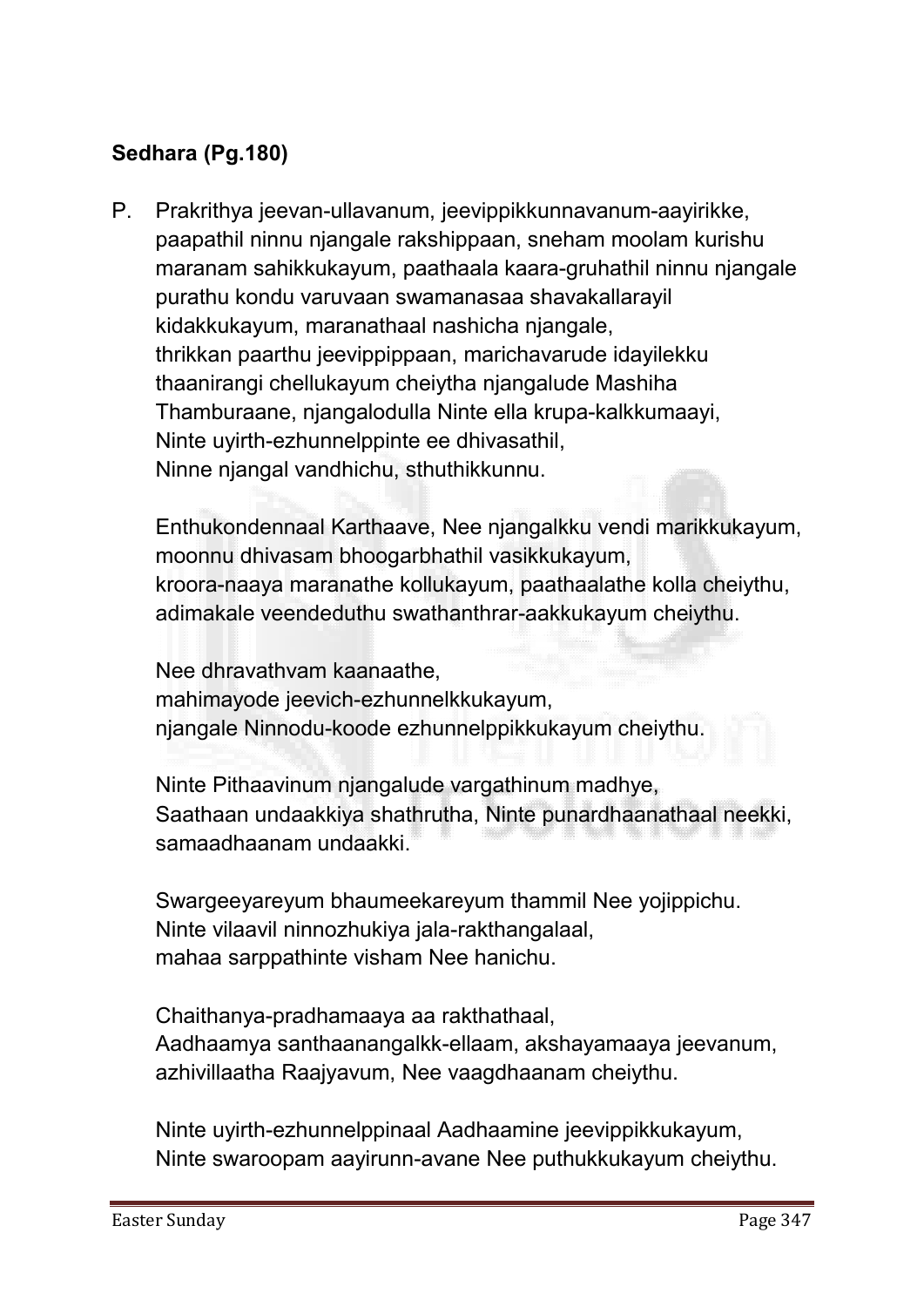#### Prayer

**P. Our Lord the Messiah, because You are by very nature, life itself and the giver of life, and in love, endured death on the cross to redeem us from sin, willingly lay in the tomb to bring us out from the depths of hell, descended among the dead, so that we who would have perished by death, could be returned to life, on this day of Your resurrection, we worship and praise You for all Your mercies towards us.**

**Indeed Lord, You died for us, stayed three days in the womb of the earth, demolished cruel death, and by destroying hell, redeemed us slaves and set us free.**

**Without seeing corruption, You gloriously rose up to life and together with You, raised us up.**

**By Your resurrection, You removed the animosity created by Satan, between the Father and our race, and brought peace.** 

**You united those in heaven and on earth. You destroyed the venom of the mighty serpent, by the water and blood that flowed from Your side.**

**By that life giving blood, You promised all the descendents of Adam, incorruptible lives and an imperishable Kingdom.**

**By Your resurrection, You gave life to Adam,**  And the one who was made in Your image,<sup>xvi</sup> was renewed.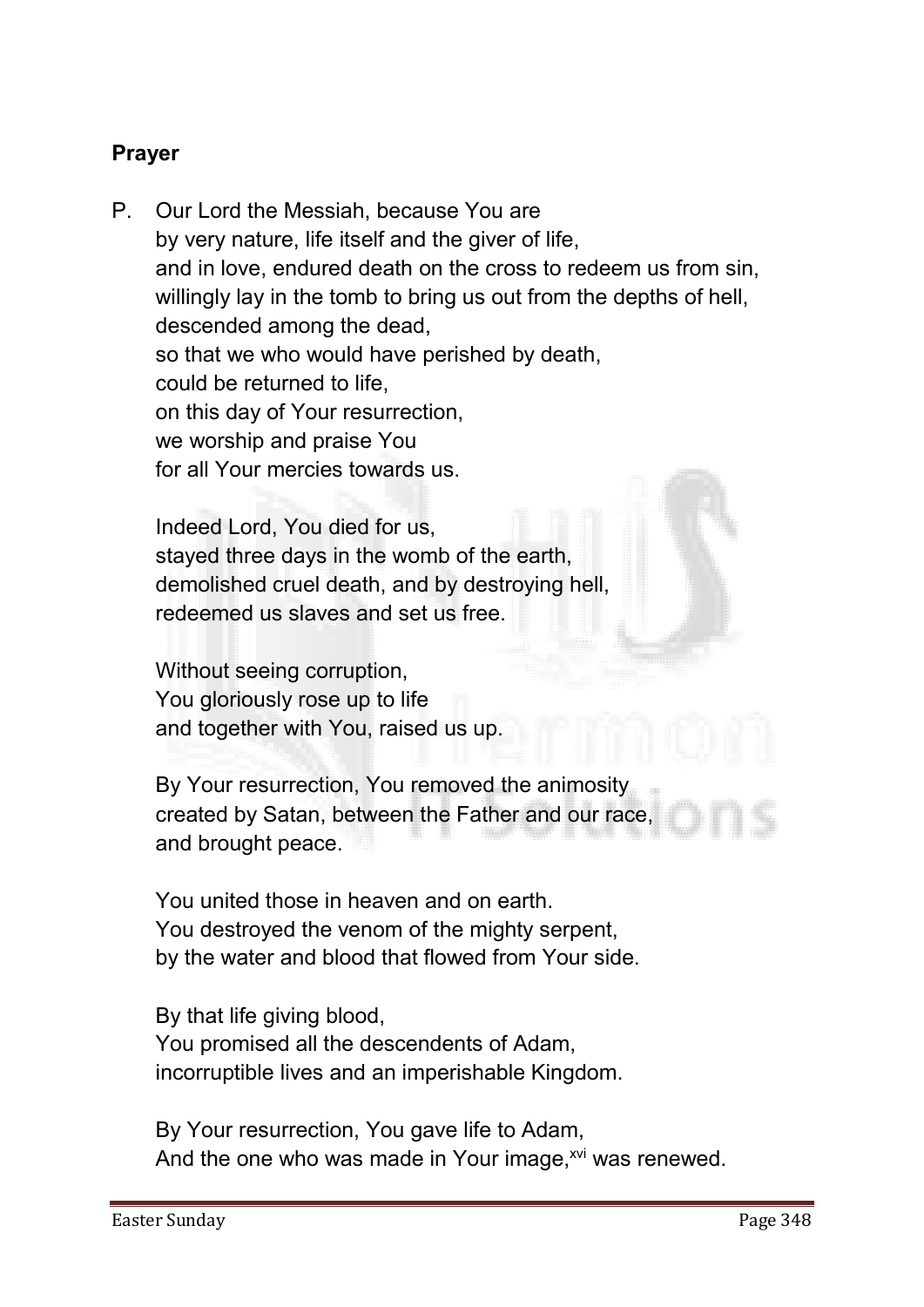**Ninte jayathaal, melullavare santhoshippikkukayum, thaazheyullavare aanandhippikkukayum cheiythu.** 

**Ninte uyirthezhunnelppin naalil,** 

**aathmeeyar Ninte bahumaanathinaayi irangi vannu. Maalaakhamaar Ninte kabarinkal orumichu koodi. Melullavar thaazheyullavarodu orumichu chernnu. Swargeeyar bhaumeekarodu samaadhaanappettu. Aathmeeyar shareerikalodu yojichu paattu paadi.** 

**Ippol dhaivika sangeetha-kkaaranaaya Dhaveedhinodu-koode, njangalum aarthu parayunna-thenthannal, kandaalum "Karthaavu undaakkiya dhivasam ithaakkunnu; varuvin ithil namukku santhoshich-aanandhikkaam"**

**Santhoshathinte mahaperunnaal ithaakunnu.** 

**Innu maalaakhamaar bhoovaasikalodu santhosham prasangikkunnu. Kurishil tharachavarkku innu vilaapavum, shishyanmaarkku innu aashwaasavum.** 

**Yahoodhanmaarkku innu dhukhavum, thiru Sabhakku innu santhoshavum, aanandhavum, undaakunnu.** 

**Innu jeevante prathyaashayodu naam sameepichirikkunnu.** 

**Marichavarude koottathil ennappettavan, marichavare innu swashabdhathaal unarthukayum, Thante srshttiye santhoshippikkukayum cheiyyunnu.** 

**Karthaave, ithu nimitham, marichavarude idayil ninnu Nee uyirthezhunnetta ee dhivasathil, Ninnodu njangal praarthikkunnathu enthennaal; kuravullavarum, paapikalumaaya njangal Ninakku samarpikkunna praarthanakalum, apekshakalum kaikkondu, njangalude kuttangalkku parihaaravum, paapangalkku mochanavum nalkename.**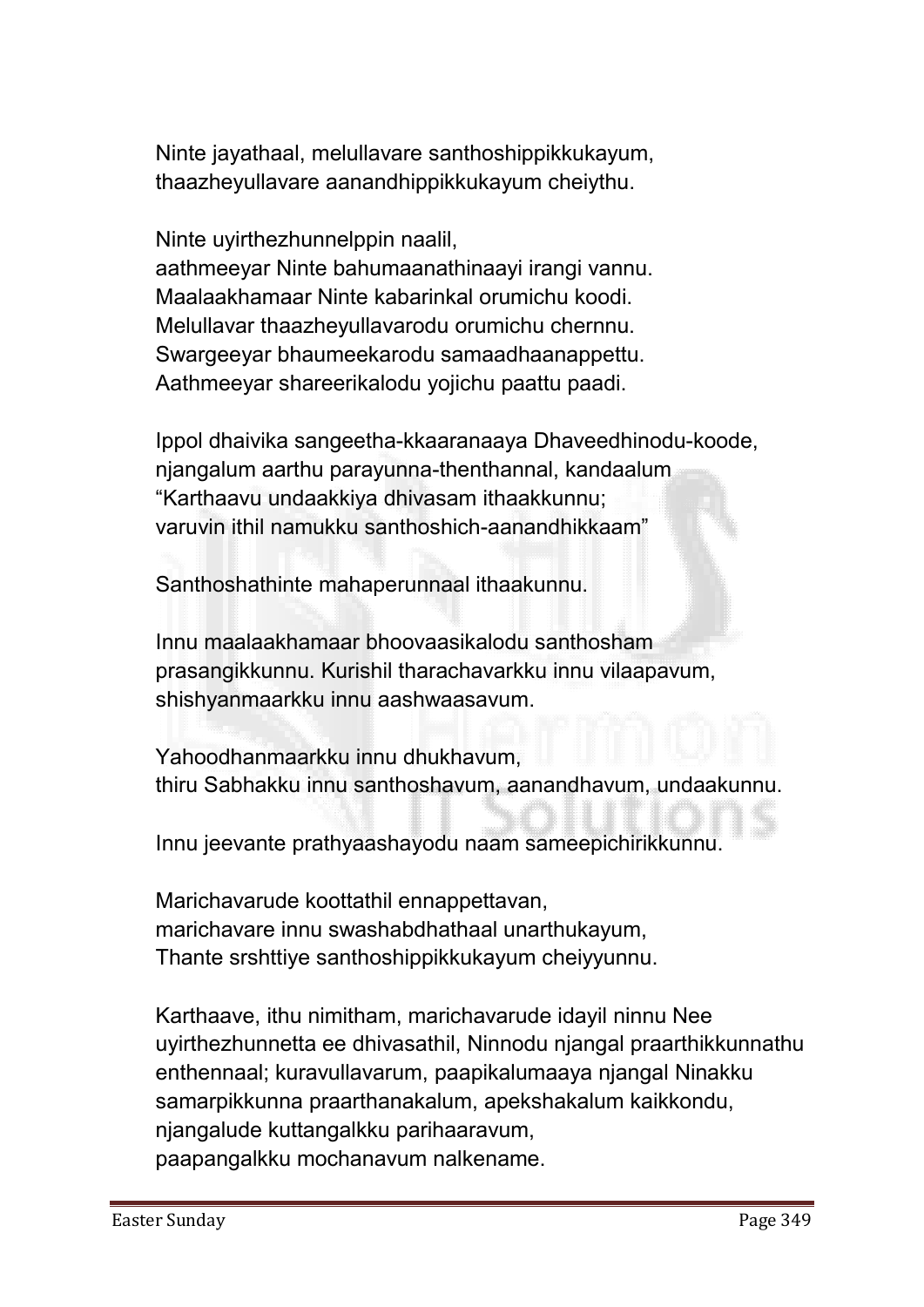**By Your victory, You brought happiness to those above and joy to those below.**

**On the day of Your resurrection, the heavenly beings came down in Your honour.**  The angels gathered around Your tomb.<sup>xvii</sup> **Those from above came together with the ones below. The heavenly beings established peace with the earthly beings. The spiritual beings sang songs together with the physical beings.**

**Now, with David, the godly psalmist, we too can say in a loud voice, that indeed, "This is the day that the Lord has made; come, let us rejoice and be glad in it."xviii**

**This is the great festival of joy.**

**Today the angels proclaim joy to those on earth. Today brings grief to those who crucified Him and consolation to the disciples.**

**Today brings sorrow to the Jews and happiness and joy to the holy Church.**

**Today we approach with the hope of life.**

**Today the one who was counted with the dead, wakes the dead with His own voice and brings joy to His entire creation.**

**Lord, because of this,** 

**on this day that You rose from the dead, what we pray for is; that You receive the prayers and supplications offered by us who are weak and sinful and grant us forgiveness of tresspasses and pardon for our sins.**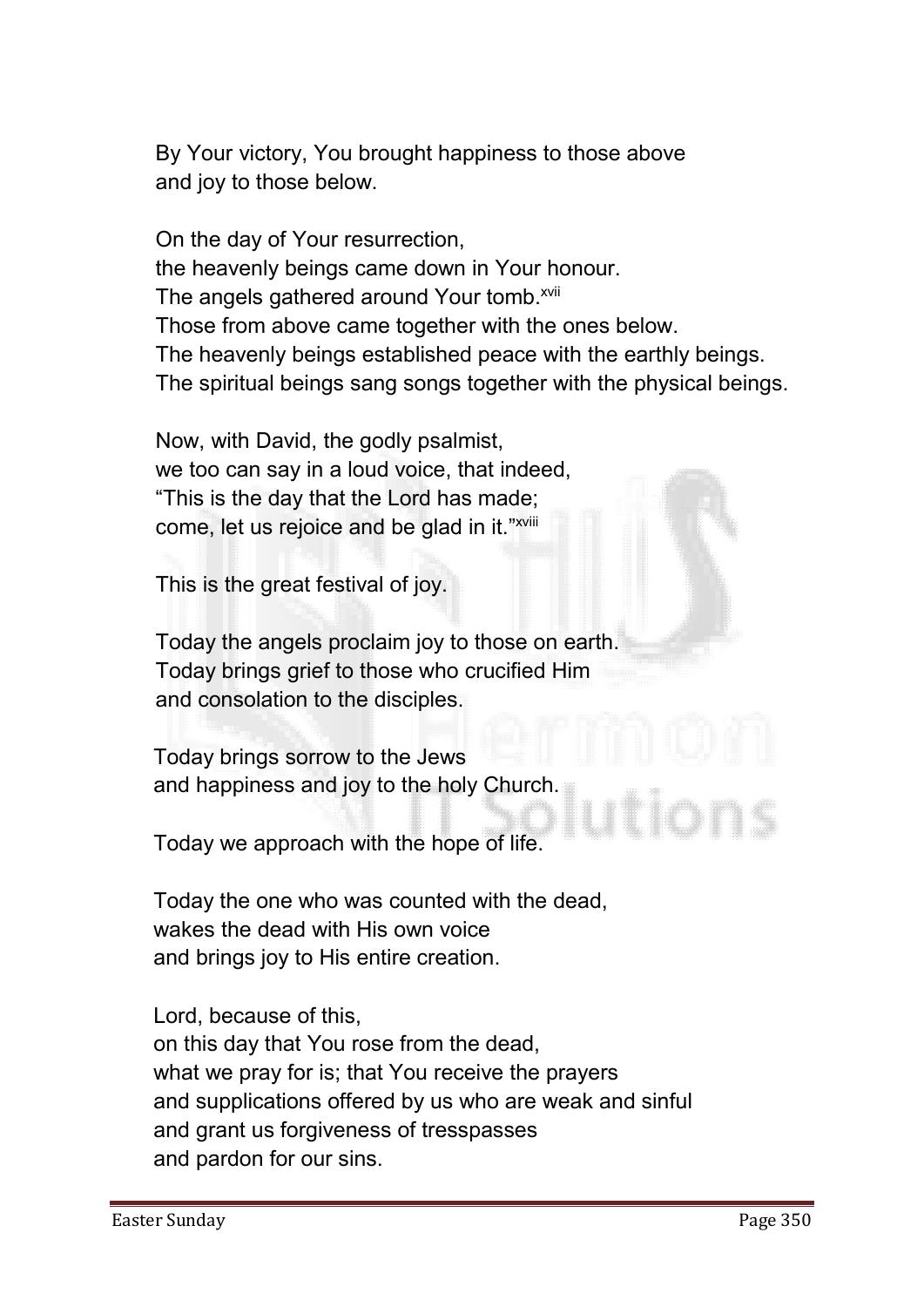**Ninte anugrahangalude bahuthwathaal, rogikalkku swasthathayum, vilapikkunnavarkku aashwaasavum, pattinikkaarkku poshanavum santhushtiyum, dhoorastharkkum, sameepastharkkum, rakshayum santhoshavum, kopich-irikkunnavarkkum, pinakkathil-irikkunnavarkkum shaanthathayum nirappum, peeditharkku aashwaasavum, yuvaakkalkku paripakwathayum, vridhanmaarkku thaangalum, vivaahitharkku adakkam-othukkavum, kanyaavrithakkaarkku manas-dhairyavum, dhanavaanmaarkku oudhaaryavum, anaadharkkum, vidhavamaarkkum, pularchayum, sahaayavum, raajaakkanmaarkku neethiyum, bhadanmaarkku anusaranavum, melppattakaarkku njaanavum, pattakaarkku swabhaava sreshtathayum, shemmashanmaarkku nirmala jeevithavum, paapikalkkum, aparaadhikalkkum, mochanavum, neetheekaranavum, Sabhayude sakala sandhaanangalkkum, sthiramaaya nirappum, samrdhamaaya samaadhaanavum, nee nalkaname.** 

**Karthaave, Ninte kabarinkal Ninne sthuthichu bahumaanicha maalaakhamaarodum, vishudha sthreekalodum, shishyanmaarodum-koode Ninne sthuthippaanum, salpravarthikalaakunna venmayulla vasthrangal dharichu kondu Ninte randaamathe prathyakshathayude mahaa-dhivasathil, Ninte vishudhanmaarude sarva sanghangalodum-koode, aahlaadhapoorvam Ninne ethirelppaanum, njangale yogyaraakkename.** 

**Njangal Ninakkum, Pithaavinum, Parishudha-Roohaaikkum, sthuthiyum, sthothravum karettum, hosho vab'kulas ban la'olmen.**

**C. Amen.**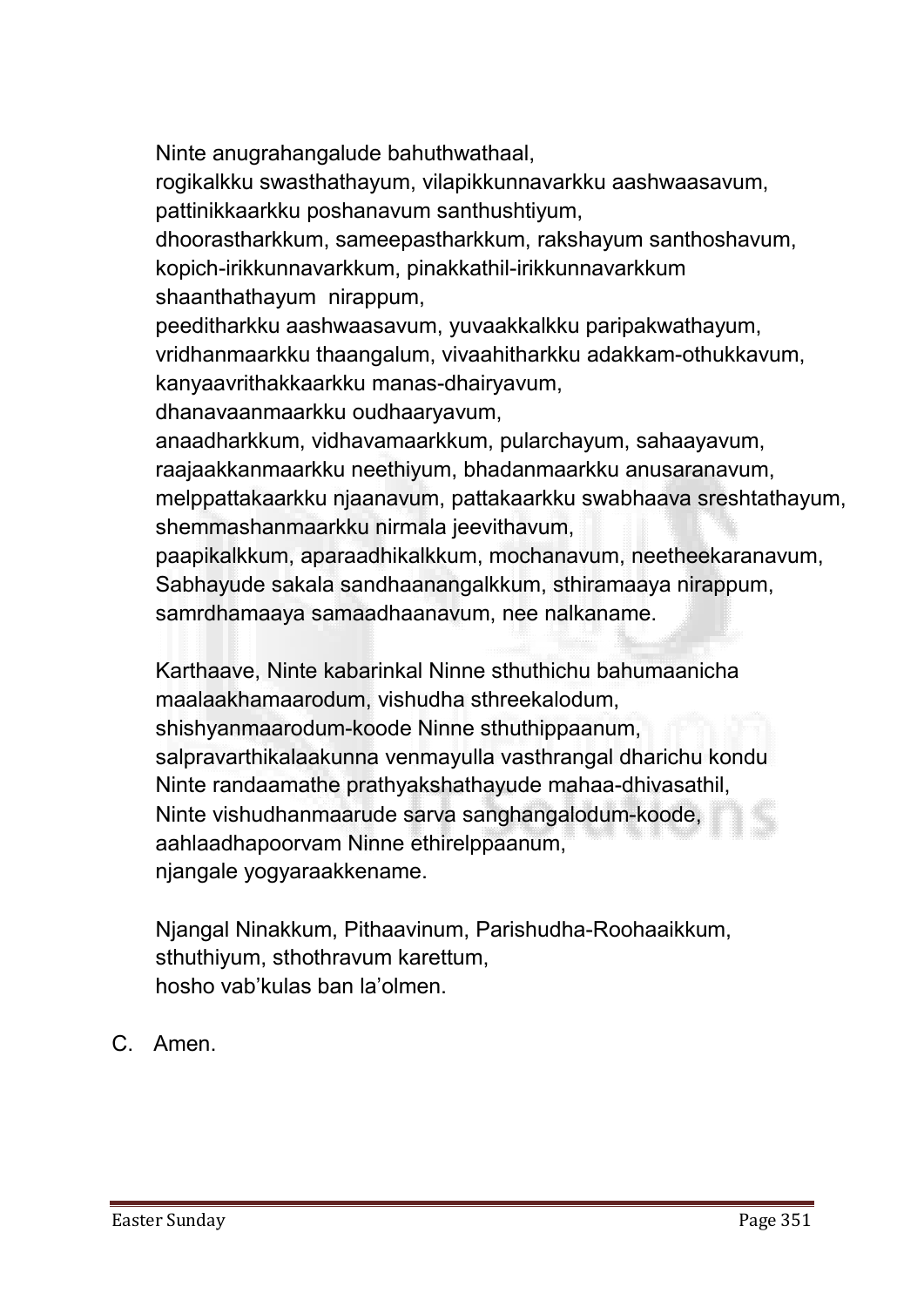**From the abundance of Your blessings, grant peace to the sick, comfort for those who grieve, nourishment and contentment for those who are hungry, salvation and joy for those who are far and near, peace and reconciliation for those who are angry and in conflict, relief for the oppressed, wisdom to the youth, support for the aged, discipline for those who are married, confidence for celibates, generosity for the rich, care and assistance for orphans and widows, justness for rulers, obedience for soldiers, wisdom for bishops, nobility of character for the clergy, purity of life for deacons, forgiveness and justification for sinners and debtors, enduring harmony and abundant peace for all the children of Your Church.**

**O Lord, make us worthy to praise You together with the angels who praised and glorified You at Your tomb, the saintly women and the disciples, and to approach You with joy on the glorious day of Your second coming, adorned with white garments of righteous works together with the entire company of the saints.**

**We will offer praise and thanksgiving to You, the Father and the Holy Spirit, now and forever more.**

**C. Amen.**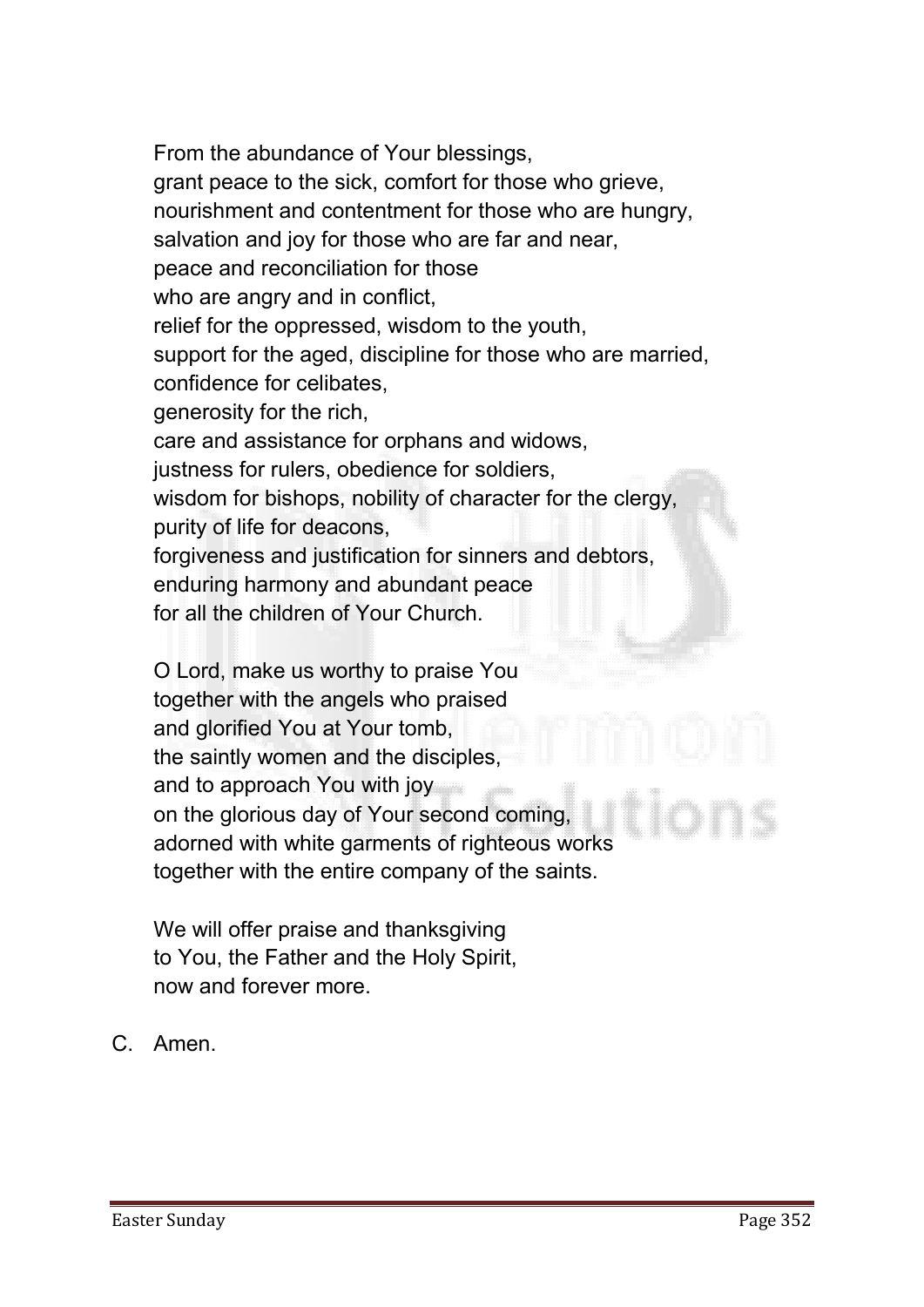# Kukkaaya (Pg.183)

**Ella dhivasangalil valuthu njaayar dhinam thanne. Iha paramaake, srshtikalum modhikkunnee dhinam. Dhaiva thronos ithil mahimappedunnu, rakshayin suvishe-shamithil ariyikkunnu, jeevikal, marichavarkkaashwaasam prathyaashayum undaai. Kabaril ninniha Karthaavum uyirthezhunnettee dhinam "Haaleluyya", Sabha modhikkunnu. Baarekmaar.**

**Pithrputhra Vishudhaathma sthuthi. Haaleluyya.**

**Shlaama, shlaama aduthavarkkum dhoorasthanmaarkkum. Mashiha kabaril ninnuyirthu-chithari-yore cherthu. Thomma, Shemayon-vishvasichavar urachu, vyaakulam, dhukham, avare vittodi. Kayyaphaavo, thala thaazhthi, kootta-murayidunnu. Sabhayum, Mariyaam snehitharum, sthothram paadidunnu; "Haaleluyya, uyirppin Udayonnu!" Naadha, anugrahichengale thunakkename.**

#### **Ethra**

**P. Thante maranathaal marichavare jeevippikkukayum, kabaradakkeppettavare, Thante kabaradakkathaal uyirppikkukayum, maranathinte adhikaarathe azhichu kalanju, rakshikkappettavarkku athine swasthathayude nidhrayaakki theerkkukayum, Thante punarudhaanathaal, maranatheyum, Saathaaneyum, jayikkukayum cheiythavanaaya njangalude Naadha, ee samayam thirusannidhiyil njangal samarppikkunna praarthanakal aakunna ee dhoopam kaikondu, sakala paapa vikaarangaleyum njangalil ninnu marippikkename.**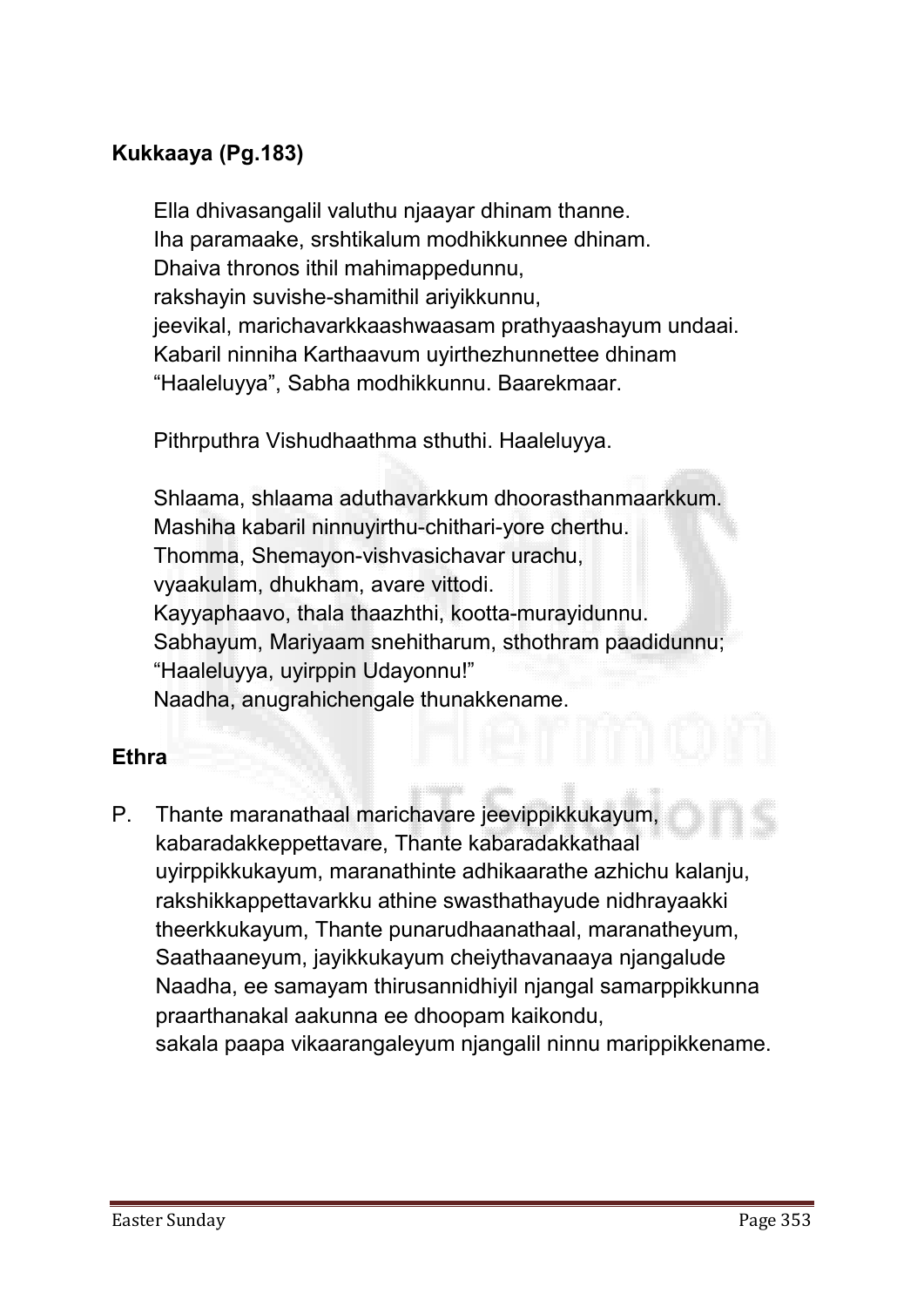# Chant

**Of all days, Sunday is indeed the greatest. All creation here and above, celebrate this day. On this day, the throne of God is glorified, the gospel of salvation is proclaimed, and comfort and hope is granted to the living and the dead. On this day that the Lord has risen from the tomb, the Church rejoicingly says, "Haaleluyyah". Bless us O Lord.**

**Praise be to the Father, Son and Holy Spirit. Haaleluyyah.**

**Peace, peace for those who are near and far. The Messiah rose from the tomb and gathered the scattered. Thomas and Simon were affirmed in their faith, and sadness and despair departed from them. Caiaphas however, bowed his head and the crowds wept. The Church, together with Mary and her friends sang praises; "Haaleluyyah, O Lord of the Resurrection!" Lord, bless us and help us.** 

#### Prayer of Incense

**P. Our Lord, who by Your death, gave life to the dead, who by Your burial, raised those who were buried in the tomb, who untied the power of death and turned it into a peaceful slumber for the redeemed, who by Your resurrection, gained victory over death and Satan, accept this prayer of incense that we offer at this time in Your holy presence and with it, put to death all sinful inclination within us.**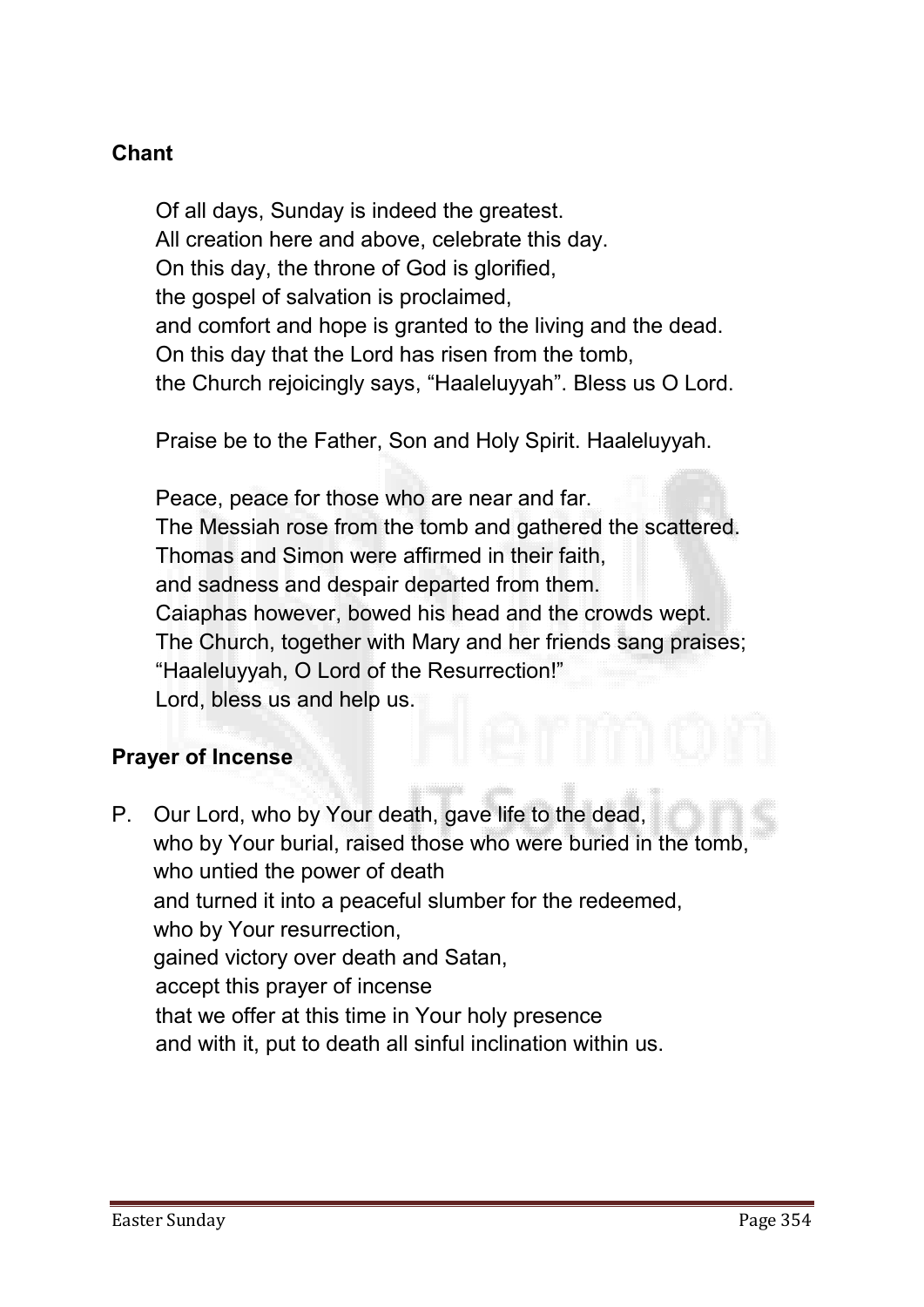**Nirdhoshamaaya Ninte punya jeevan, njangalude avayavangalil vyaapippikkename. Njangalude chitha vrithikalil-ninnu sathgunangal aakunna parimalam veeshumaaraakename. Njangalude Karthaavum Dhaivavume, sthuthiyum, sthothravum, Ninakku njangal arppikkunnu, hosho vab'kulas ban la'olmen.**

**C. Amen.** 

# Mar Yaakkobinte Apeksha (Pg.184)

- **P. Mahathwakaramaaya uyirthezhunnelppu kondu, thiru Sabhaye vazhithettil ninnu rakshichavanaaya Dhaivaputhraa, Ninte samaadhaanam nalki, prakaashathinte sleeba kondu, athinte santhaanangale kaathu kollaname.**
- **C. Maranathe keezhppeduthiya Shakthimaanaayavan, kurishil urangiya shesham, moonnaam dhivasam urakkam-unarnnu, uyirthezhunnettu. Thaan moonnu dhivasam kabaril vasicha shesham, Thante bhaaram neengi poyi, prayaasappettavan, shikshakalaal naasham kaanaathe unarukayum cheiythu.**
- **P. Maha shakthiyode Puthrane uyirthezhunnelppicha Pithaavinu mahathwam. Manassode kabaril ninnu uyirthezhunnetta Puthranu vandhanam. Marichavarude idayil ninnu aaghosha poorvam Thanne bahaumaanicha Roohaaikku sthothram. Thrithwam-aayirikkunna Sarva-shakthanaaya Dhaivame, Ninakku sthuthi.**
- **C. Swarlokareyum, bhoolokareyum samaadhaanappeduthiya, samadhaanam aayullove, thiru Sabhaye samaadhaanappeduthi, prakaashathinte sleeba kondu athinte santhaanangale kaathu kollaname.**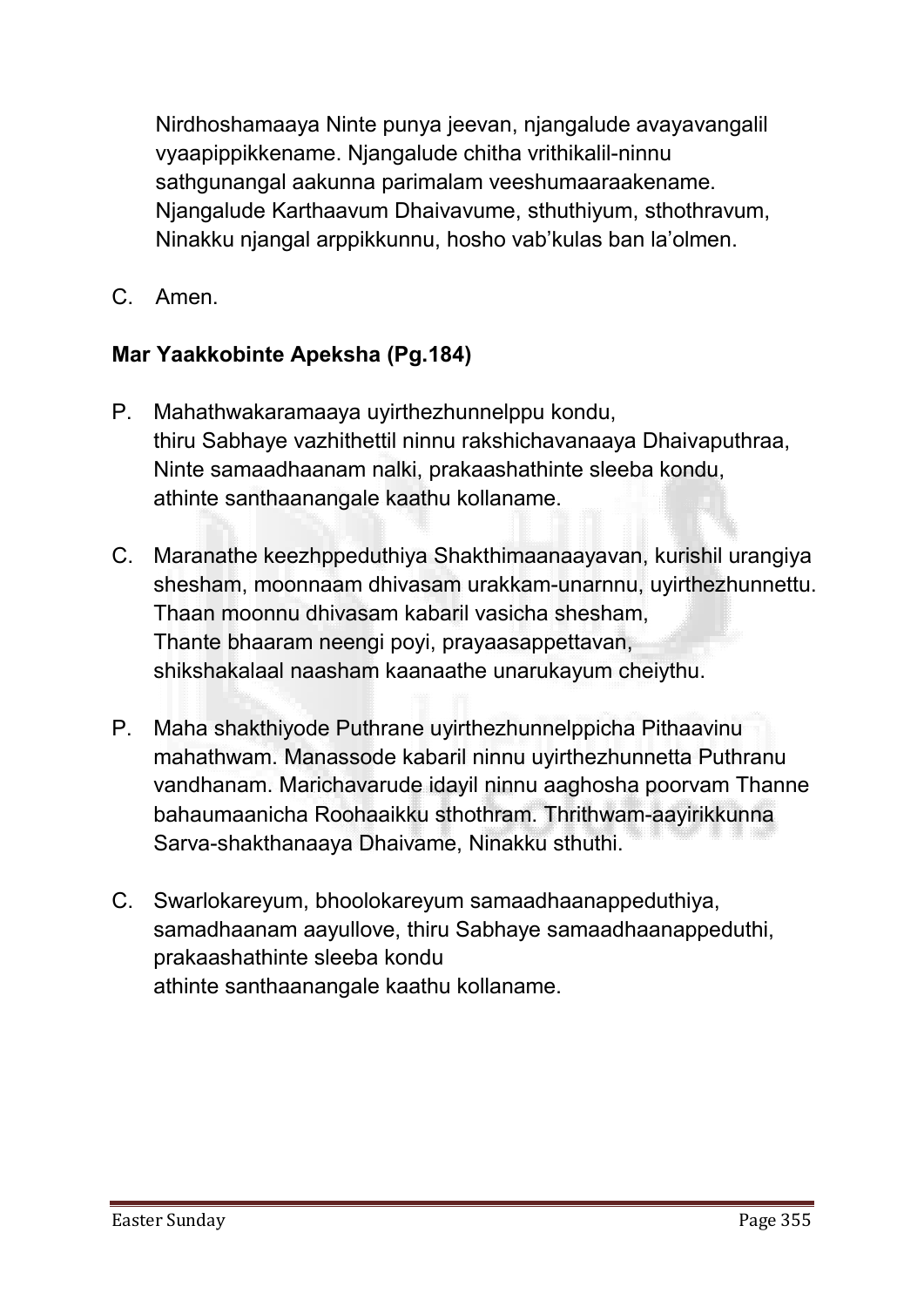**May Your holy life, which is without blemish, pervade our entire being. May the thoughts that are in our minds, spread the fragrance of good qualities. O Lord our God, we offer You our praise and thanksgiving, now and forever more.**

**C. Amen.**

#### St. James' Supplication

- **P. O Son of God, who by Your glorious resurrection, saved the holy Church from waywardness, grant Your peace and protect its children with the radiance of the cross.**
- **C. O Almighty One, who defeated death, You woke up and rose again on the third day after sleeping on the cross. Your burden moved away after remaining in the tomb for three days and the One who suffered, rose up without witnessing the damnation of the punishment.**
- **P. Glory be to the Father who raised His Son by His great power. Praise to the Son, who willingly rose from the tomb. Thanks be to the Holy Spirit who jubilantly honoured Him from among the dead. Praise be to You, O Almighty and Triune God.**
- **C. You who are the Peace, and who made peace between those in heaven and on earth, grant peace to Your holy Church and protect her children with the radiance of the cross.**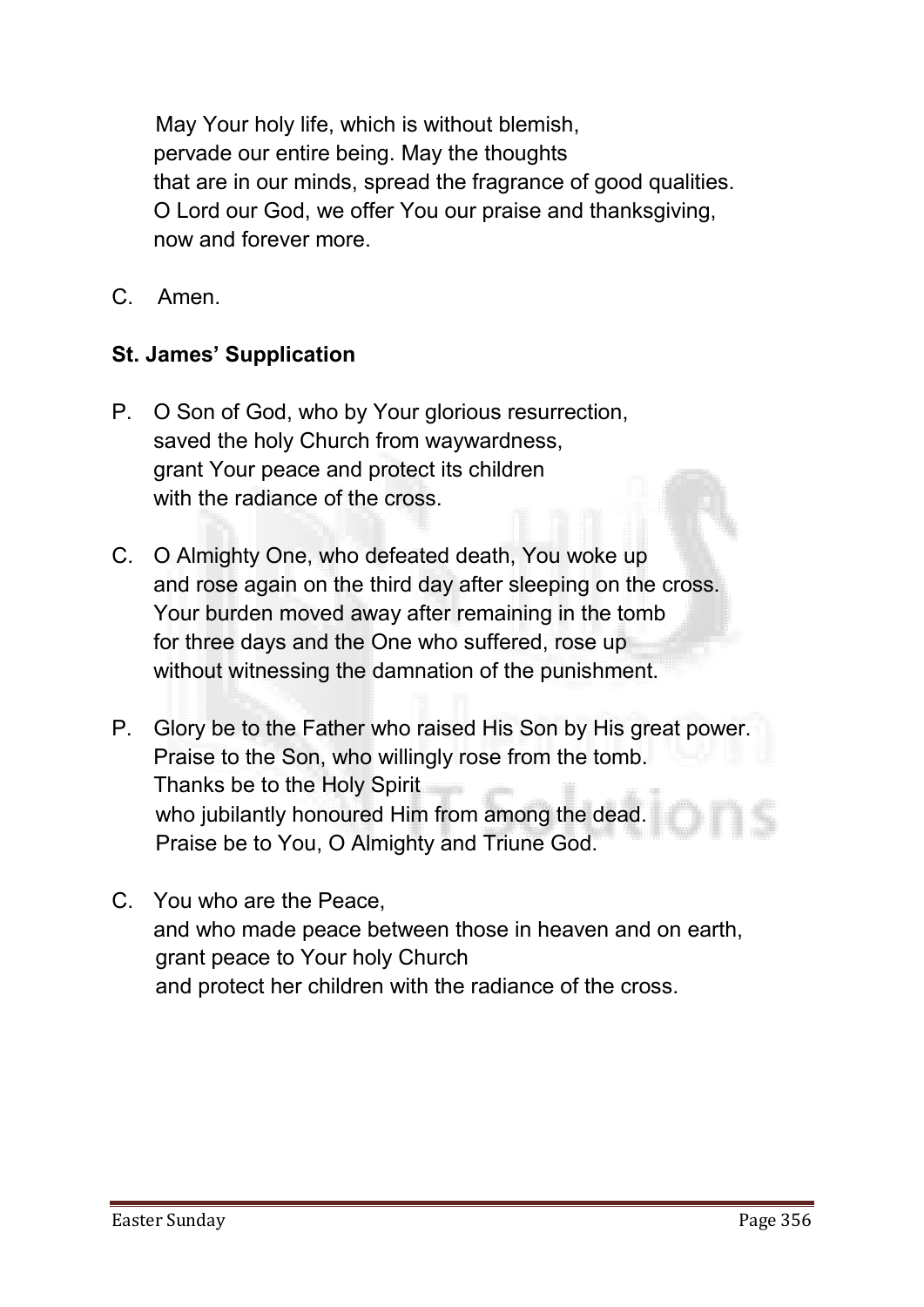# Geetham (Pg.185)

- **1. Dheva jaathane, Ninn-uyirppaal Sabhaye veendone, Nin yogyatha aruli krooshaal-athine kaatheedename.**
- **2. Mrthyu vettoru vankrooshil, nidhra kondu moonnaam naal Thaan unarnnu. Balavaan Thaan uyirthezhunnu moonaam dhinam.**
- **3. Kabarinnul vasichapin kashtathakal neengippoi. Parishraanthan, shikshakalaal naasham kaanaath-uyirthu.**
- **4. Shakthiyaal Than Suthane uyirppicha Thaathanum sthuthi, Than manassaal uyirtha Puthranum vandhanam.**
- **5. Mrtharin gehe Thanne maanicha Roohaaikkum sthothram, Thrithwamathaam ekanum vandhanam.**
- **6. Vinnor mannor-ivare yojippichone, Nin swasthatha thiru Sabhaykkaruli, sleebaayaal kaatheedename.**

#### Krobakalude Sthuthi (Pg.23)

- **P. Athyunnathangalil Karthaavinte thirunaamam ennekkum vaazhthappettathaakunnu.**
- **C. Athyunnathangalil Karthaavinte bahumaanam ennekkum vaazhthappettath-aakunnu. Athyunnathangalil Karthaavinte bahumaanam ennannekkum vaazhthappettath-aakunnu.**
- **P. Vishudhiyum, mahathwavumulla Thrithwame, njangalude-mel anugraham arulename.**
- **C. Vishudhiyum, mahathwavumulla Thrithwame, njangalude-mel anugraham arulename. Vishudhiyum, mahathwavumulla Thrithwame, dhaya thonni njangalude-mel anugraham arulename.**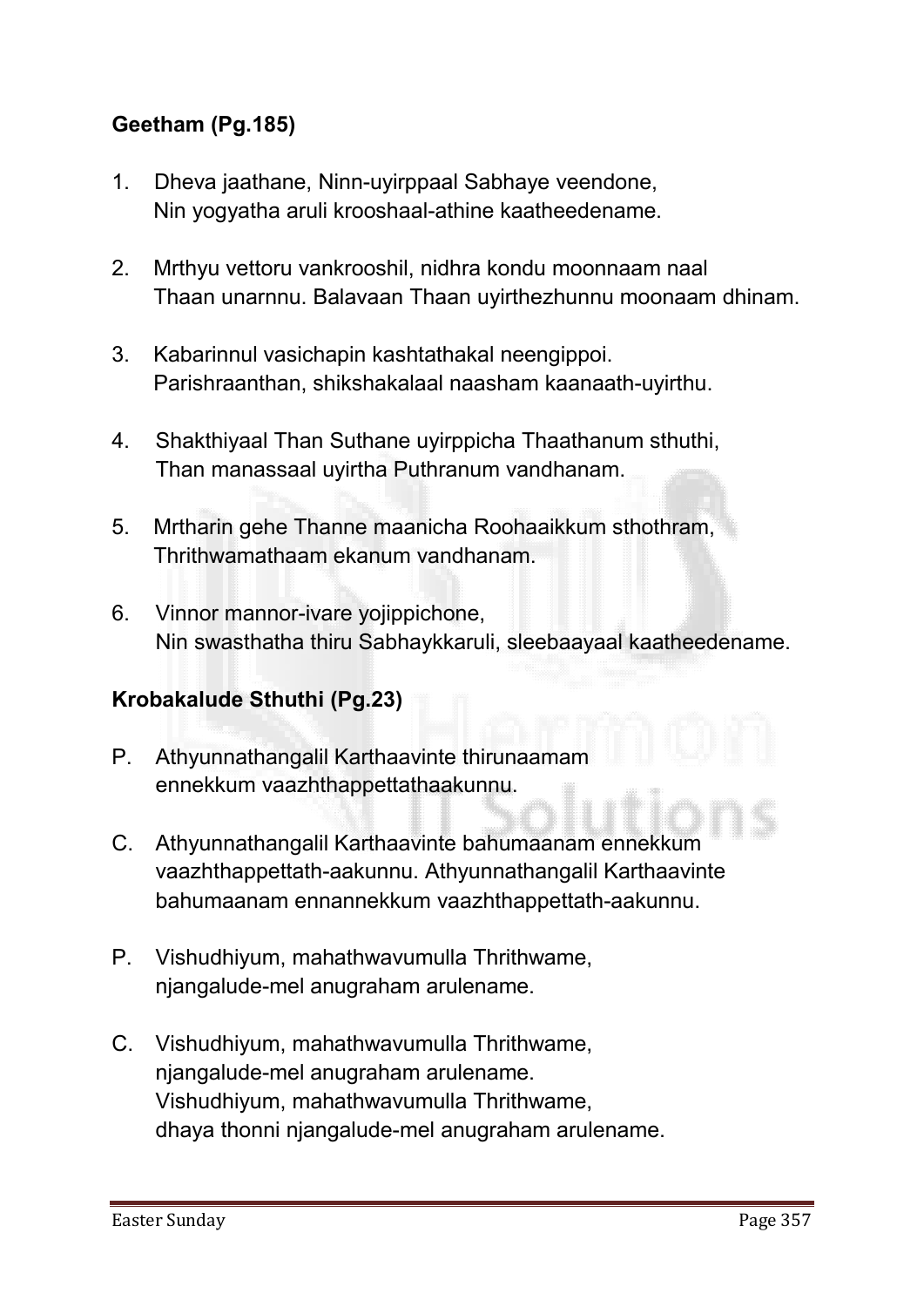## Song

- **1. You who is born of God, and who redeemed the Church by Your resurrection, proclaim Your worthiness and guard it with the cross.**
- **2. You accepted death on a big cross, slept and woke up on the third day. O Almighty, You rose on the third day.**
- **3. After staying in the tomb, Your sufferings moved away. The One who is weary yet calm after the punishment, rose again not seeing damnation.**
- **4. Praise be to the Father, who with His power, raised His Son, and our adoration be to the Son, who rose by His own will.**
- **5. Thanks be to the Spirit who honoured You in the abode of the dead, and adoration be to the one and only Trinity.**
- **6. You, who reconciled those in heaven and on earth, proclaim Your peace to the holy Church and guard it with the cross.**

#### Praise of the Cherubim

- **P. In the most high, the holy name of the Lord is always blessed.**
- **C. In the most high, the Lord's honour is always blessed. In the most high, the Lord's honour is forever blessed.**
- **P. O holy and glorious Trinity, bestow Your blessings on us.**
- **C. O holy and glorious Trinity, bestow Your blessings on us. O holy and glorious Trinity, in Your mercy, bestow Your blessings on us.**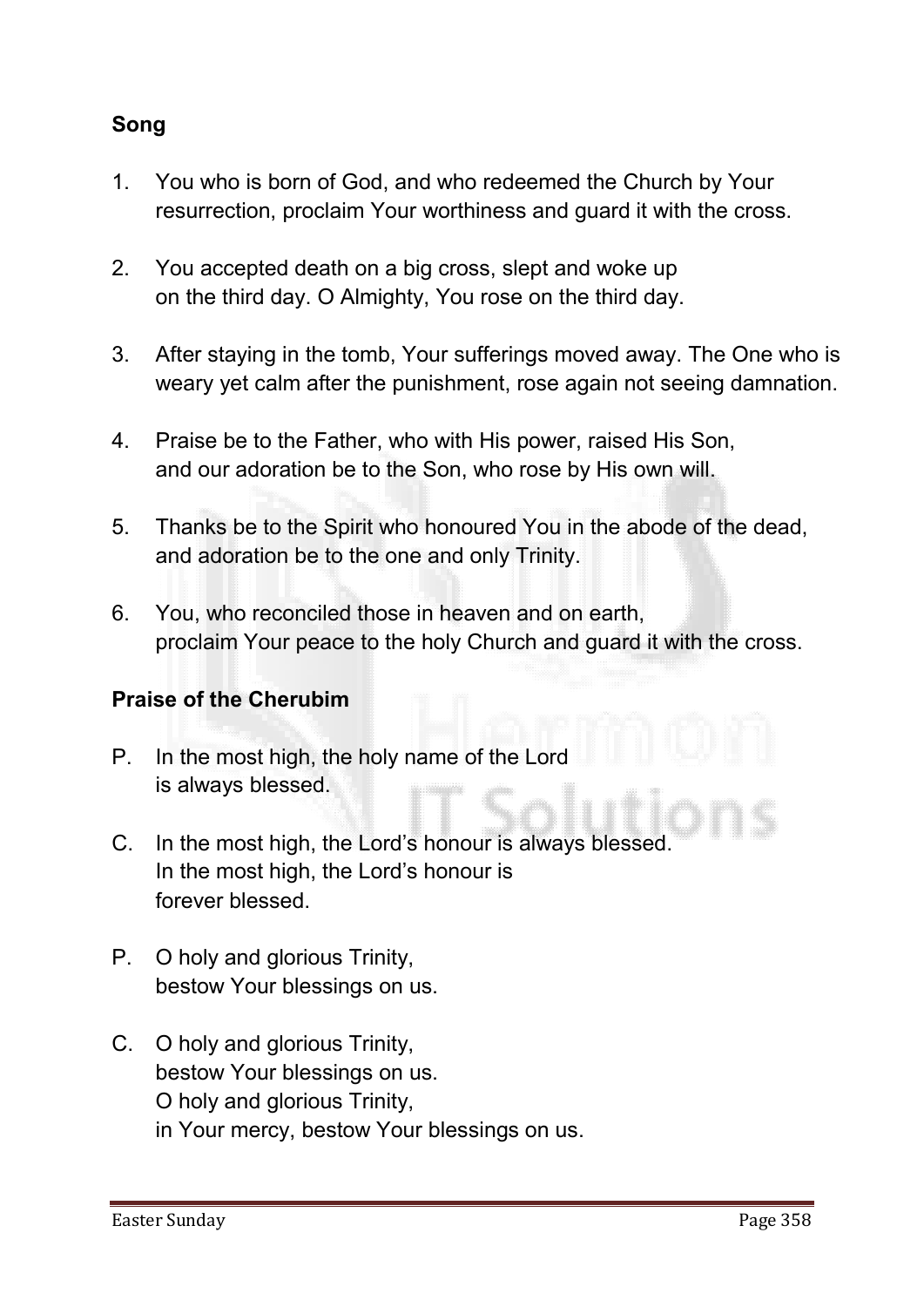- **P. Nee ennekkum vishudhiyum, mahathwavum ullavan-aakunnu.**
- **C. Nee ennekkum vishudhiyum, mahathwavum ullavan-aakunnu. Nee vishudhiyullavan-aakunnu. Thiru Naamam ennannekkum vaazhthappettath-aakunnu.**
- **P. Njangalude Karthaave, Ninakku sthuthi.**
- **C. Njangalude Karthaave, Ninakku sthuthi. Ennekkum njangalude sharanavume, Ninakku sthuthi, Baarekmaar.**

#### Apeksha (Pg.185)

**P. Karthaave, Ninte uyirthezhunnelppinte sathyaprakaasham kondu njangalude budhiye prakaashippikkename.** 

**Ninne kurichulla arivinte sandhoshakaramaaya pariknjaanam kondu njangalude aathmaakkale santhoshippikkename.**

**Mahimayulla Ninte punarudhaanam moolam saadhichittulla vismaya kaaryangal nokki kaanman njangalude hridhaya dhrishttikal prakaashippikkename.** 

**Njangal Ninneyum, Ninte peedaanubhavangalude koottaaimayum anubhavich-ariyendathinu, Parishudha-Roohaayaal, njangale praptharaakkename.** 

**Sthuthiyum, bahumaanavum, aadhipathyavum, Ninakku yogyamaayirikkunnu, hosho vab'kulas ban la'olmen.**

**C. Amen.**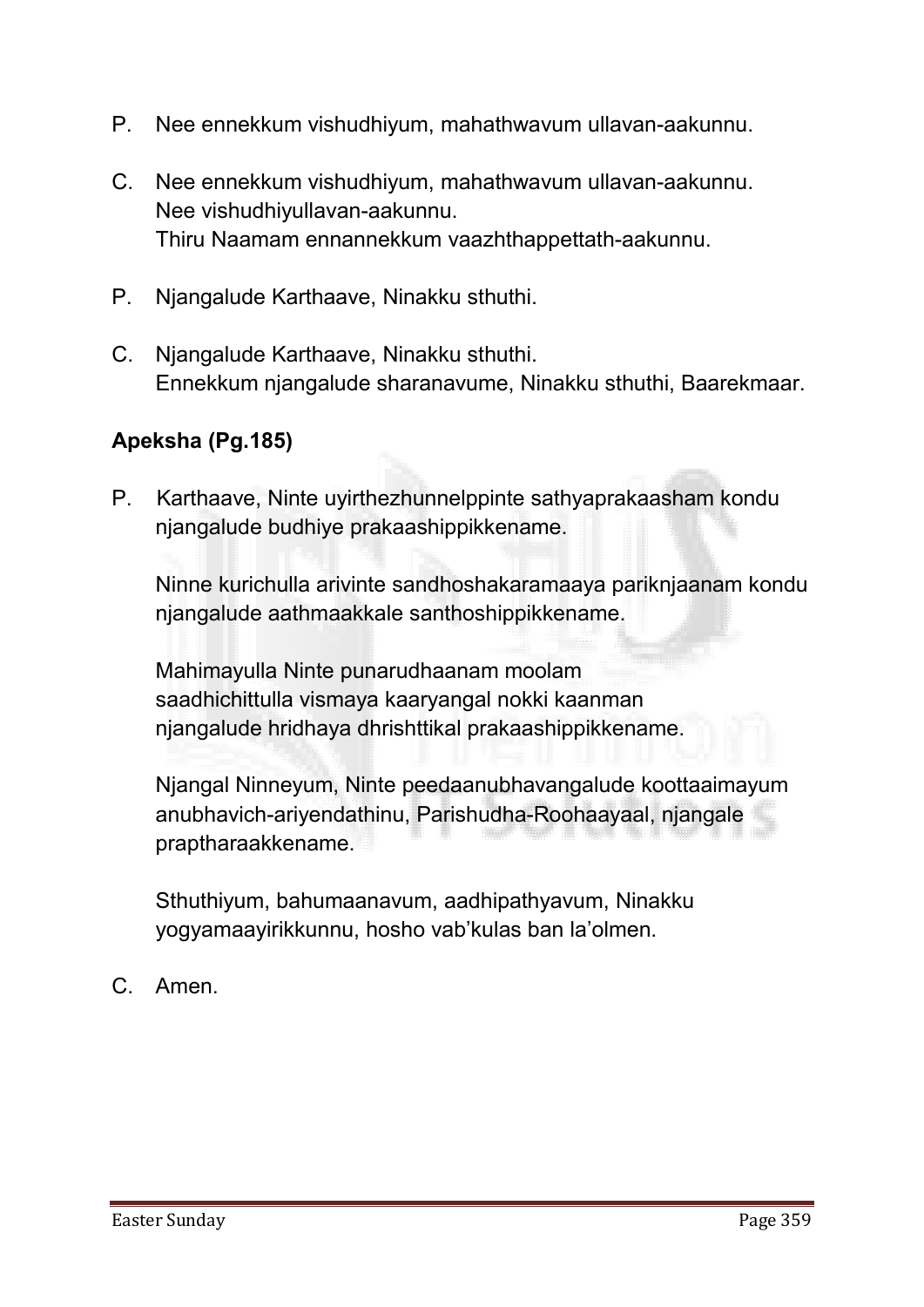- **P. You are always holy and glorious.**
- **C. You are always holy and glorious. You are holy. Your holy Name is forever blessed.**
- **P. Praise be to You, our Lord.**
- **C. Our Lord, praise be to You, Our eternal refuge, praise be to You. Bless us O Lord.**

#### **Supplication**

**P. Lord, enlighten our intellect by the true light of Your resurrection.** 

> **Gladden our spirits with the joyful wisdom that enlightens us by our knowledge of You.**

**Brighten the vision of our hearts, to see the amazing things made possible by Your glorious resurrection.**

**May the Holy Spirit enable us to know You and experience the fellowship made in Your suffering.**

**You are worthy of praise, honour and dominion now and forever more.**

**C. Amen.**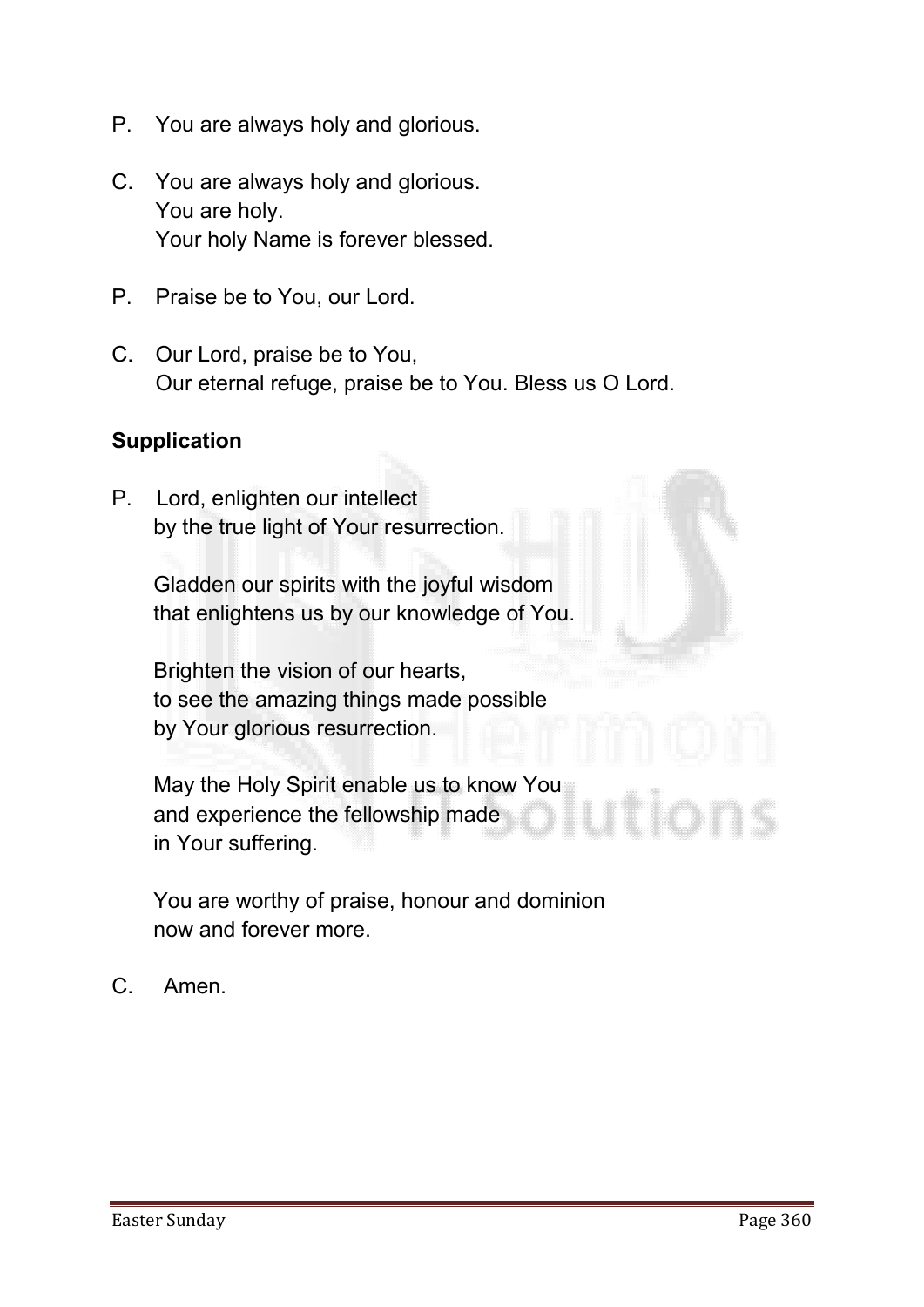# Luthiniya (Pg.186)

- **P. Marichavaril ninnu uyirthezhunnettavanaaya Mashiha Thamburaane, Ninne uyirppicha Parishudha-Roohaayude shakthiye njangalude balaheena shareerangalil vyaaparippikkename. Anugrahangal valareyullavanaaya Karthaave, Ninnodu njangal apekshikkunnu,**
- **C. Njangalude praarthana kettu, njangalil anugraham choriyaname. Kuriyelaayisson.**
- **P. Dhaivamaaya Mashihaaye, moonnam naalile punarudhaanathe swarga senakalodu-koode pukazhthuvaanum, santhoshapoorvam Ninte perunnaal aaghoshippaanum, sakala nanmakalum, vaazhvukalum Ninnil ninnu praapippaanum, njangale yogyaraakkename. Anugrahangal valareyullavanaaya Karthaave, Ninnodu njangal apekshikkunnu,**
- **C. Njangalude praarthana kettu, njangalil anugraham choriyaname. Kuriyelaayisson.**
- **P. Karthaave, Ninte janathodu karuna cheiyyename. Ninte idavakayile aadukale anugrahikkename. Ninte sleebaayaal, sathya kristhiyaanikalude kombine uyarthaname. Anugrahangal valareyullavanaaya Karthaave, Ninnodu njangal apekshikkunnu,**
- **C. Njangalude praarthana kettu, njangalil anugraham choriyaname. Kuriyelaayisson.**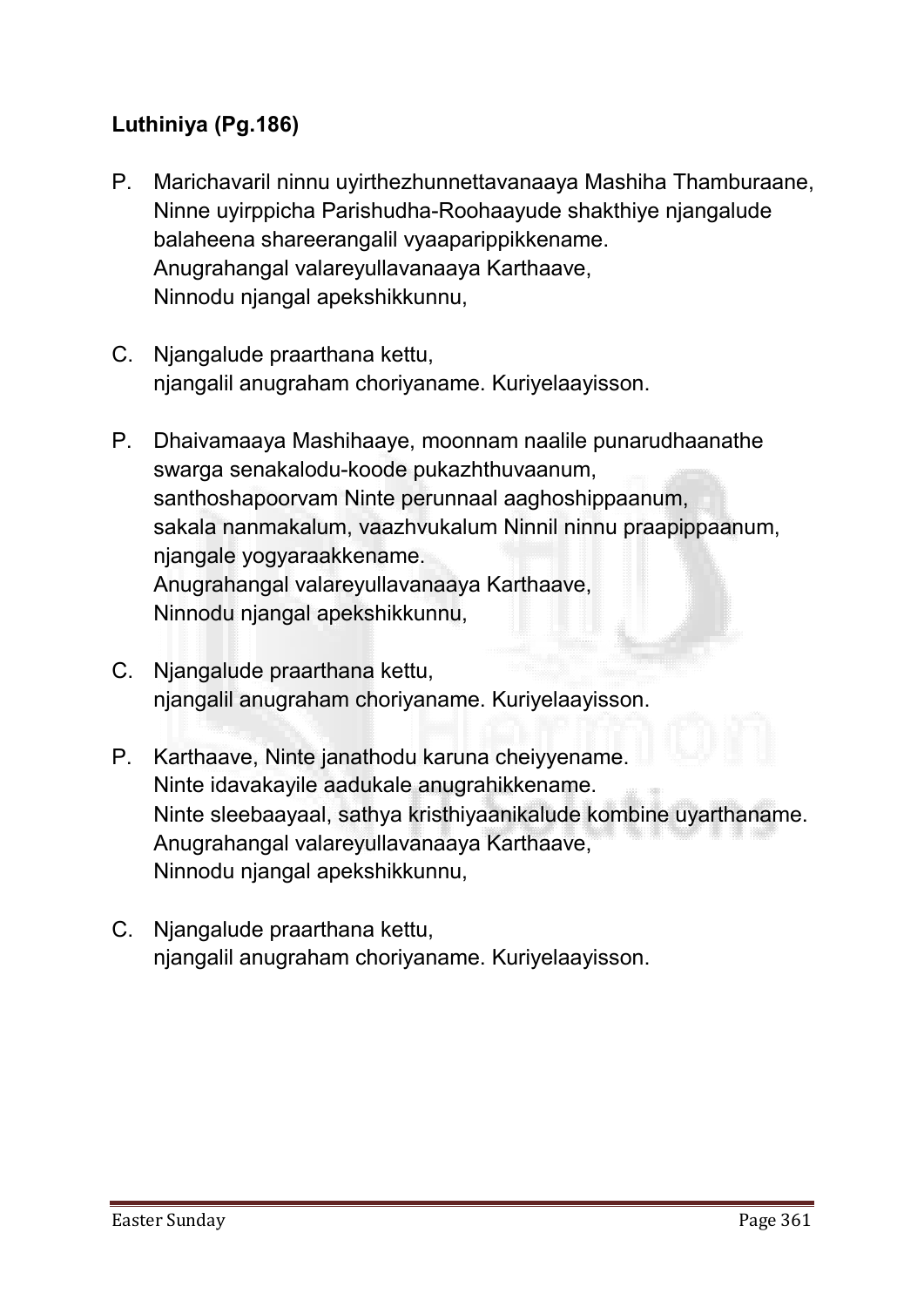#### Litany

- **P. O Lord the Messiah, who rose from among the dead, may the power of the Holy Spirit which raised You, pervade our weak bodies. O Lord, who is the source of abundant blessings, we beseech You,**
- **C. hear our prayer, and shower Your blessings on us. Lord, have mercy.**
- **P. O God the Messiah, make us worthy, to glorify Your resurrection on the third day with the heavenly hosts, to celebrate Your festival with joy, and to receive from You all good gifts and blessings. O Lord who is the source of abundant blessings, we beseech You,**
- **C. hear our prayer, and shower Your blessings on us. Lord, have mercy.**
- **P. O Lord, have mercy on Your people. Bless the sheep of Your parish. With Your cross, raise up the horn of true Christians. O Lord, who is the source of abundant blessings, we beseech You,**
- **C. hear our prayer, and shower Your blessings on us. Lord, have mercy.**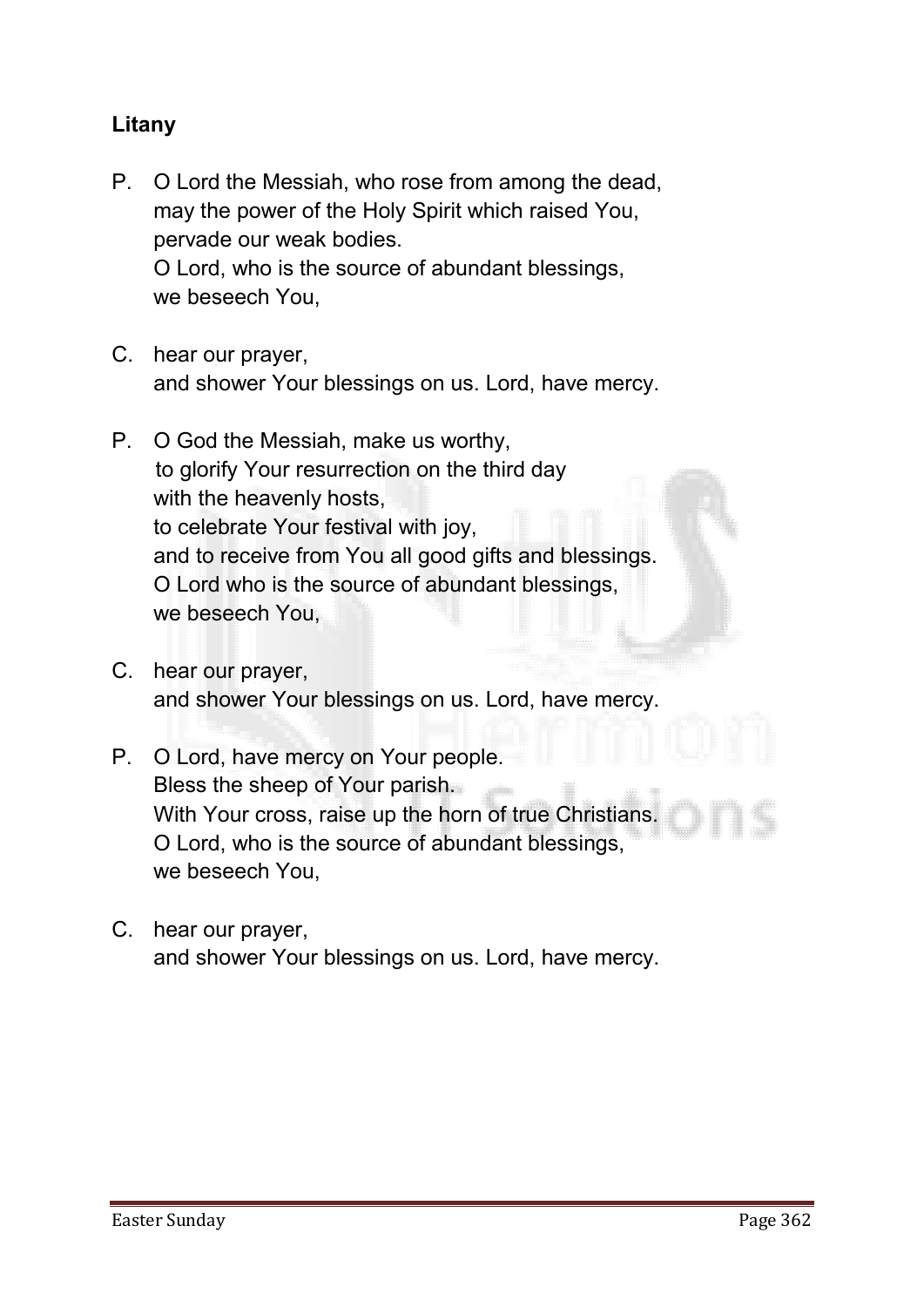- **P. Kabaril ninnu uyirth-ezunnelkkukayum, lokathe veendedukkukayum cheiytha Mashiha Thamburaane, urakkathil-ninnu njangal unarnnu Ninne vandhichu, sthuthikkunnu. Anugrahangal valarey-ullavanaaya Karthaave, Ninnodu njangal apekshikkunnu,**
- **C. Njangalude praarthana kettu, njangalil anugraham choriyaname. Kuriyelaayisson.**
- **P. Rogikalkkum, njerukathil irikkunna-varkkum, dharidhrarkkum, vidhavakalkkum, anaadharkkum vendi, njangal praarthikkunnu. Anugrahangal valareyullavanaaya Karthaave, Ninnodu njangal apekshikkunnu,**
- **C. Njangalude praarthana kettu, njangalil anugraham choriyaname. Kuriyelaayisson.**
- **P. Njangalude Rakshakanaaya, Mashiha Thamburaane, Ninte nirappum, ramyathayum, njangalodu-koodeyum, njangalude idayilum vasippikkaname. Loka seemakalolam naana bhaagangalilum, Ninte samaadhaanam Nee vaazhumaaraakkename. Anugrahangal valareyullavanaya Karthaave, Ninnodu njangal apekshikkunnu,**
- **C. Njangalude praarthana kettu, njangalil anugraham choriyaname.**

**Kuriyelaayisson, Kuriyelaayisson, Kuriyelaayisson.**

Evangeliyon: Lukos 24:1-12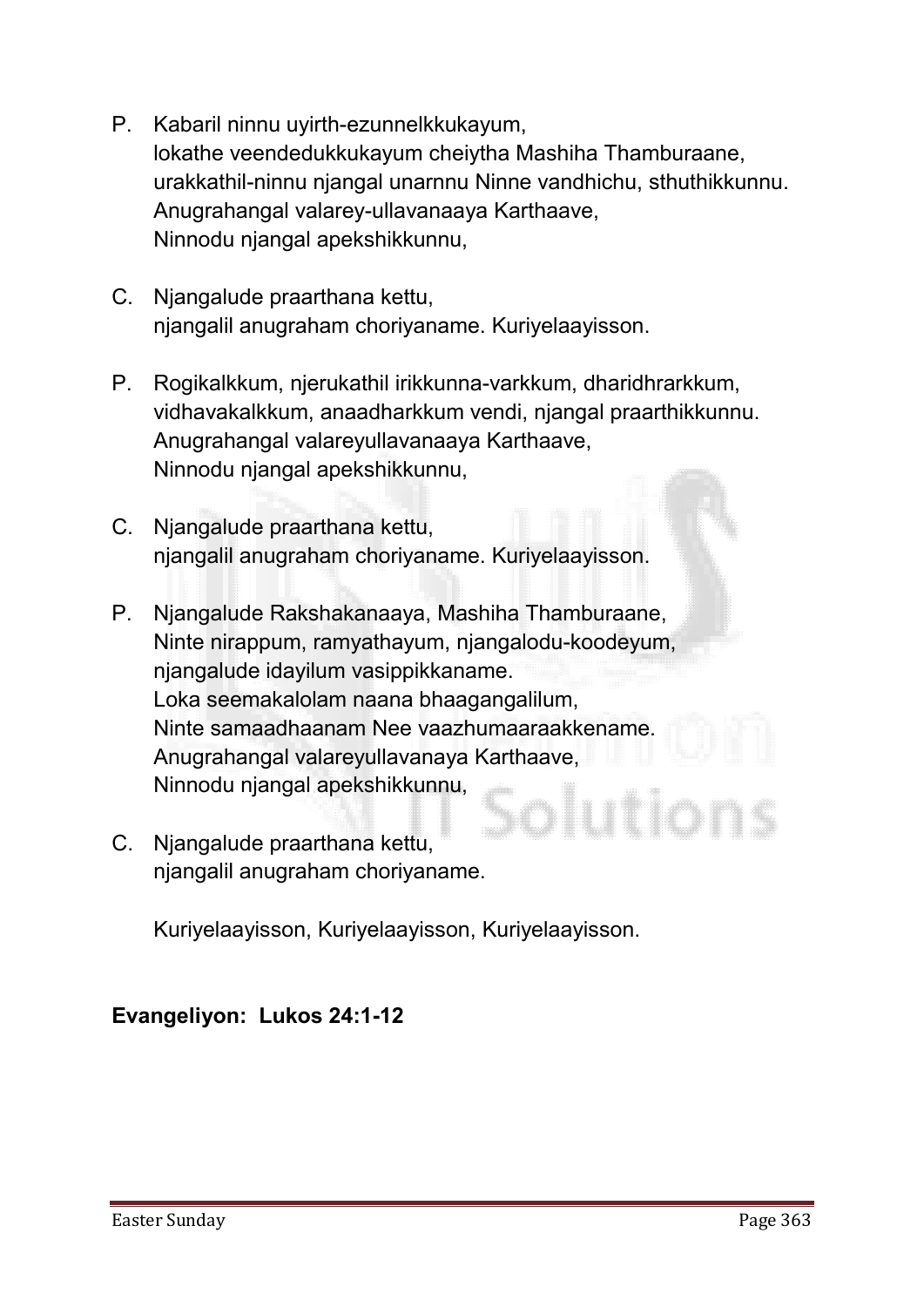- **P. O Lord the Messiah, who rose from the tomb and redeemed the world, we wake up from sleep and worship and praise You. O Lord, who is the source of abundant blessings, we beseech You,**
- **C. hear our prayer, and shower Your blessings on us. Lord, have mercy.**
- **P. We pray for the sick, the oppressed, the poor, the widows and the orphans. O Lord, who is the source of abundant blessings, we beseech You,**
- **C. hear our prayer, and shower Your blessings on us. Lord, have mercy.**
- **P. Our Saviour, Lord the Messiah, may Your harmony and reconciliation abide with us and among us. Make Your peace reign in all regions, to the ends of the universe. O Lord, who is the source of abundant blessings, we beseech You,**
- **C. hear our prayer, and shower Your blessings on us.**

**Lord have mercy, Lord have mercy, Lord have mercy.**

# Gospel Reading: Luke 24:1-12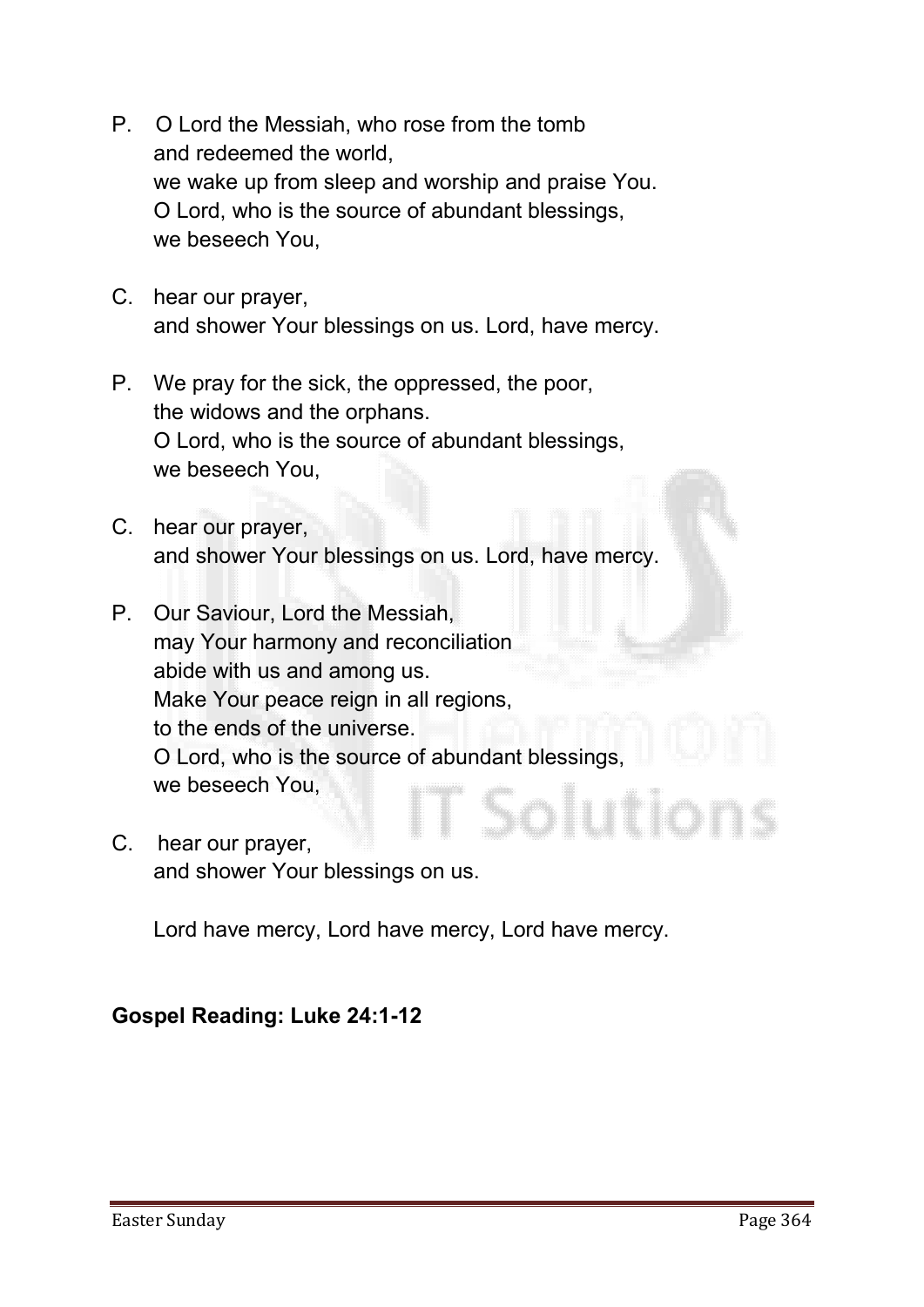# Sthuthiyude Luthiniya (Pg.27)

- **P. Maalaakhamaar shusroosha cheiyyunna Dhaivame,**
- **C. Nee parishudhan-aakunnu.**
- **P. Krobenmaar vaazhthunna Balavaane,**
- **C. Nee parishudhan-aakunnu.**
- **P. Sraaphenmaar Thante vishudhathaye aaghoshikkunna maranamillaath-avane,**
- **C. Nee parishudhan-aakunnu.**
- **P. Vishwastha Sabhayile santhaanangalaaya njangal, praarthichu chollunnu;**
- **C. njangalkku vendi ┼ krooshikkappetta Mashiha Thamburaane, njangalodu karuna cheiyyename.**
- **P. Maalaakhamaar pukazhthunna Dhaivame,**
- **C. Nee parishudhan-aakunnu.**
- **P. Aathmeeyar aaghoshikkunna Balavaane,**
- **C. Nee parishudhan-aakunnu.**
- **P. Agnimayanmaar mahathweekarikkunna maranamillaath-avane,**
- **C. Nee parishudhan-aakunnu.**
- **P. Vishwastha Sabhayile santhaanangalaaya njangal praarthichu chollunnu,**
- **C. njangalkku vendi ┼ krooshikkappetta Mashiha Thamburaane, njangalodu karuna cheiyyename.**
- **P. Melullavar sthuthikkunna Dhaivame,**
- **C. Nee parishudhan-aakunnu.**
- **P. Madhyeyullavar pukazhthunna Balavaane,**
- **C. Nee parishudhan-aakunnu.**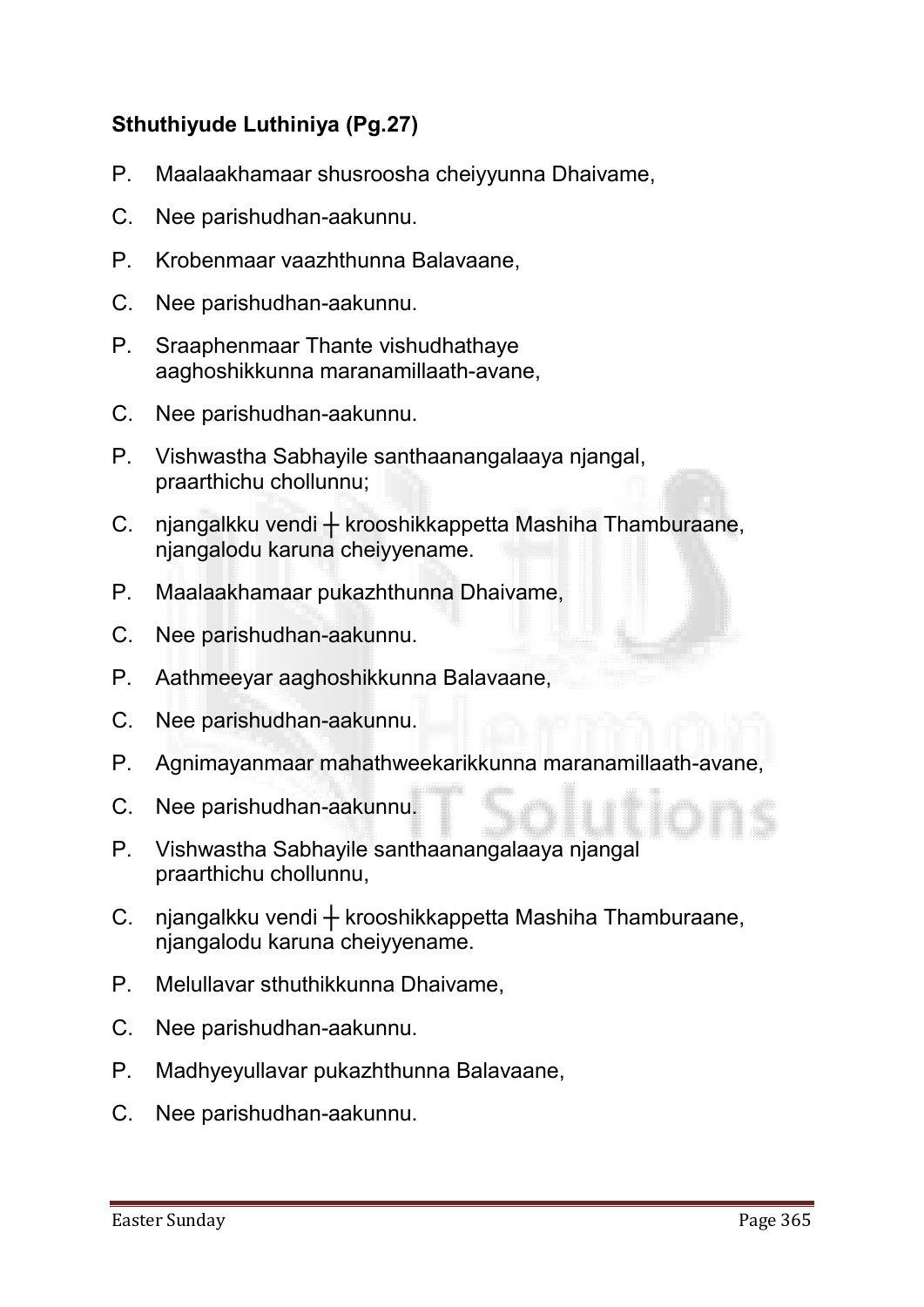#### Litany of Praise

- **P. O God, who is worshiped by the angels,**
- **C. You are holy.**
- **P. O Almighty, who is blessed by the Cherubim,**
- **C. You are holy.**
- **P. O Immortal One, whose holiness is celebrated by the Seraphim,**
- **C. You are holy.**
- **P. We, the children of Your faithful Church, pray to You;**
- **C. O Lord the Messiah, who was ┼ crucified for us, have mercy on us.**
- **P. O God, who is praised by the angels,**
- **C. You are holy.**
- **P. O Almighty, who is celebrated by the spiritual beings,**
- **C. You are holy.**
- **P. O Immortal One, who is glorified by the fiery angels,**
- **C. You are holy.**
- **P. We, the children of Your faithful Church, pray to You;**
- **C. O Lord the Messiah, who was ┼ crucified for us, have mercy on us.**
- **P. O God, who is praised by those above,**
- **C. You are holy.**
- **P. O Almighty, who is praised by saints,**
- **C. You are holy.**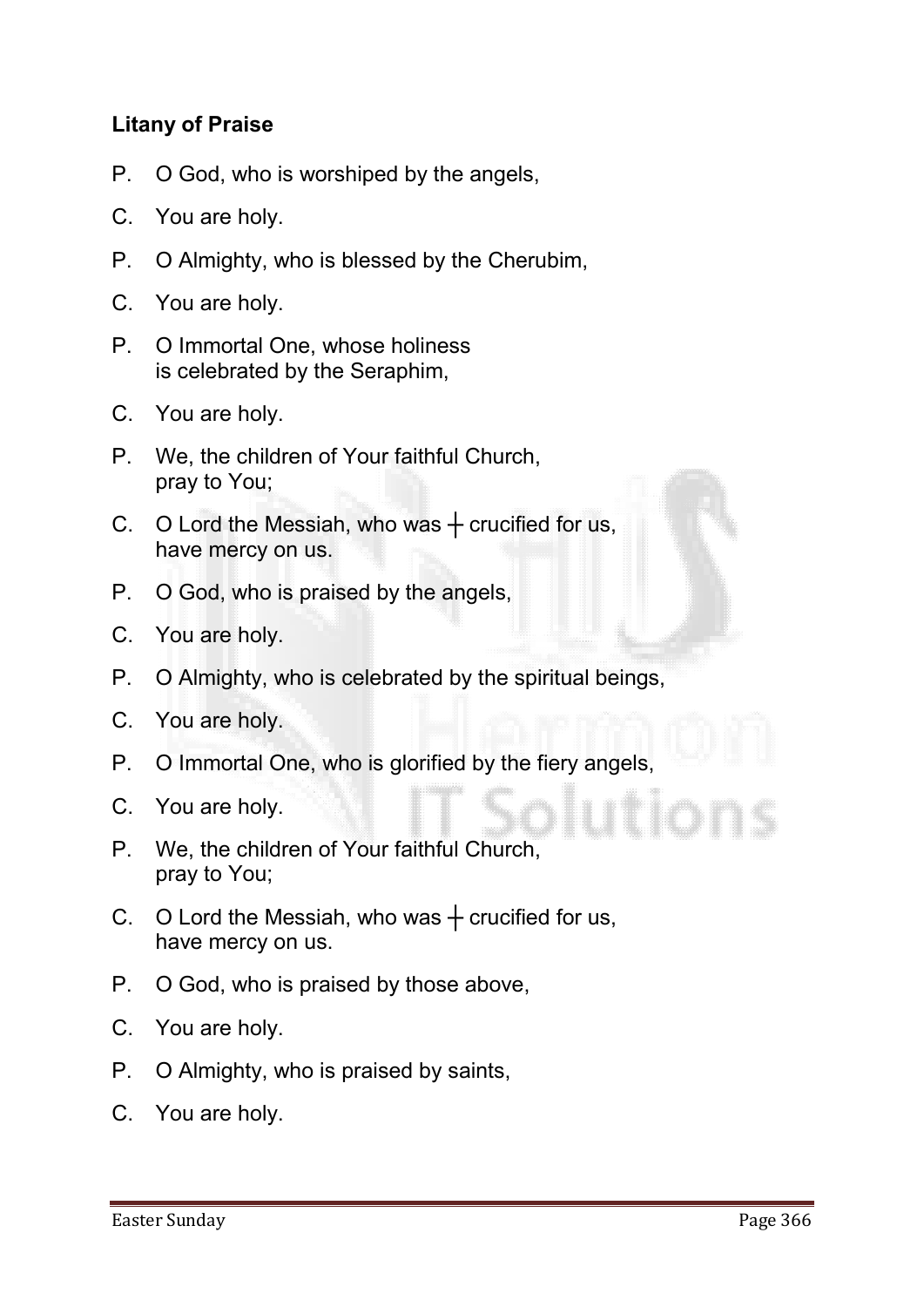- **P. Thaazheyullavar vandhikkunna maranamillaath-Avane,**
- **C. Nee parishudhan-aakunnu.**
- **P. Vishwastha Sabhayile santhaanangalaaya njangal praarthichu chollunnu;**
- **C. njangalkku vendi ┼ krooshikkappetta Mashiha Thamburaane, njangalodu karuna cheiyyename.**
- **P. Njangalude Karthaave, njangalodu karuna cheiyyename.**
- **C. Njangalude Karthaave, krupa thonni, njangalodu karuna cheiyyename.**
- **P. Njangalude Karthaave, njangalude namaskaaravum, shusrooshayum kaikkondu, njangalodu karuna cheiyyename.**
- **C. Dhaivame, Ninakku sthuthi.**
- **P. Srshtaave, Ninakku sthuthi.**
- **C. Paapikalaaya Ninte adiyaarodu krupa-cheiyyunna Mashiha Raajaave, Ninakku sthuthi. Baarekmaar.**

#### Karthaavinte Praarthana (Pg.2)

- **P. Swargasthanaaya njangalude Pithaave,**
- **C. Ninte naamam parishudham aakkapedename. Ninte Raajyam varename; Ninte ishtam swargathile-pole, bhoomiyilum-aakaname. Njangalkku aavashyamulla aahaaram innu njangalkku tharename. Njangalude kadakkaarodu njangal kshamichirikkunnathu-pole, njangalude kadangalum, dhoshangalum, njangalodum kshamikkename. Njangale pareekshayilekku praveshippikkaathe, njangale dhushtanil ninnu rakshichu-kollename; enthukondennaal, Raajyavum, shakthiyum, mahathwavum, ennekkum Ninakkullath-aakunnu. Amen.**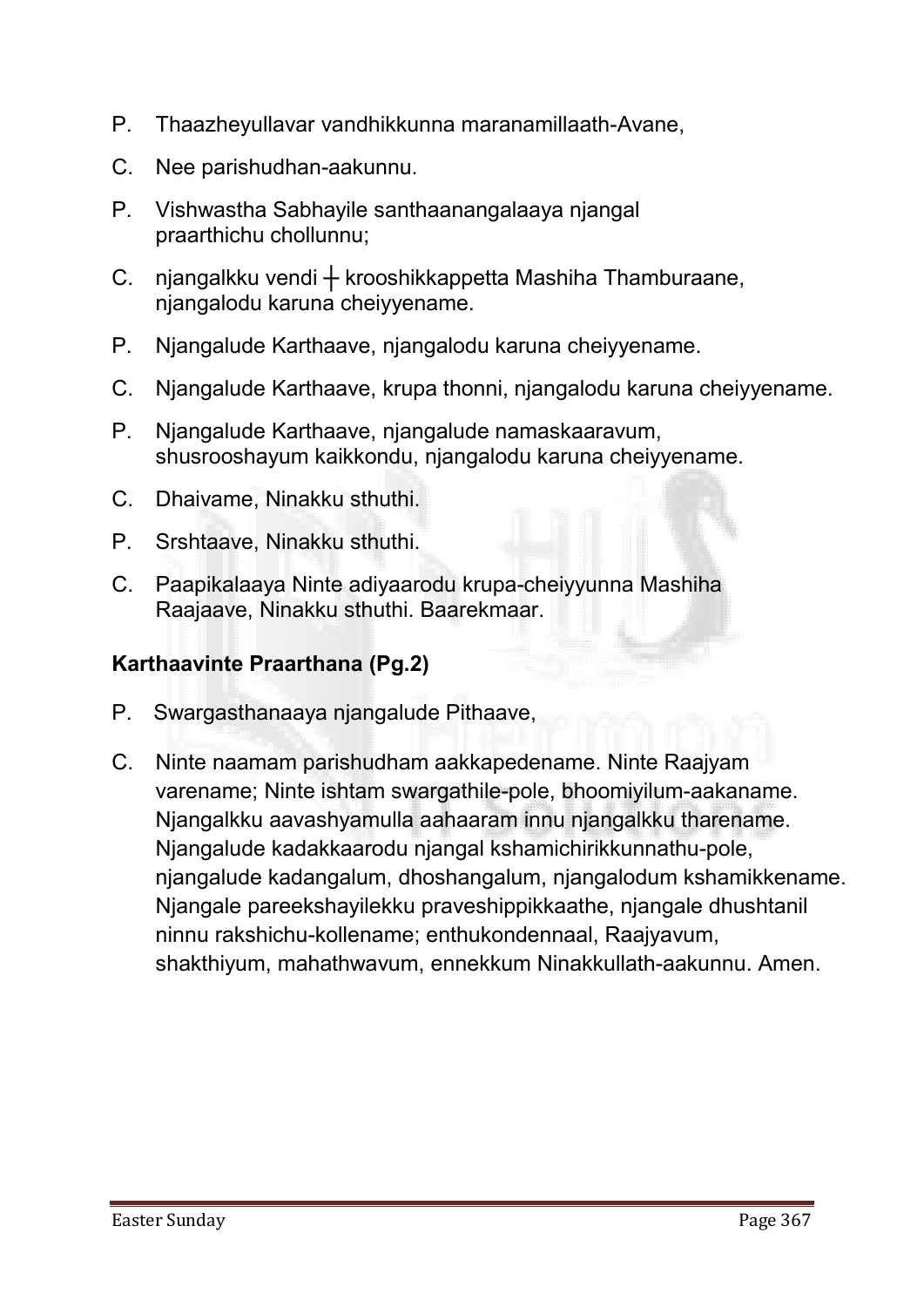- **P. O Eternal One, who is worshiped by those below,**
- **C. You are holy.**
- **P. We, the children of Your faithful Church, pray to You;**
- **C. O Lord the Messiah, who was ┼ crucified for us, have mercy on us.**
- **P. Our Lord, have mercy on us.**
- **C. Our Lord, by Your grace, have mercy on us.**
- **P. Our Lord, accept our adoration and worship and have mercy on us.**
- **C. Praise be to You, O God.**
- **P. Praise be to You, O Creator.**
- **C. Praise be to You, O Messiah the King, who is gracious to Your sinful servants. Bless us O Lord.**

#### The Lord's Prayer

- **P. Our Father in heaven,**
- **C. hallowed be Thy name. Thy Kingdom come; Thy will be done on earth, as it is in heaven. Give us this day our daily bread. Forgive us our sins and offences, as we forgive those who sin against us. Lead us not into temptation and deliver us from the evil one; for Thine is the Kingdom, the power and the glory, forever and ever. Amen.**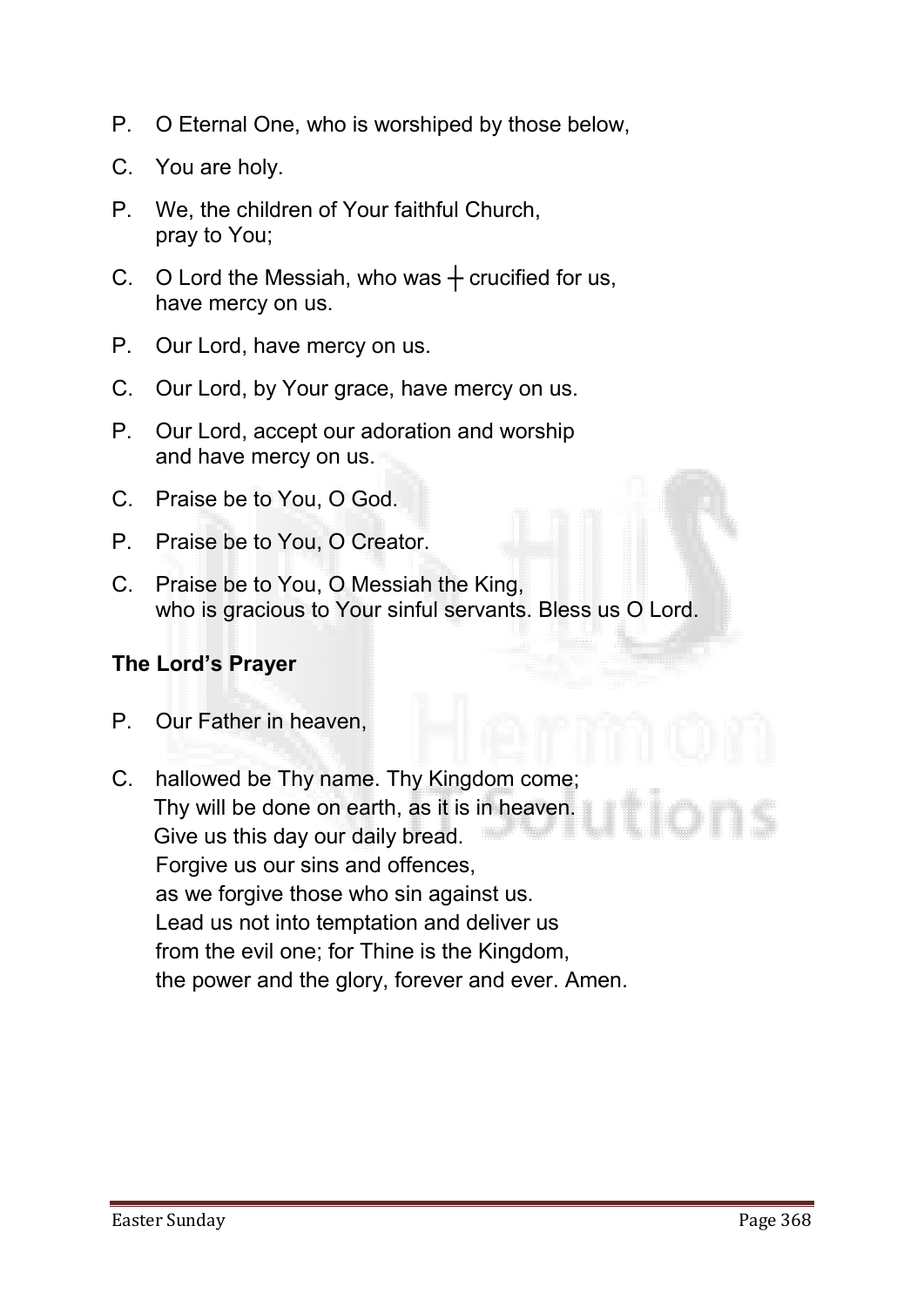## Nikhya Vishwaasa Pramaanam (Pg.29)

- **P. Pithaavaaya Sarva Shakthanaaya,**
- **C. akaashathinteyum bhoomiyudeyum, kaanappedunnavayum kaanappedaathavayum-aaya, sakalathinteyum srshtaavaaya, sathyeka Dhaivathil njangal vishwasikkunnu.**

#### **Dhaivathinte eka Puthranum,**

**sarva lokangalkkum munpe Pithaavil-ninnu janichavanum; prakaashathil ninnulla Prakaashavum, sathya Dhaivathil ninnulla sathya Dhaivavum; janichavanum srshtiyallaathavanum, thathwathil Pithaavinodu ekathvamullavanum, sakala srshtikkum mukhaantharam aayavanum; manushyaraaya njangalkkum, njangalude rakshakkum-vendi, swargathil ninnu irangi, Vishudha-Roohaayaal kanyaka Mariyaamil-ninnu jadam dharichu Manushyan-aayi; Ponthiyos Peelaathosinte naalukalil, njangalkku vendi krooshikkappettu, kashtathayanubhavichu, marichu, adakkappettu, thiruhitha prakaaram moonnaam-dhivasam uyarthezhunnettu, swargathilekku kareri, Thante Pithaavinte valathu bhaagath-irikunnavanum, avasaanamillaatha Raajathwam ullavanum, jeevich-irikkunnavareyum, marichavareyum vidhippaan, Thante mahaa-prabhaavathode, iniyum varuvaan-irikkunnavanum-aaya Yeshu Mashiha aaya eka Karthaavilum njangal vishwasikkunnu.**

**Sakalatheyum jeevippikkunna Karthaavum;**

**Pithaavil-ninnu purappettu, Pithaavinodum, Puthranodum-koode vandhikkappettu sthuthikkappedunnavanum; nibyanmaarum, sleehanmaarum mukhaantharam samsaarichavanum-aaya, jeevanum vishudhiyum ulla, eka Roohaayilum, kaatholikavum, apostholikavum aaya eka vishudha Sabhayilum njangal vishwasikkunnu.**

**Paapa mochanathinulla maamodheesa onnu maathramennu njangal ettu paranju, marichavarude uyirthezhunnelpinum, varuvaan-irikkunna lokathile puthiya jeevanum, njangal nokki paarkkayum cheiyyunnu. Amen.**

- **D. Baarekmaar. Sthauman kaalos.**
- **C. Kuriyelaayisson.**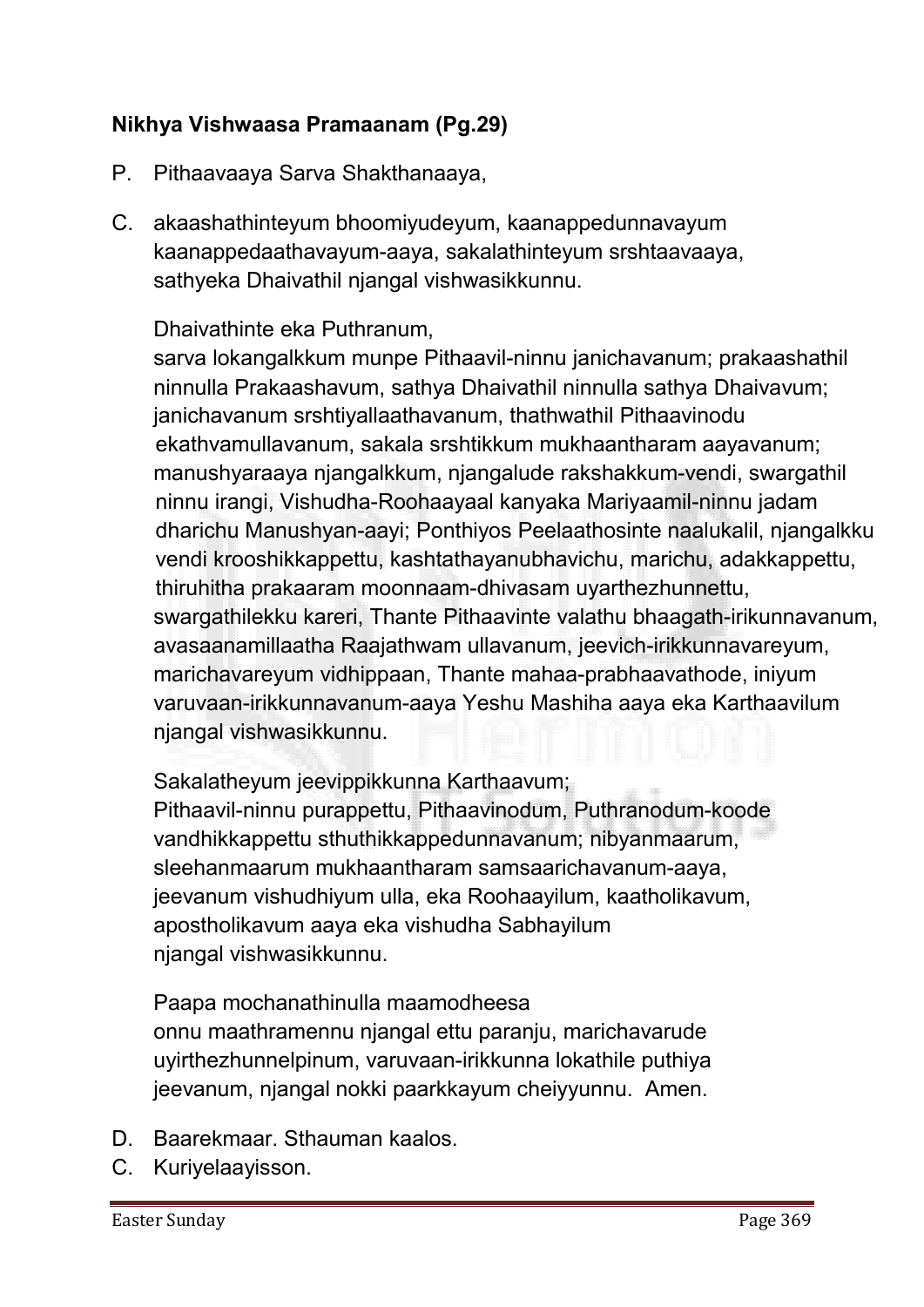#### Nicene Creed

- **P. We believe in the one true God, the Father Almighty;**
- **C. Maker of heaven and earth and of all things visible and invisible.**

**We believe in one Lord Jesus Christ, the only-begotten Son of God, begotten of the Father before all worlds; Light of light, very God of very God; begotten not made, being of one substance with the Father, by whom all things were made; who, for us and for our salvation, came down from heaven and was incarnate by the Holy Spirit of the virgin Mary and was made Man; He was crucified also for us in the days of Pontius Pilate; He suffered and died and was buried; on the third day He rose again by His own holy will, ascended into heaven and sits at the right hand of the Father; He shall come again with glory, to judge both the living and the dead; and of His Kingdom, there will be no end.** 

**We believe in the Holy Spirit, the Lord and giver of life; who proceeds from the Father; who with the Father and Son together is worshipped and glorified; who spoke by the prophets and the apostles; and we believe in one holy catholic and apostolic Church.**

**We acknowledge one baptism for the forgiveness of sins and look forward to the resurrection of the dead and the new life of the world to come. Amen.** 

- **D. Bless us O Lord. Let us stand reverently.**
- **C. Lord, have mercy.**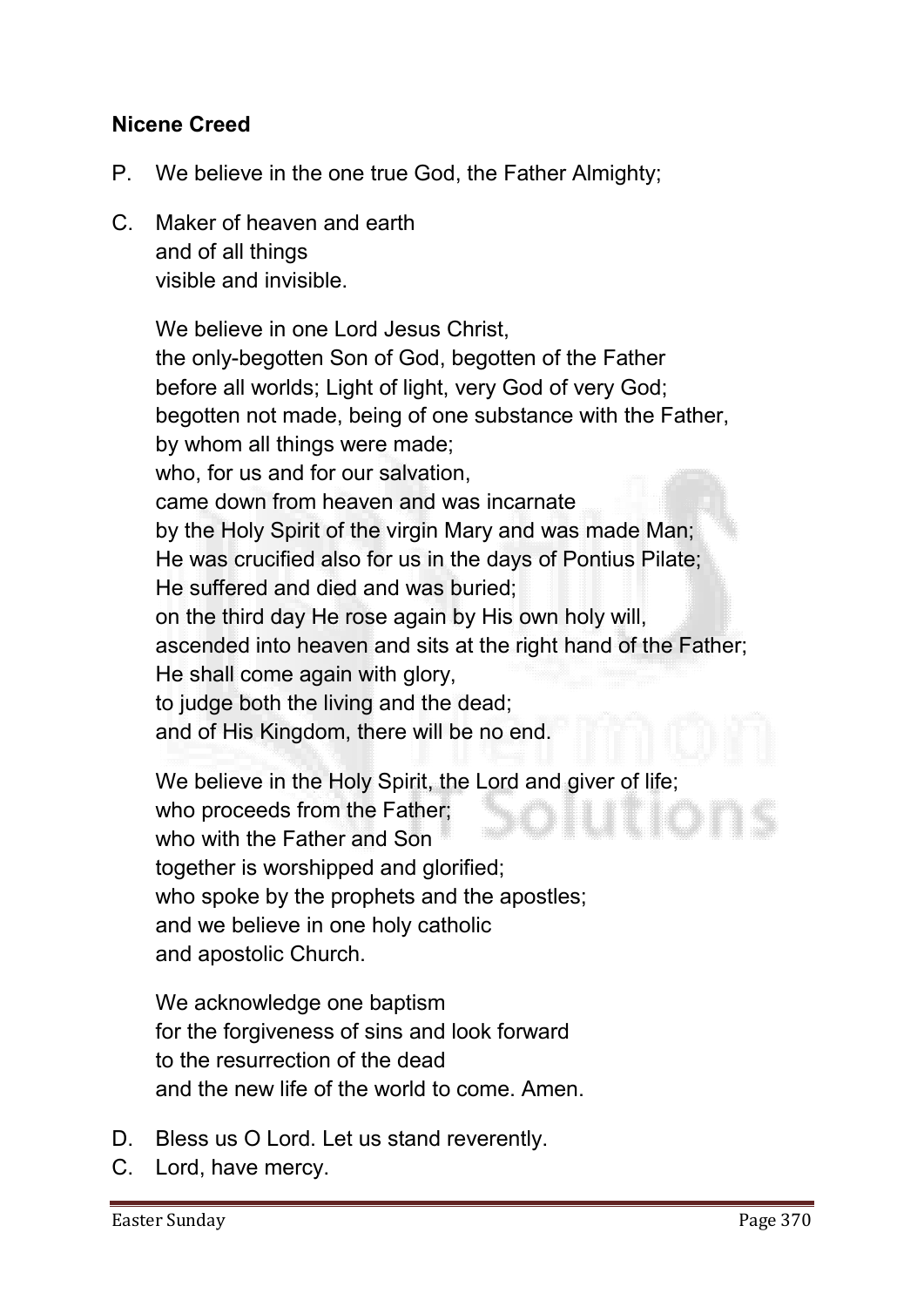# Huthaama (Pg.30)

**P. Njangalude Karthaavum, njangalude Dhaivavume, ennekkum Ninakku sthuthi, Ninakku sthuthi, Ninakku sthuthi.**

**Njangalude Karthaaveshu Mashihaaye, Ninte krupayaalum, dhaaraalamaaya karunayaalum, njangalude praarthanakal kettu, njangalude shushroosha kaikkollename.**

**Njangalude Karthaavum Dhaivavume, njangalude sahaayathinu Nee vannu, ennekkum njangale vishudharaakkename.** 

**Njangalude Karthaave,** 

**njangalude shushroosha Ninakku ramyavum, njangalude namaskaaram Ninakku prasaadhakaravum, njangalude apeksha Ninakku sweekaaryavum, njangalude praarthana Ninakku bahumaanakaravum aayirikkename.** 

**Karthaave, Ninte anugrahangalum, karunakalum, sahaayangalum, krupakalum, dhaiveekamaaya Ninte sakala dhaanangalum, balaheenaraaya njangalude melum, balaheenathayulla njangalude vargathinmelum, vannu aavasichu, ennekkum paarkumaar-aakaname.**

**C. Amen.**

*(Allenkil)*

#### Huthaama (Pg. 31)

**P. Sathya vishwaasikalkku balamulla kottayaayi, pishaachukalku bhayankaravum, maalaakhamaarku bahumaanyavum-aaya Dhaiva Puthrante vandhyamaya sleeba, raapakal namme kaathu marachukollumaraakatte.**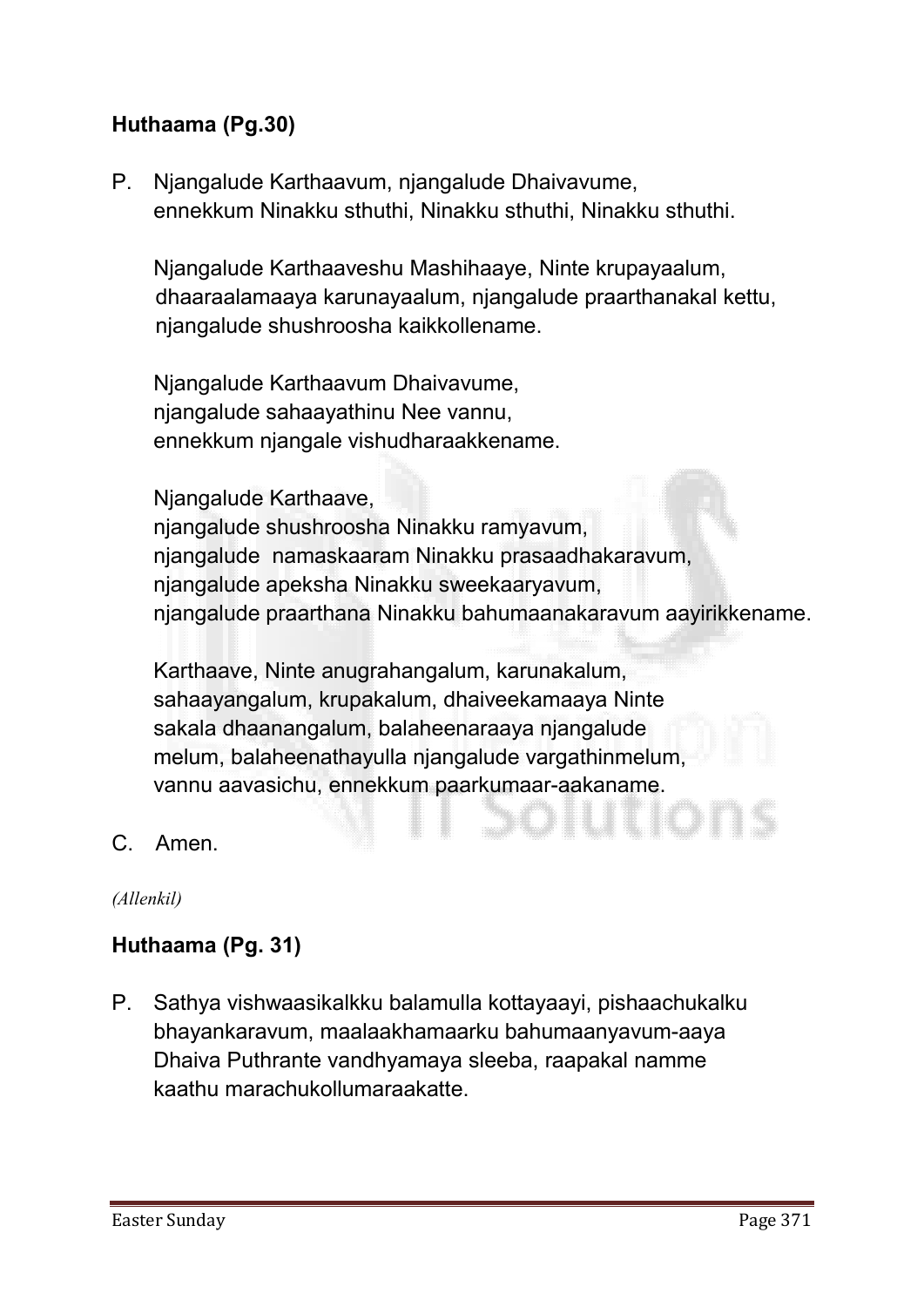#### Closing Prayer

**P. Our Lord and our God, praise be to You forever, praise be to You, praise be to You.**

**Our Lord Jesus Christ, by Your grace and infinite mercy, hear our prayers and accept our worship.** 

**Our Lord and our God, come to our help and make us holy forever.** 

**Our Lord, may our worship be pleasing to You, our adoration agreeable, our supplications acceptable, and our prayers honourable to You.** 

**O Lord, may Your blessings, mercies, help, grace and all Your divine gifts, descend upon us who are weak, and dwell with the potentially weak humanity forever.** Solution

**C. Amen.**

*(Or)*

#### Closing Prayer

**P. May we be guarded and protected day and night by the glorious cross of the Son of God which is the strong fortress for true believers, the terror for devils and the glory of the angels.**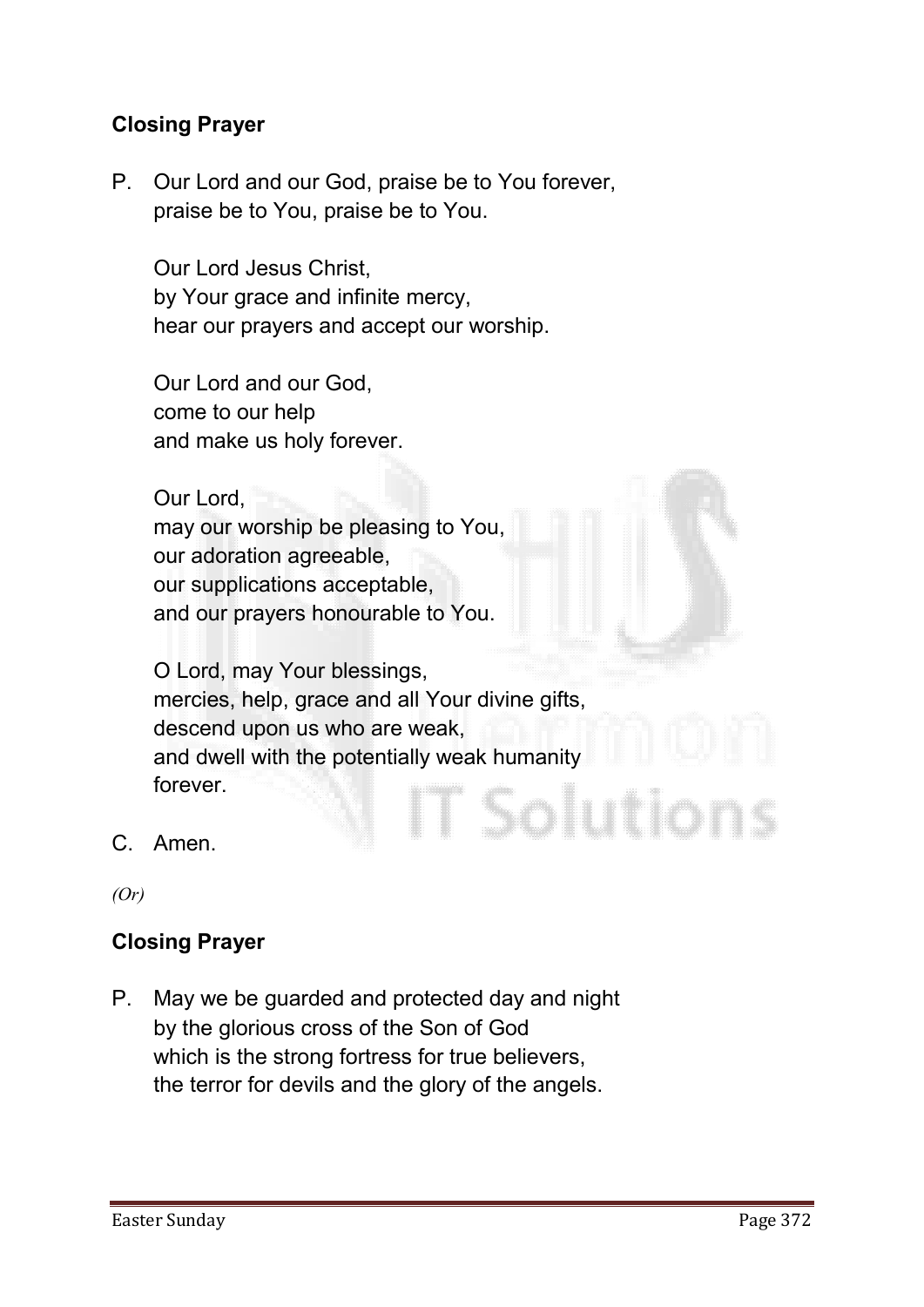**Dhushta manushyarude kopathil-ninnum, pishaachukaludeyum, avishwaasikaludeyum asooyayil-ninnum, upadhravakaram-aaya adhikaarangalil-ninnum, karunayillaatha yajamaananmaarude kaikalil-ninnum, rahasyavum, parasyavum-aaya sakala shathrukkalil-ninnum, Saathante kanikalil-ninnum, aathmaavineyum, shareeratheyum kleshipikunna dhurvikaarangalil-ninnum, paapathinte ella shakthiyil-ninnum, Karthaavu, namme veendeduthu, nammude aayushkaalam muzhuvanum, kaathu-kollukayum cheiyyumaaraakatte.**

**C. Amen.**

# Asheervaadham (Pg.31)

**P. Aakaashavum, bhoomiyum srshticha Karthaavinaal, ningal ellaavarum anugraheethar-aakunnu.**

**Athmeeyamaaya ee shushrooshayil, njangalodu-koode orungi vannu sambandhicha ellaavareyum, Dhaivamaaya Karthaavu anugrahichu, shudheekarikatte.**

**Pithaavum, Puthranum, Parishudha-Roohaayum aaya Dhaivam, balaheenathayum, kuravumulla nammude praarthanakal, unnathamaaya Thante simhaasanathin munpaake, kelkkukayum, kaikkollukayum, cheiyyumaaraakatte.**

**C. Amen.**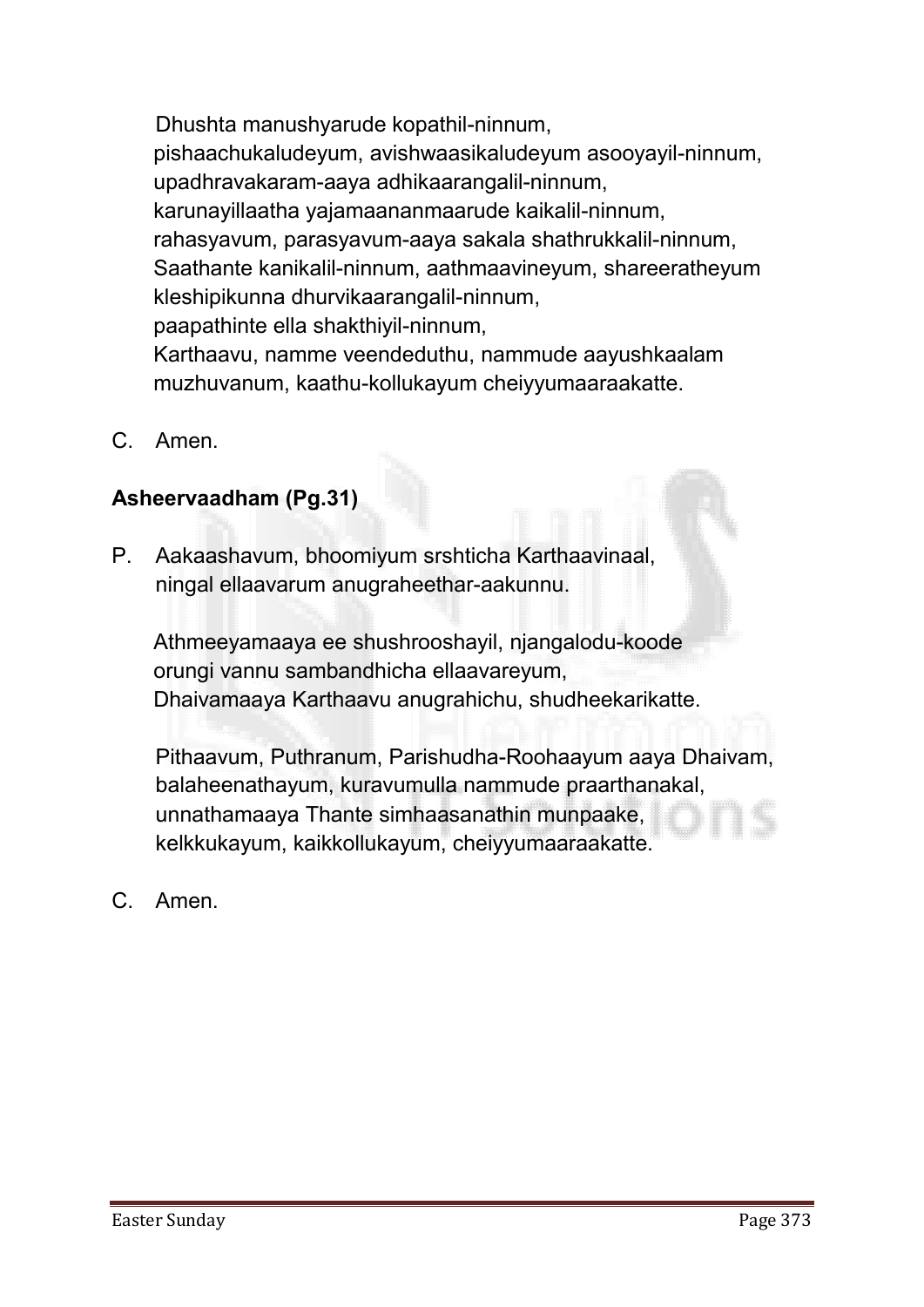**May the Lord save us and protect us all through our lives, from the wrath of evil human beings, the envy of Satan and non-believers, harassing authorities, the clutches of merciless superiors, all known and unknown enemies, the snares of Satan, evil desires that affect both body and soul and all the powers of sin.**

**C. Amen.**

#### Benediction

**P. Blessed are you by the Lord, who made the heavens and the earth.** 

> **May the Lord God bless and sanctify all of you, who have come prepared, and joined us in this spiritual worship.**

**May our humble and inadequate prayers, be heard and accepted before the glorious throne of the Triune God, the Father, the Son and the Holy Spirit.**

**C. Amen.**